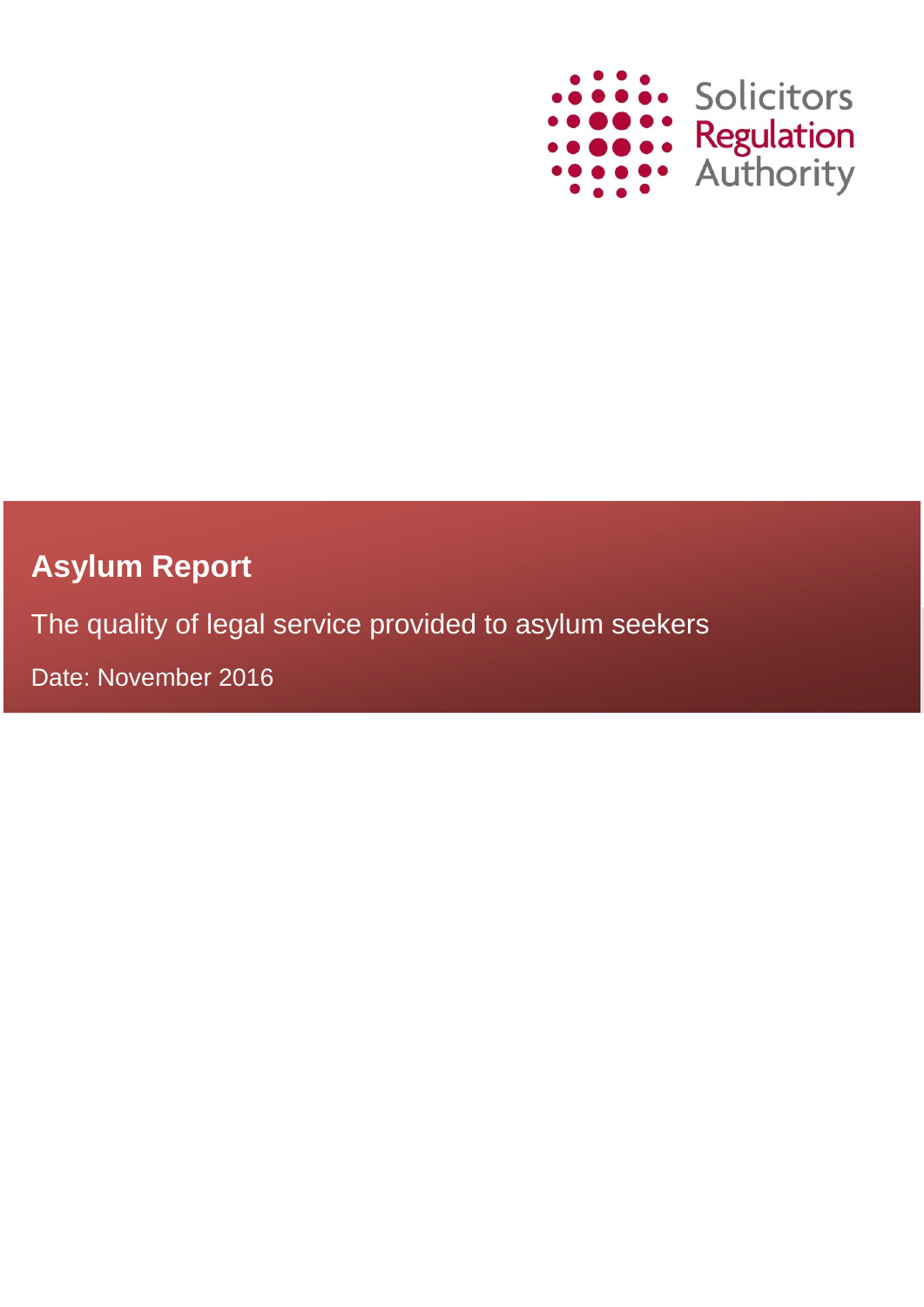# <span id="page-1-0"></span>Contents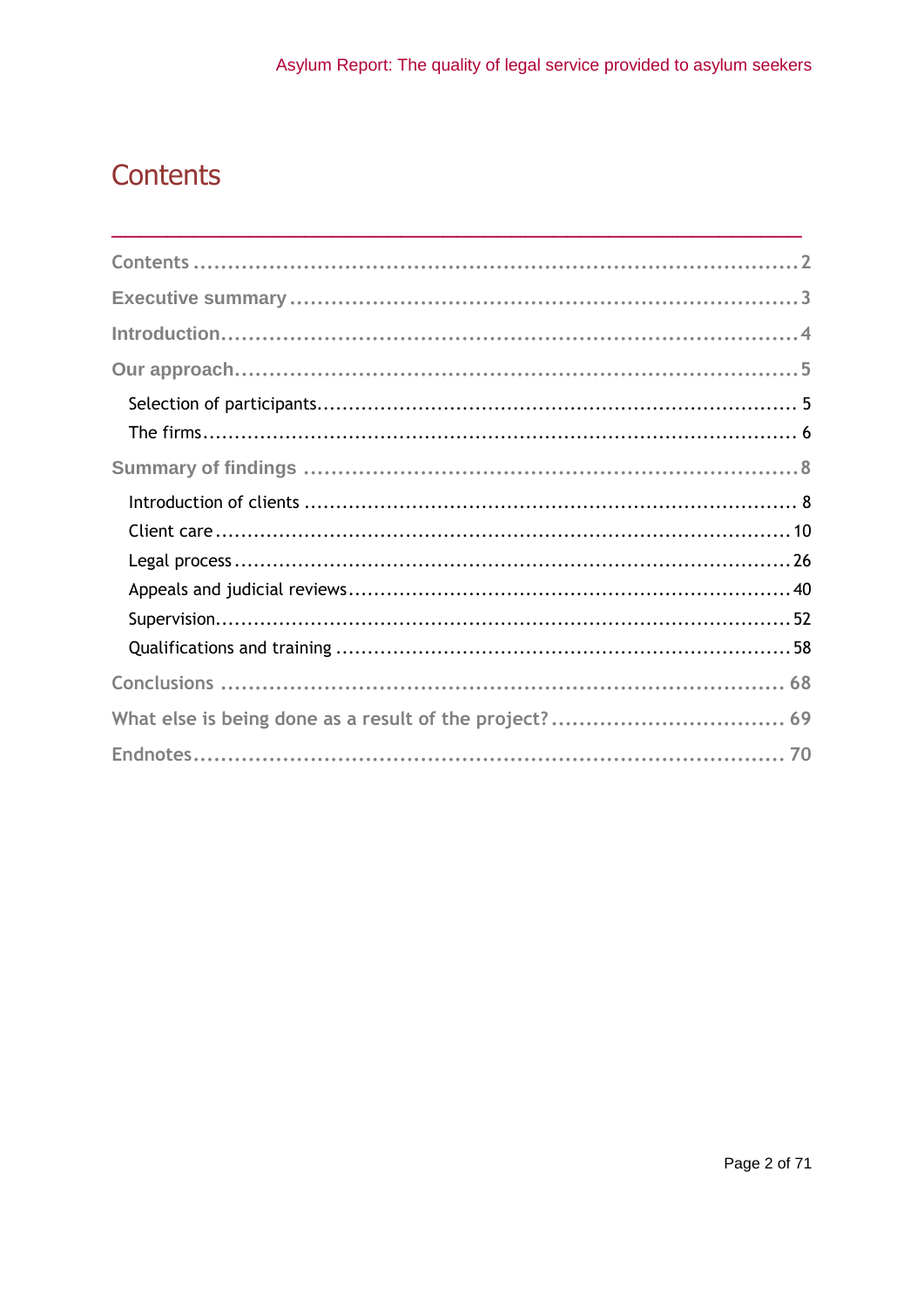## <span id="page-2-0"></span>**Executive summary**

Asylum seekers are some of the most vulnerable people needing the services of a solicitor or law firm. This has led to a number of organisations focusing on the quality of legal services provided to asylum clients.

\_\_\_\_\_\_\_\_\_\_\_\_\_\_\_\_\_\_\_\_\_\_\_\_\_\_\_\_\_\_\_\_\_\_\_\_\_\_\_\_\_\_\_\_\_\_\_\_\_\_

In this report, we set out the results of our thematic asylum project (the project). This review was undertaken in the light of the findings of independent research we commissioned in 2014, reported in the, 'Quality of legal services for asylum seekers', published in January 2016<sup>i</sup> (the research paper).

We set out our findings in the core areas of:

- **introduction of clients**
- client care
- **legal process**
- **a** appeals and judicial reviews
- **staff supervision**
- qualifications and training.

These findings are supported by some examples of good and poor practice.

The majority of firms we visited appreciate the potential vulnerability of their clients and many have shown dedication to supporting their clients. This support includes examples where guidance and advice have been provided in addition to the expected legal service, often without charge.

Many of the firms have welcomed our review and share our commitment to encouraging an improvement in the quality of legal services provided to asylum seekers.

Although the overall picture is broadly positive, there remains scope for improvement and areas of concern.

In particular, there is a need for further focus on:

- communicating the key client care messages
- the role and quality of interpreters
- providing an appropriate explanation of costs
- meeting the client's specific needs and avoiding over-reliance on firm policy or proforma documents
- **EXECUTE:** meeting and considering all of the legal needs of the client
- **■** ongoing training and the competency of advisers
- the appropriate and professional use of the appeals process.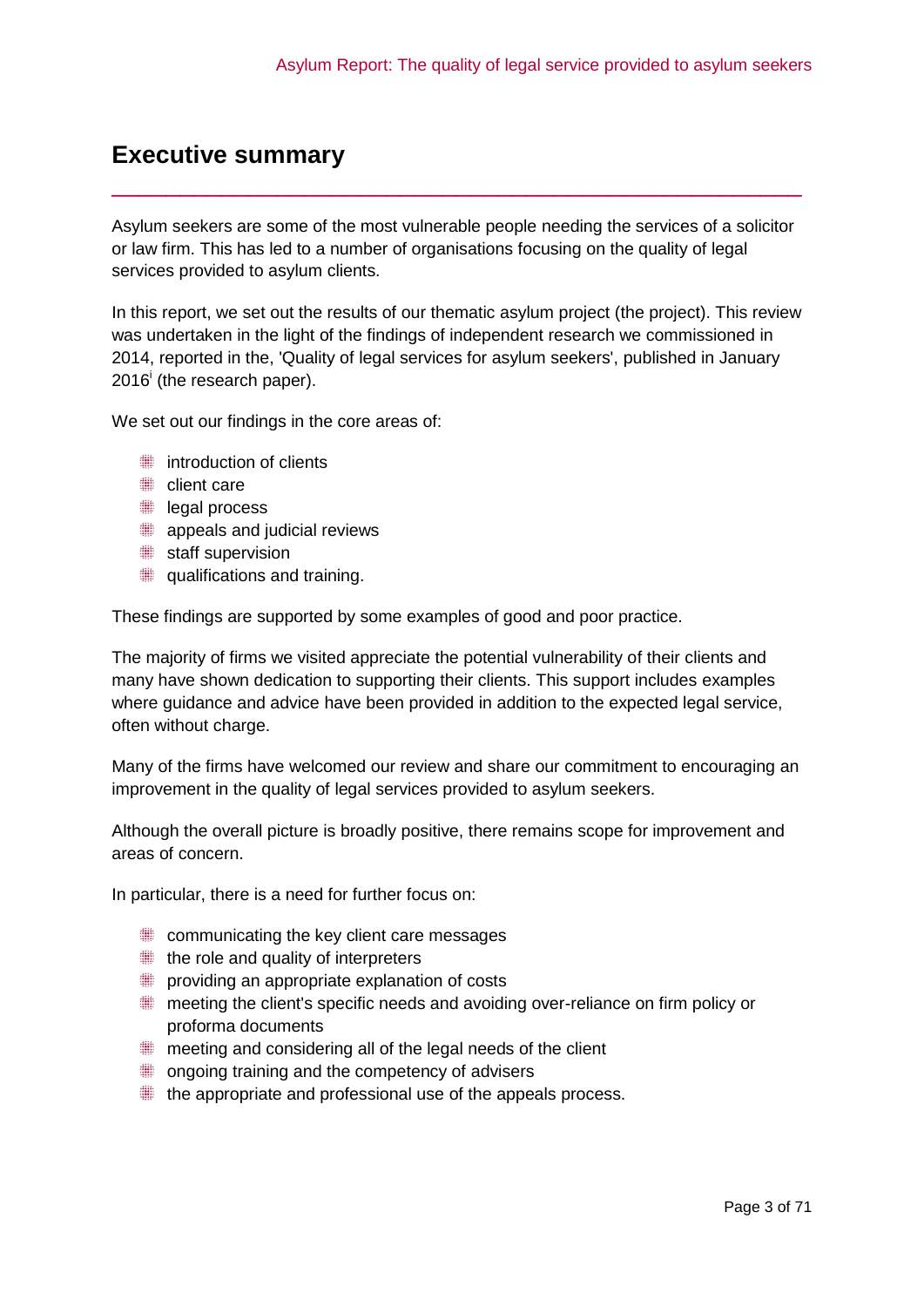## <span id="page-3-0"></span>**Introduction**

In August 2014, we jointly commissioned a consortium, led by Migration Work Community Interest Company (CIC), to undertake research assessing the quality of legal advice available to asylum seekers. The focus of the research was the assessment of solicitor behaviours and competence, together with a review of good and bad practice, rather than a critique of the asylum legal process. The research paper was published in January 2016<sup>iii</sup>.

\_\_\_\_\_\_\_\_\_\_\_\_\_\_\_\_\_\_\_\_\_\_\_\_\_\_\_\_\_\_\_\_\_\_\_\_\_\_\_\_\_\_\_\_\_\_\_\_\_\_

Of key concern to us were findings about the standards of legal advice and the extent of poor service or advice. The research identified a number of examples where solicitor competence could be called into question and where behaviours and practices may have regulatory implications and justify more targeted engagement with firms. These are summarised below:

- Use and conduct of introducers: stakeholders provided anecdotal evidence of solicitors' firms using interpreters to introduce asylum seekers to their firms in return for financial remuneration.
- Provision of suitably skilled interpreters: in addition to interpreters introducing asylum seekers to particular firms, there were concerns that solicitors were failing to provide suitably skilled interpreters at key stages in the legal process.
- **Lack of clarity about costs: for those asylum seekers able to pay for advice, there** was evidence of a lack of understanding of how costs are calculated and of solicitors overcharging or deliberately confusing clients.
- **Lack of case knowledge: both asylum seekers and advice providers**<sup>iv</sup> identified instances of firms or solicitors lacking knowledge relating to the specifics of an asylum seeker's case and the law underpinning it.
- Experience at appeal hearings: the high volume of appeals against initial Home Office decisions posed separate questions about the quality of advice provided.
- Interview technique and quality of witness statements: solicitors lacked the requisite skills and experience to engage effectively with asylum seekers and vulnerable individuals to obtain sufficient and relevant information.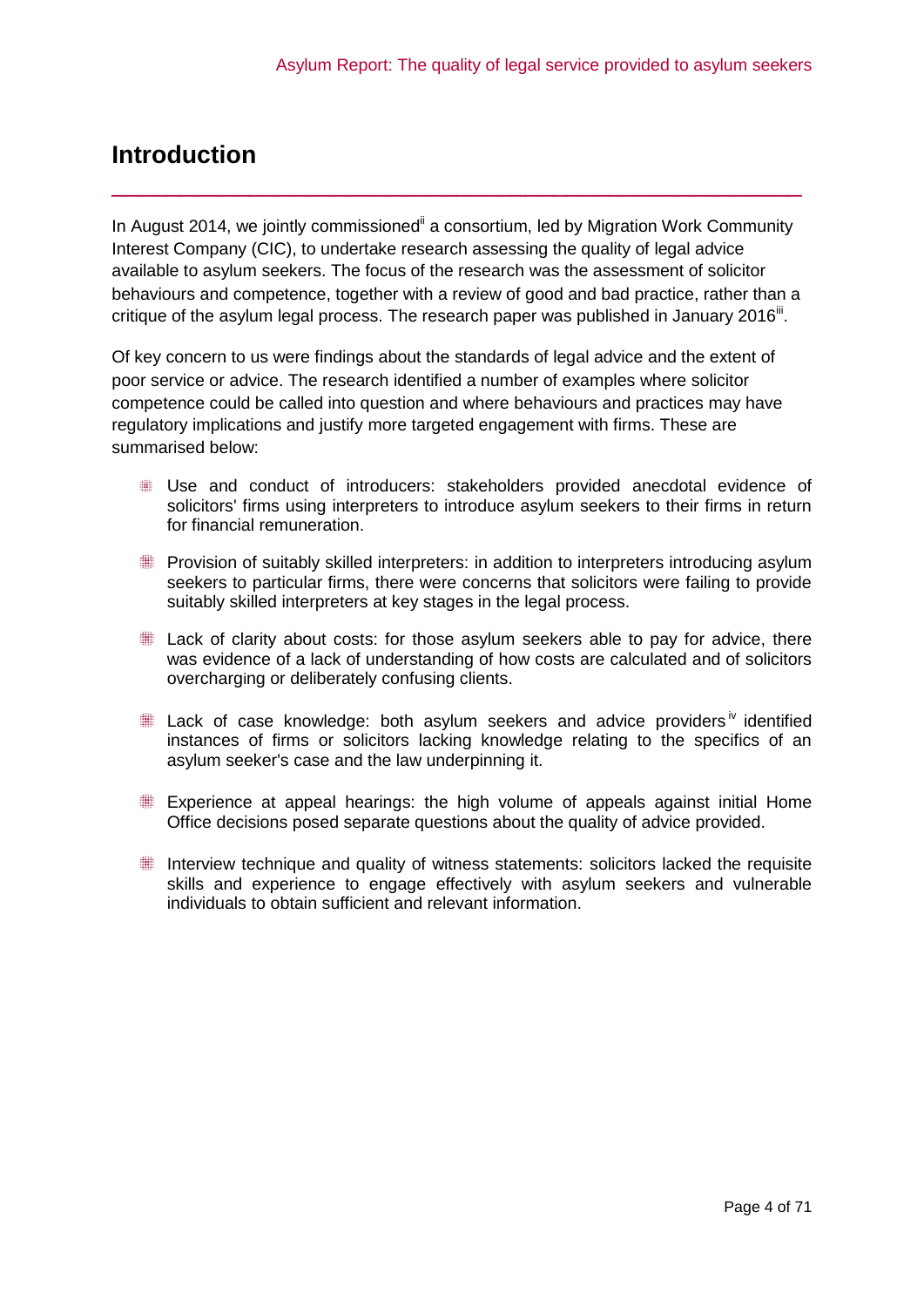## <span id="page-4-0"></span>**Our approach**

In response to the findings of the research, we decided to undertake a review of the legal services provided to asylum seekers and commissioned our Regulatory Management Thematic Team to deliver the project. The objectives of the review were to:

\_\_\_\_\_\_\_\_\_\_\_\_\_\_\_\_\_\_\_\_\_\_\_\_\_\_\_\_\_\_\_\_\_\_\_\_\_\_\_\_\_\_\_\_\_\_\_\_\_\_

- Review the practices and behaviours of sample firms by testing their systems and processes to identify risk. This would provide evidence to us of the level of risk posed.
- Test the extent, and raise awareness, of best practice and ethical conduct.
- Challenge poor behaviours and practices by firms with a view to encouraging process change and improvement.
- Identify whether any firms have breached the SRA Handbook and, where appropriate, take regulatory action.

## <span id="page-4-1"></span>Selection of participants

We established a sample of 52 firms using the following process:

- We identified all firms that advised us they undertake immigration work. (We do not currently ask firms to advise us if they undertake asylum work).
- These firms were then cross-referenced against solicitors who have advised us they undertake asylum work within those firms.
- This resulted in a list of 479 firms most likely to undertake some asylum work.
- We selected the 52 firms with the highest turnover of immigration work but excluded those where such work is reported as less than 10 percent of the firm's annual turnover.

This approach made sure we visited firms that undertook the highest volume of asylum work and, therefore, potentially have the largest impact as they advise more asylum seekers.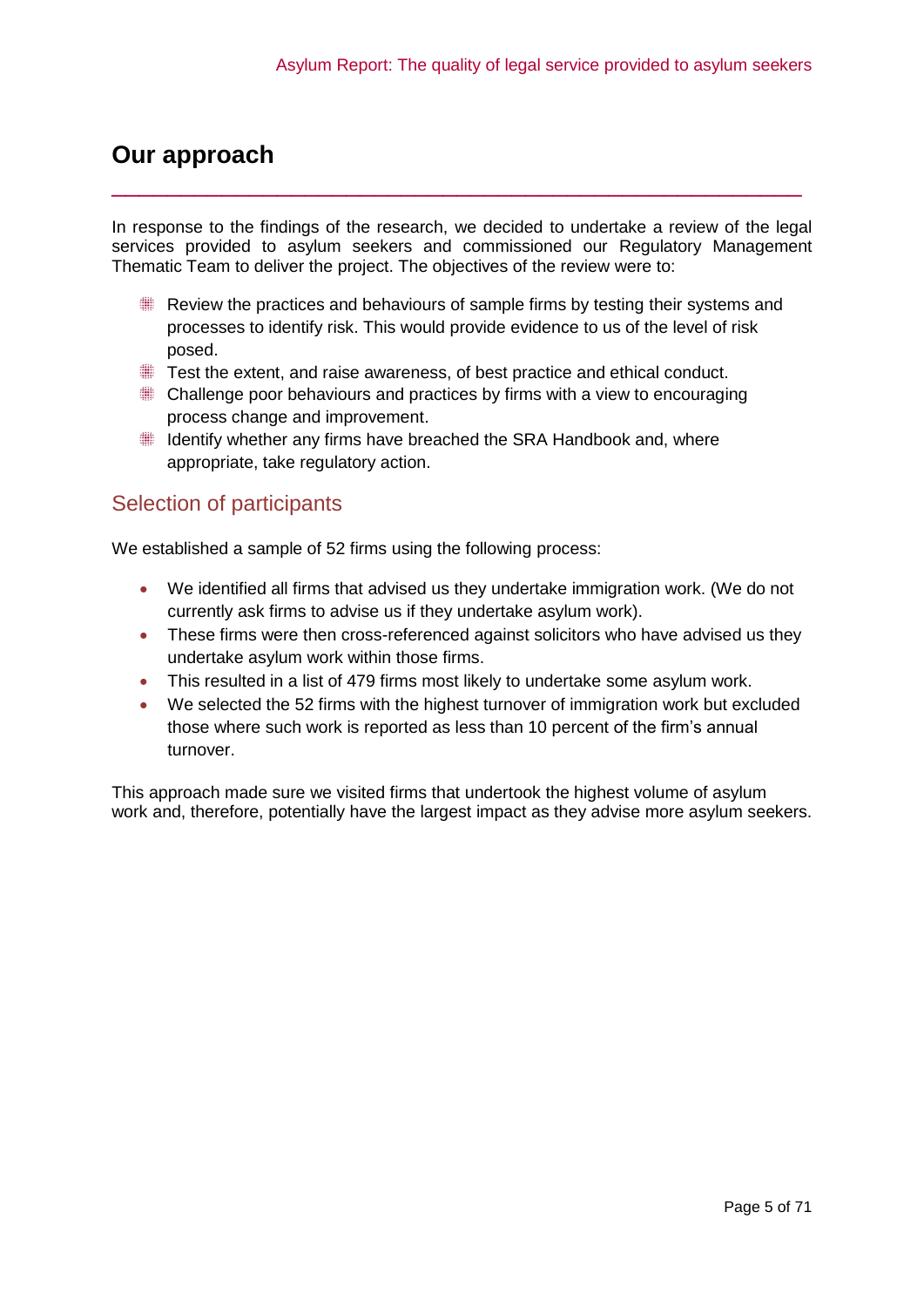## <span id="page-5-0"></span>The firms

#### **Sample firms by structure**



## Sample firms by number of managers



Sample firms by geographical location

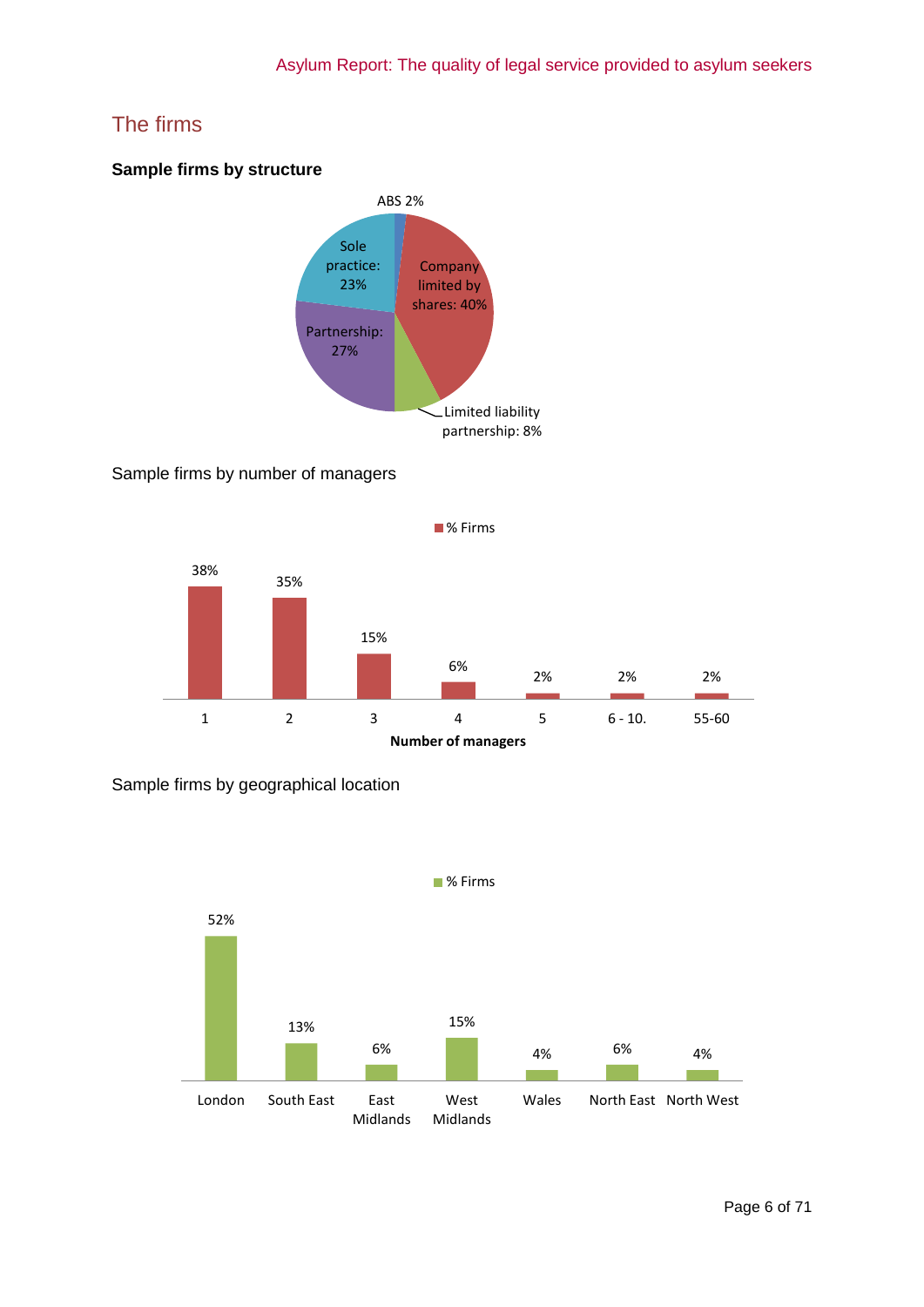Collectively, the sample firms employed the following types of staff who offered asylum advice:

| <b>Role/qualification</b>  | <b>Number of</b><br>asylum staff | <b>Percentage of all asylum</b><br>staff |
|----------------------------|----------------------------------|------------------------------------------|
| Solicitor                  | 298                              | 64%                                      |
| Caseworker <sup>v</sup>    | 111                              | 24%                                      |
| Trainee solicitor          | 35                               | 8%                                       |
| Legal executive            | 9                                | 2%                                       |
| Other qualification        | 5                                | 1%                                       |
| <b>Barrister</b>           | 3                                | 1%                                       |
| Registered European lawyer |                                  | $< 1\%$                                  |
| Registered foreign lawyer  | 1                                | $< 1\%$                                  |
| Total                      | 463                              |                                          |

Key findings:

- The sample firms carried out around 14,300 cases per year.
- The number of asylum cases undertaken per firm ranged from less than ten to over 1,000 per year.
- Just over half of firms (28) had a legal aid contract to provide asylum advice. The amount of legal aid asylum work undertaken by these firms varied from between 20 to 100 percent of the firms' total work.
- The total number of legal aid cases for the sample firms was 13,422 in contrast to only 875 private client cases.
- The most common countries of origin for asylum clients were Afghanistan, Pakistan, Albania, Bangladesh and Eritrea.
- The most common languages used by the client were: Arabic, Pashtu, Albanian, Dari, Urdu, and Farsi.

Types of asylum claim included:

- children (minor) cases
- **Figure 1** religious persecution
- **DED** political persecution
- gender and sexuality persecution.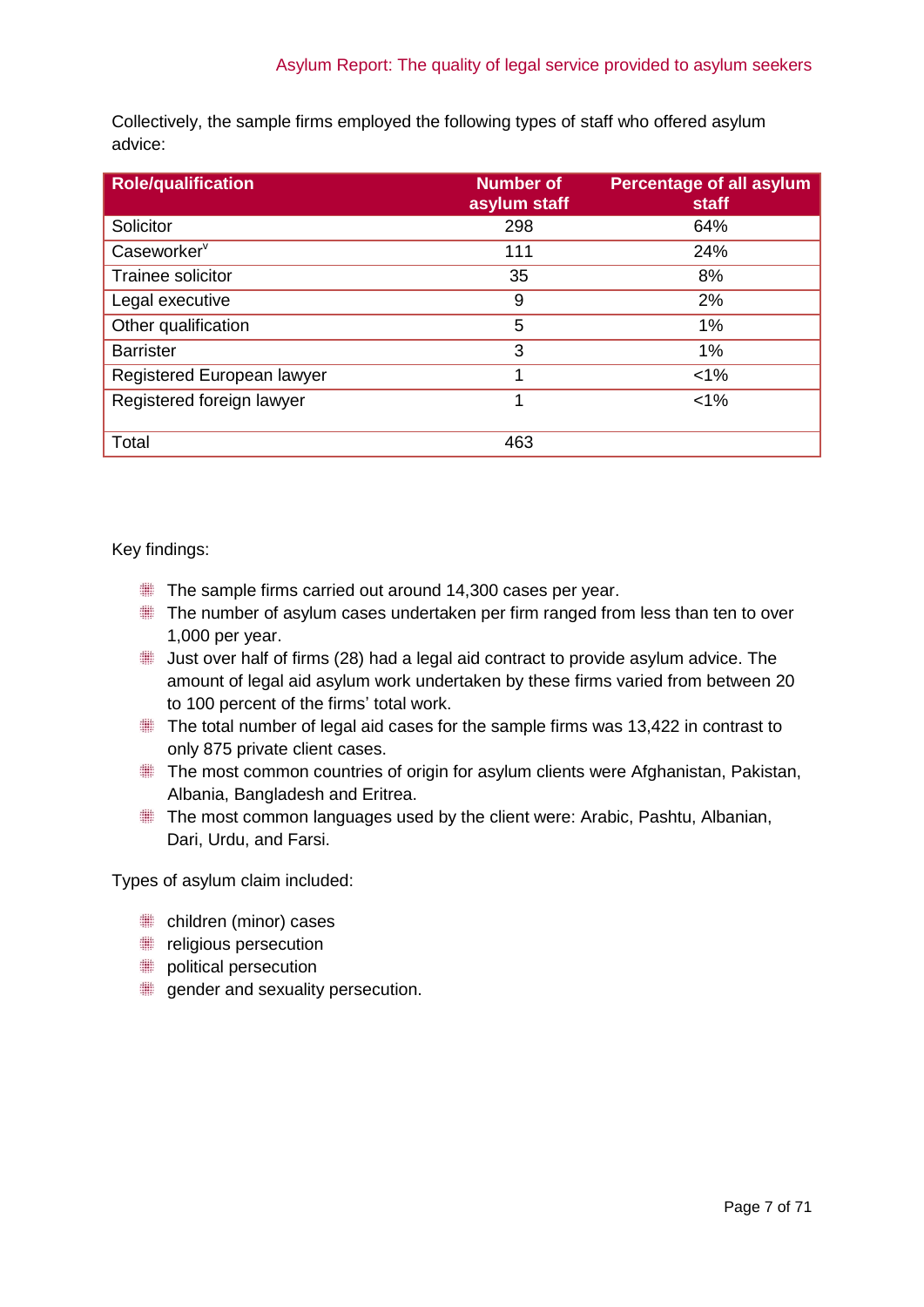## <span id="page-7-0"></span>**Summary of findings**

The meetings with sample firms covered the following:

- **introduction of clients**
- client care
- **legal process**
- **appeals and judicial reviews**
- staff supervision
- **qualifications and training.**

## <span id="page-7-1"></span>Introduction of clients

The research paper identified: "a concerning practice of interpreters being used to introduce asylum seekers to particular firms or individual solicitors, in return for mutual co-operation, financial remuneration and the promise of further work"<sup>vi</sup>. It also noted that community groups, friends and peers referred clients to firms on the basis of personal connections rather than on the quality of services provided<sup>vii</sup>.

\_\_\_\_\_\_\_\_\_\_\_\_\_\_\_\_\_\_\_\_\_\_\_\_\_\_\_\_\_\_\_\_\_\_\_\_\_\_\_\_\_\_\_\_\_\_\_\_\_\_

## **Key findings**

The profile of asylum clients varied widely, and often did not conform to popular stereotypes of asylum seekers. By way of example, these are some of the clients whose files we reviewed:

- **an author and poet**
- **a** lawyer, persecuted by a terrorist group
- women fleeing forced marriages and 'honour' violence
- conscientious objectors, fleeing compulsory military service
- an aide to a former government minister, persecuted following his employer's downfall.

The firms' managers were asked specific questions about the introduction of clients and how they sourced work. The three most common answers were:

- **27 firms said recommendations by other clients**
- $\blacksquare$  10 firms said recommendations by family members
- seven firms said referrals from local authorities

Recommendations also came from community groups, and could be on the basis of a solicitor's membership of that group, or by the solicitor having built up a relationship with the community over a long period of time. Other means of introduction included advertising and advice surgeries.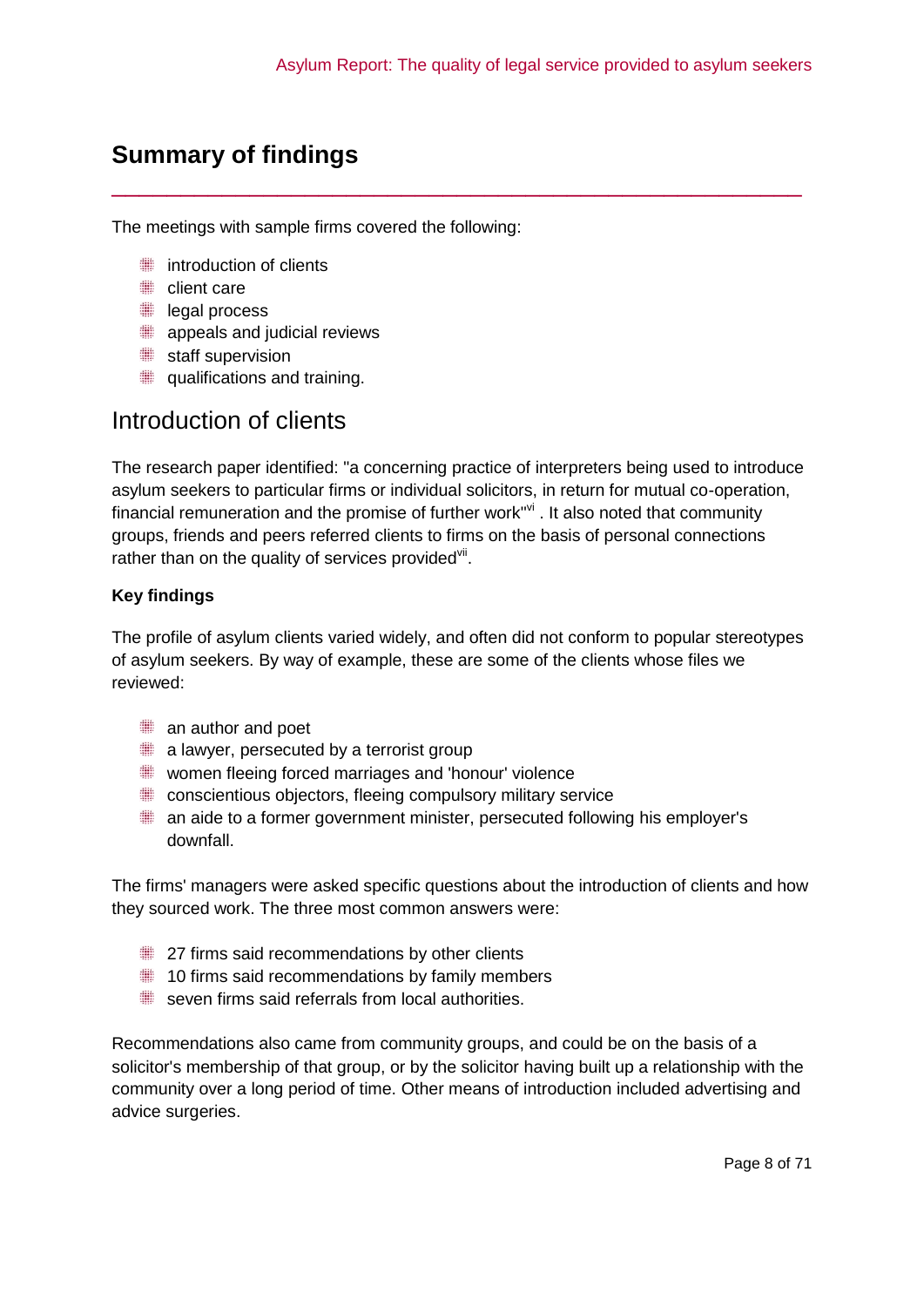Some firms were on a rota to provide advice surgeries at detention centres or received work directly from the Home Office. Detention centres hold a variety of individuals, some of whom may be in a position to instruct solicitors on a fee-paying basis. Firms can be placed on a rota to provide free advice at detention centres and receive a certain number of slots. The 30-minute advice session gives an opportunity to take initial instructions and to assess the client's needs.

All of the firms stated that they had no financial referral arrangements in place. Legal aid firms should also be aware of outcome 9.6 in the SRA Code of Conduct 2011, which prohibits payments to an introducer where the client has public funding.

Some firms had informal arrangements with charitable bodies. For example, one firm would take a few pro bono cases every year for a refugee charity, which in return would offer medical reports for the clients at a reduced rate. This benefitted the firm's clients, both private and pro bono. The file reviews showed a wide variety of other methods by which clients came to the firms. These included:

- **Walk-in clients**
- **illi** internet searches
- **Form** referrals from church
- **Fig.** referrals from a government-in-exile
- via a television programme featuring the firm's senior partner.

It is important that firms should put their clients' interests above the interests of any third party who may have been involved in the referral of the client to the firm, however informal the arrangement.

#### **Good example**

One firm stated that they would accept referrals from interpreters, but would not allocate those clients to the interpreter who referred them. They considered a pre-existing relationship between the client and interpreter to be a risk that could affect the client's testimony. Another firm checked the validity of the referrer and their relationship with the client. This included obtaining a copy of the referrer's identification documents and references.

#### **Poor example**

One firm took referrals from interpreters in exchange for work. Although not directly involving commission, this provided a financial incentive which could compromise the solicitor's independence and restrict the client's choice of solicitor or interpreter. Allocating the work to a single interpreter could also limit opportunities to book meetings when the interpreter was available.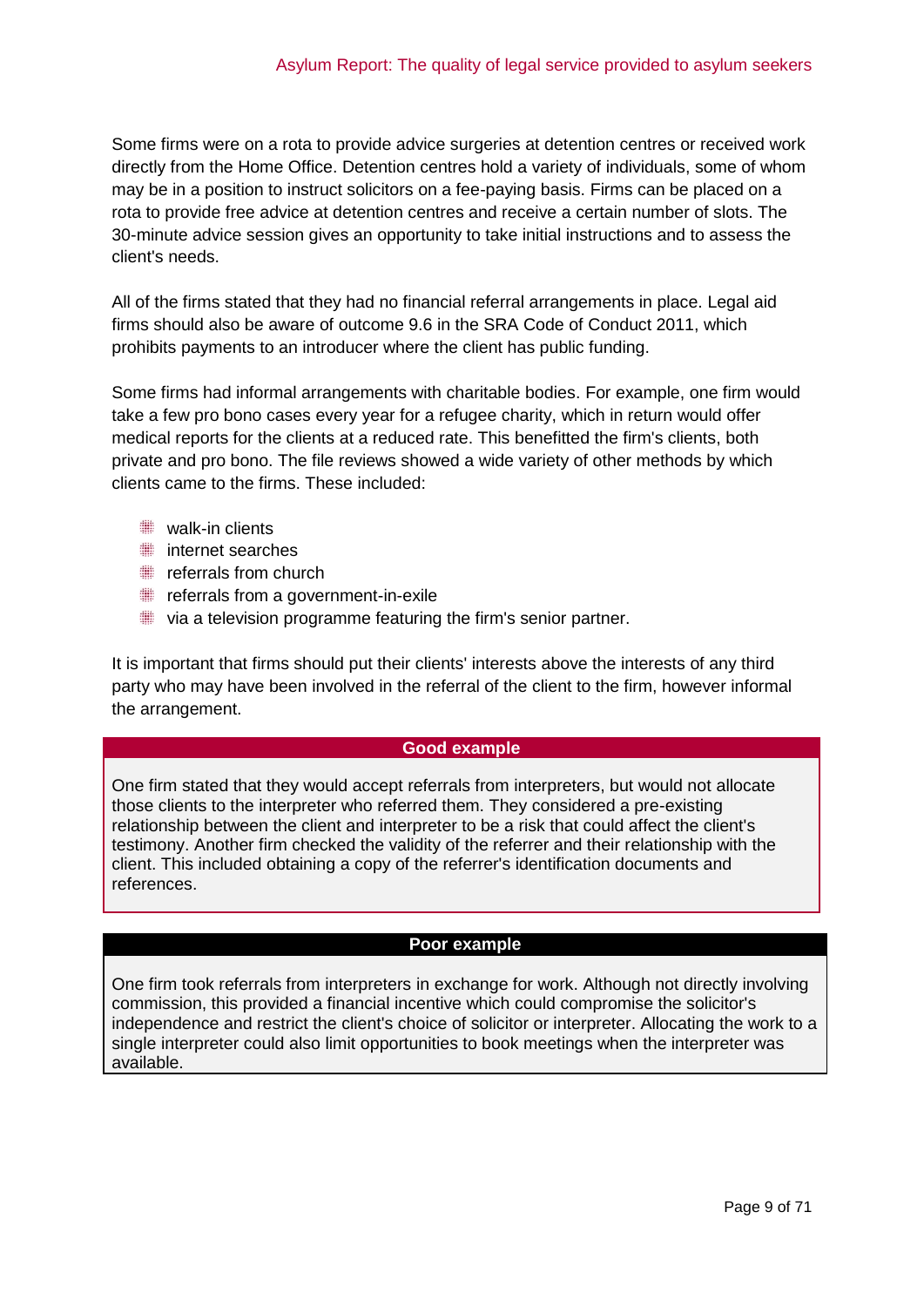## <span id="page-9-0"></span>Client care

A key point highlighted in the research paper was that asylum clients sometimes felt the solicitor did not keep them informed about their case or listen to their evidence and concerns<sup>viii</sup>. Issues were also raised about unclear costs information<sup>ix</sup>.

Many of the good practices identified could be classed under effective communication between the legal representative and asylum client. These included:

- providing more face-to-face meetings to explain advice letters and correspondence from the Home Office
- using client care letters to set out clear standards and expectations of service
- keeping clients updated on the progress of their case
- writing letters detailing the content of meetings to make sure asylum clients understood and had records of all conversations.

The SRA Code of Conduct 2011 also provides indicative behaviours of good client care:

- **EXECUTE:** agreeing an appropriate level of service with their client, for example the type and frequency of communications<sup>x</sup>
- explaining the firm's responsibilities and those of the client<sup>xi</sup>
- **EXECUTE:** ensuring that the client is told, in writing, the name and status of the person(s) dealing with the matter and the name and status of the person responsible for its overall supervision<sup>xii</sup>
- ₩ explaining any limitations or conditions on what the firm can do for the client, for example, because of the way the client's matter is funded xill.

## **Communication**

The overwhelming majority of firms stated the most common form of communication with asylum clients was through meetings.

## **Texting**

The research paper cited text messages as a positive means of communication with the client. When we spoke to firms about this, however, they stated that they were reluctant to use texts because of confidentiality and privacy concerns. One firm had trialled communication via text but found that it was not workable. The reasons for this were that asylum clients tended to share mobile phones with each other. They also sent text messages to the firm asking for updates, which did not identify who they were from.

A number of firms, however, said they used texts to provide routine administrative information such as appointment confirmation and reminders. One firm said they used texts a lot as most of their clients had a mobile phone and rarely had an email address. Texts were always in English, except where the firm had an in-house linguistic resource.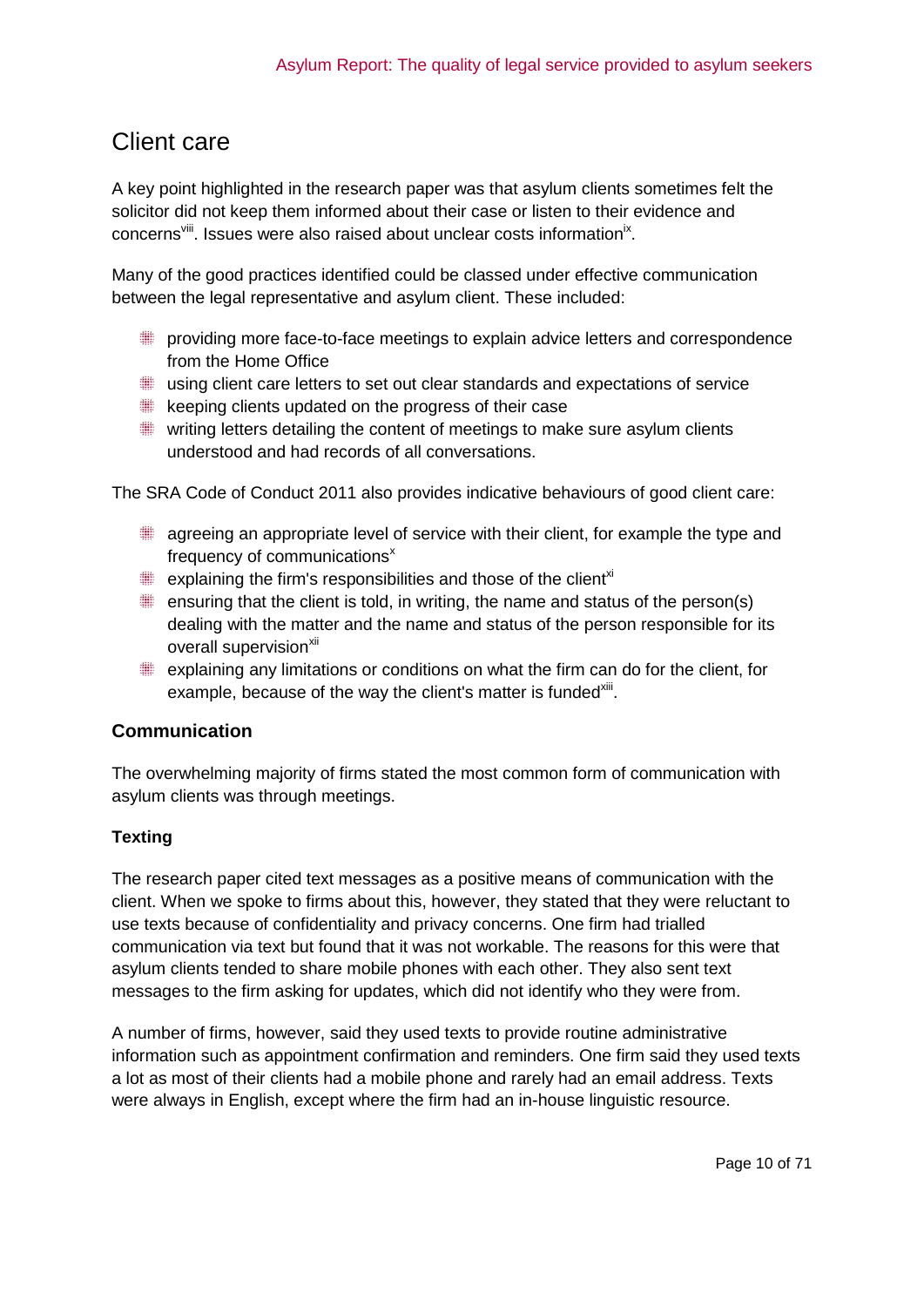#### **First language communication**

Communication in writing was never, or rarely, in the client's first language. Some reasons firms gave for this were:

- for private firms, it would be too expensive for each written communication to be translated professionally
- for legal aid firms, their contract with the Legal Aid Agency would not cover translation of firm documents
- $\ddot{\equiv}$  it would be impractical to translate written correspondence, and would cause delay
- some firms reported that all, or the majority of, their clients had sufficient ability in English to understand the letters.

The same could be said for emails. However, firms did say that, usually, their clients could understand some basic English by the end of the asylum process. The ability of children to understand English improved very quickly.

Firms told us that they were using telephone interpreters more frequently, especially where the client was unable to travel.

In other firms, caseworkers were multilingual and could speak the client's language.

#### **Case management**

Some 96 percent of firms said they had a process to check that clients received an update about their case at regular intervals, generally every three to six months. This was particularly important as some applications can take several months or longer to complete. Some firms had electronic case management systems, which allowed alerts to be set up if a set period had elapsed since the last activity on a file, or to produce a monthly report on all fee earners' activity.

Firms took a number of factors into account when deciding how much contact the client needed. These included:

- <sub>■</sub> age
- particular vulnerability (eg whether the client had been trafficked into the UK or was disabled)
- level of education and/or understanding of the process
- level of literacy.
- type and urgency of the case (eg whether the client is in detention)
- $\mathbb{R}$  stage of the case
- level of case complexity
- the availability of evidence.

#### **Face-to-face meetings**

Given the importance placed on oral communication, firms were asked how often they would meet with clients face-to-face at certain stages in the proceedings.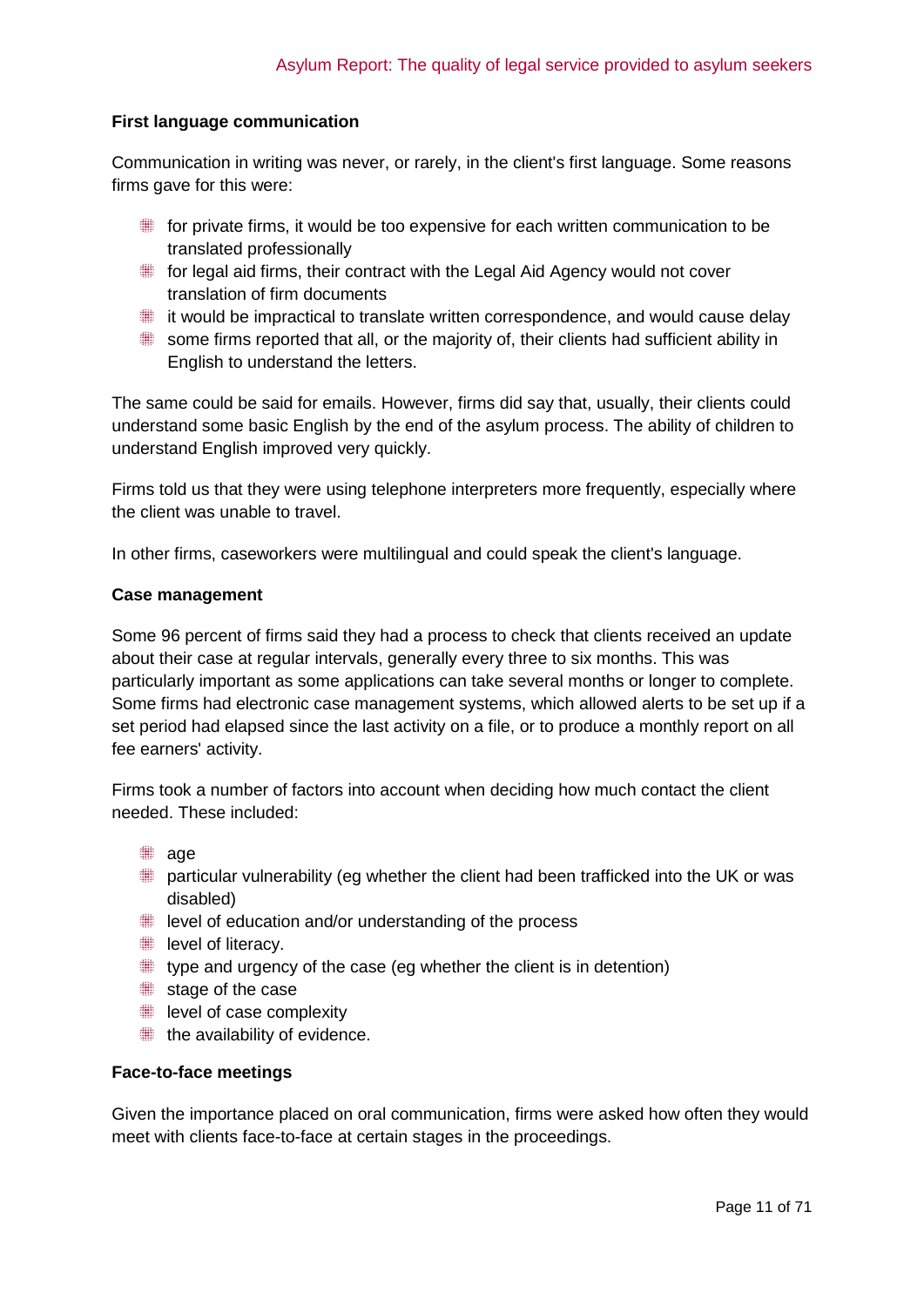Firms varied in the number of times they met with clients at various stages of the case, as set out in the table below. They were also asked to provide a figure for a typical case.

The following trends were noted:

- Legal aid firms tended to rarely or never see clients before their screening interview, as in most cases the client only came to them after this had happened.
- $\blacksquare$  The amount of contact varied with the client's circumstances vulnerable clients would typically require more face-to-face meetings.
- Firms reported that asylum clients can have an expectation that their solicitor will do all of the work – they often had to convince their clients that their testimony had a central place in the process.
- Upper-tier Tribunal and judicial review applications were made on a point of law, so there was less need to have more than one or two client meetings.

How often, on average, will you have a face-to-face meeting with the client during the following stages?

|                                                                    | <b>Never</b>   |     | $1-2$ times $3-4$ times $5-6$ times |     | <b>More</b><br>than 6<br>times | <b>Not</b><br>applicable |
|--------------------------------------------------------------------|----------------|-----|-------------------------------------|-----|--------------------------------|--------------------------|
| <b>Before initial</b><br>screening<br>interview                    | 8%             | 66% | 14%                                 | 2%  | 2%                             | 8%                       |
| <b>Before</b><br>substantive<br><b>Home Office</b><br>interview    | $\overline{0}$ | 54% | 30%                                 | 12% | 4%                             | 0%                       |
| <b>After the</b><br>substantive<br><b>Home Office</b><br>interview | 4%             | 90% | 4%                                  | 2%  | 0%                             | 0%                       |
| <b>Following</b><br>the<br>substantive<br>decision                 | 0%             | 90% | 8%                                  | 2%  | 0%                             | 0%                       |
| <b>First-tier</b><br><b>Appeal</b>                                 | 0%             | 23% | 54%                                 | 15% | 8%                             | 0%                       |
| <b>Upper-tier</b><br><b>Appeal</b>                                 | 0%             | 69% | 25%                                 | 4%  | 2%                             | 0%                       |
| <b>Judicial</b><br><b>Review</b>                                   | 2%             | 44% | 38%                                 | 10% | 2%                             | 4%                       |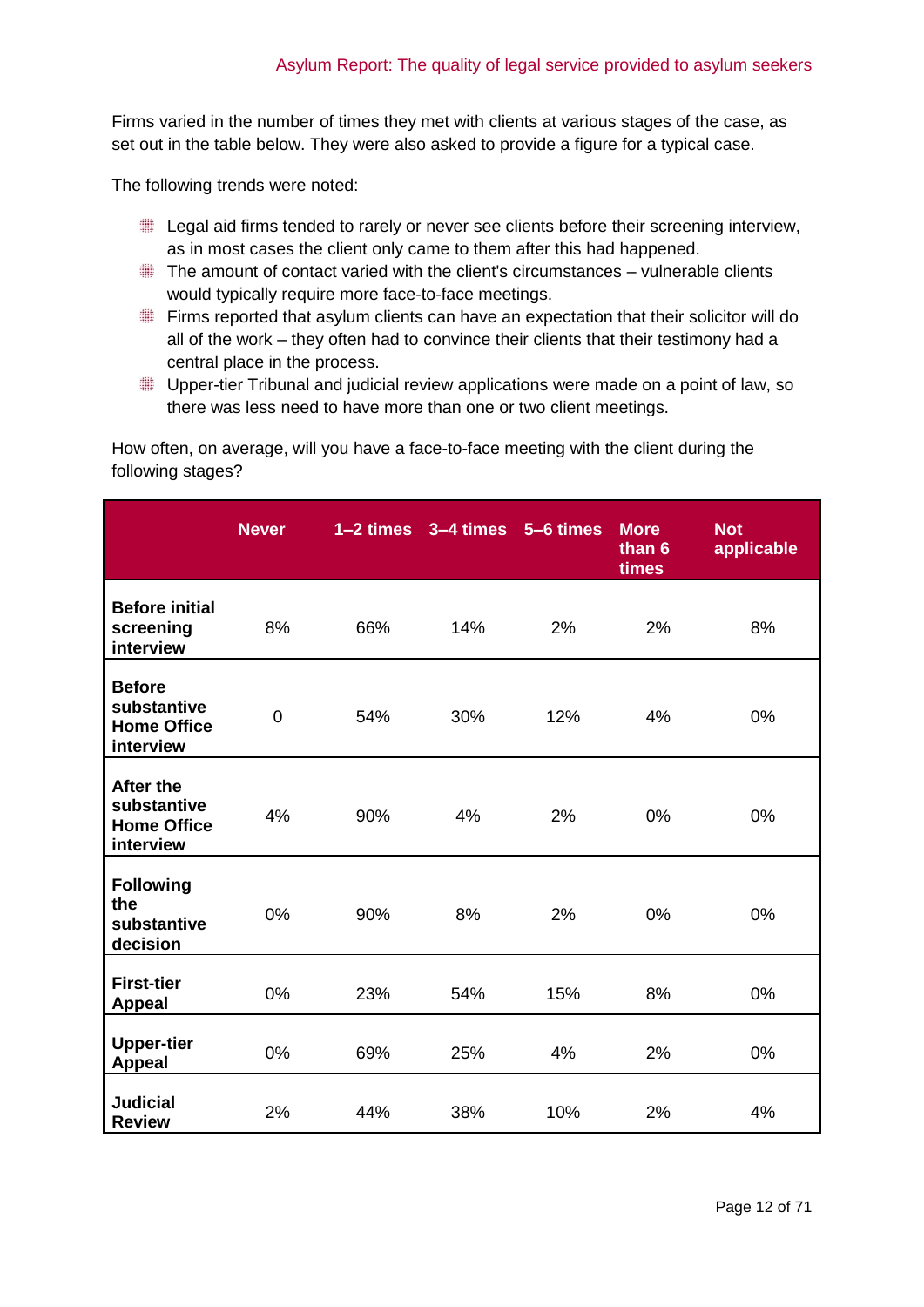We also reviewed a sample of client files to see how often the fee earners met with clients. Although the type of file and number of meetings varied, we have worked out the total number of meetings the sample firms had with clients on the files reviewed.

The graph below shows that the fee earner had met the client three times on 19 files (18 percent) and four times on 23 files (22 percent). The number of meetings then declined rapidly, with only 9 files showing that the fee earner had met the client eight or more times. The results show that, in the majority of files reviewed, the fee earner had three to four meetings with the client. This result was affected by the stage of the proceedings and type of file. More complex and older cases inevitably featured more meetings with the client.

Graph showing the total number of meetings with clients as shown by the file reviews:



#### **Understanding the client care information**

Firms were asked how they made sure that clients understood client care information, particularly if the client did not understand English. Firms adopted a number of strategies to deal with this, such as:

- going through client care information with the client in the presence of an interpreter, if required
- using a member of staff who spoke the client's language
- obtaining the client's written authority to send the documentation to a friend or relative who could explain it to them.

Some firms, however, did not take such proactive measures and left it to clients to familiarise themselves with the client care information. In one firm, the client care information was sent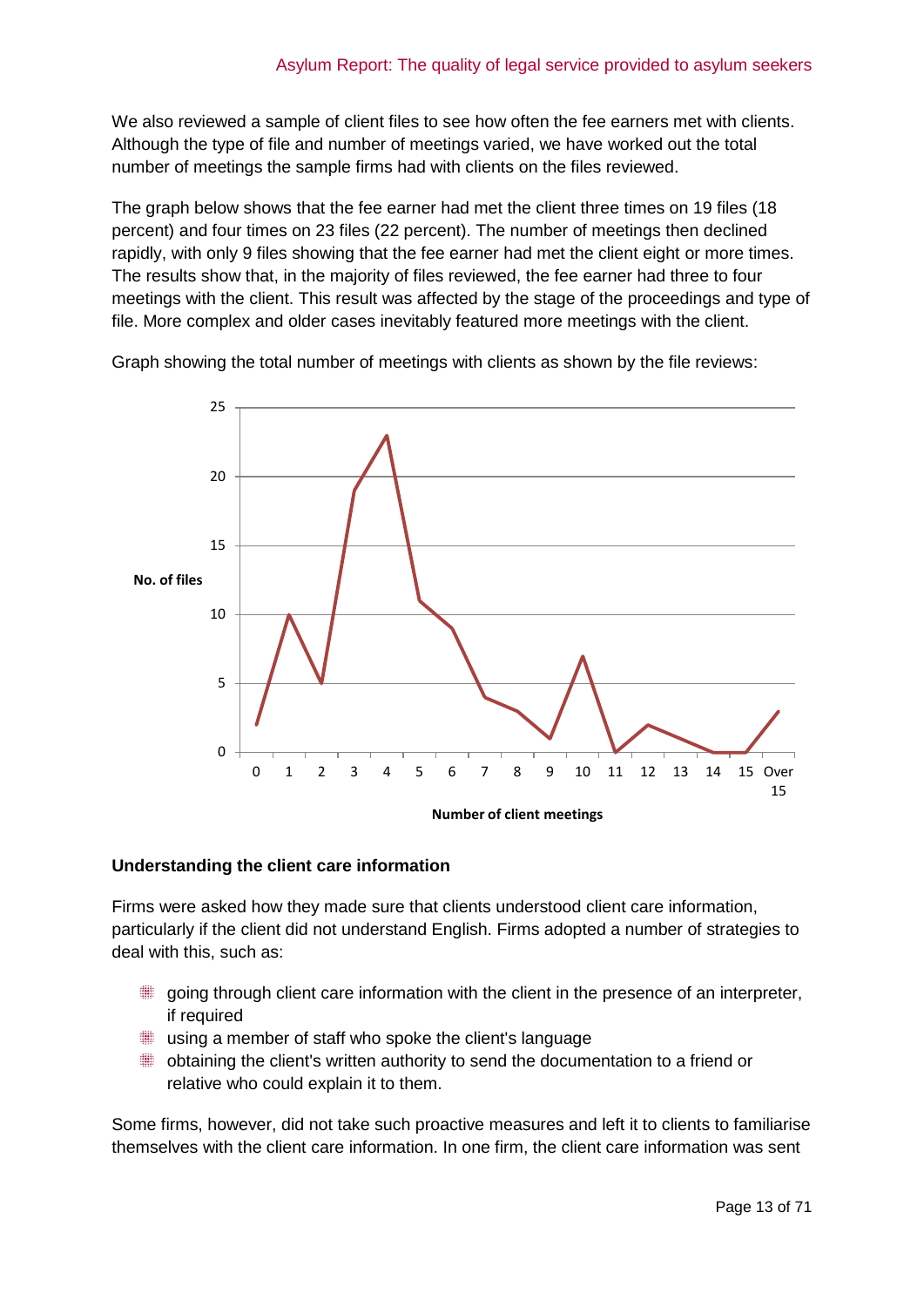to the client with the instruction: "read this letter carefully (ask a relative to explain) as it contains important advice" halfway through the text.

How often do you follow up face-to-face meetings with a written communication explaining what was discussed?



In general, client care letters were written in English and many were quite detailed and technical. Many firms said they tended to write client care letters to comply with regulations. However, some questioned the effectiveness of sending written client care information to the asylum client, especially if they could not speak English.

Some firms acknowledged that clients may get a friend or relative to read the letter to them. However, it is important that the level of communication is tailored to the client's needs and a detailed client care letter in English may not always be helpful to the client.

#### **Managing expectations**

Managing clients' expectations can be an important part of client care. The research paper identified clear and frequent communication as an example of good practice<sup>xiv</sup>.

We examined whether firms set out what level of service clients could expect. Some 81 percent of firms said they included some description of standards and expectations of service. Our review of files showed this in 77 percent of cases. Some of these standards were quite basic; for example, a commitment to reply to missed calls or provide "a high level of service". Others were more detailed and included the following:

- a commitment to using simple, jargon-free language
- defined time scales for responses, such as calls returned within 24 hours
- listing the client's objectives and how the firm would try to meet them
- the estimated prospects of success
- out-of-hours and emergency numbers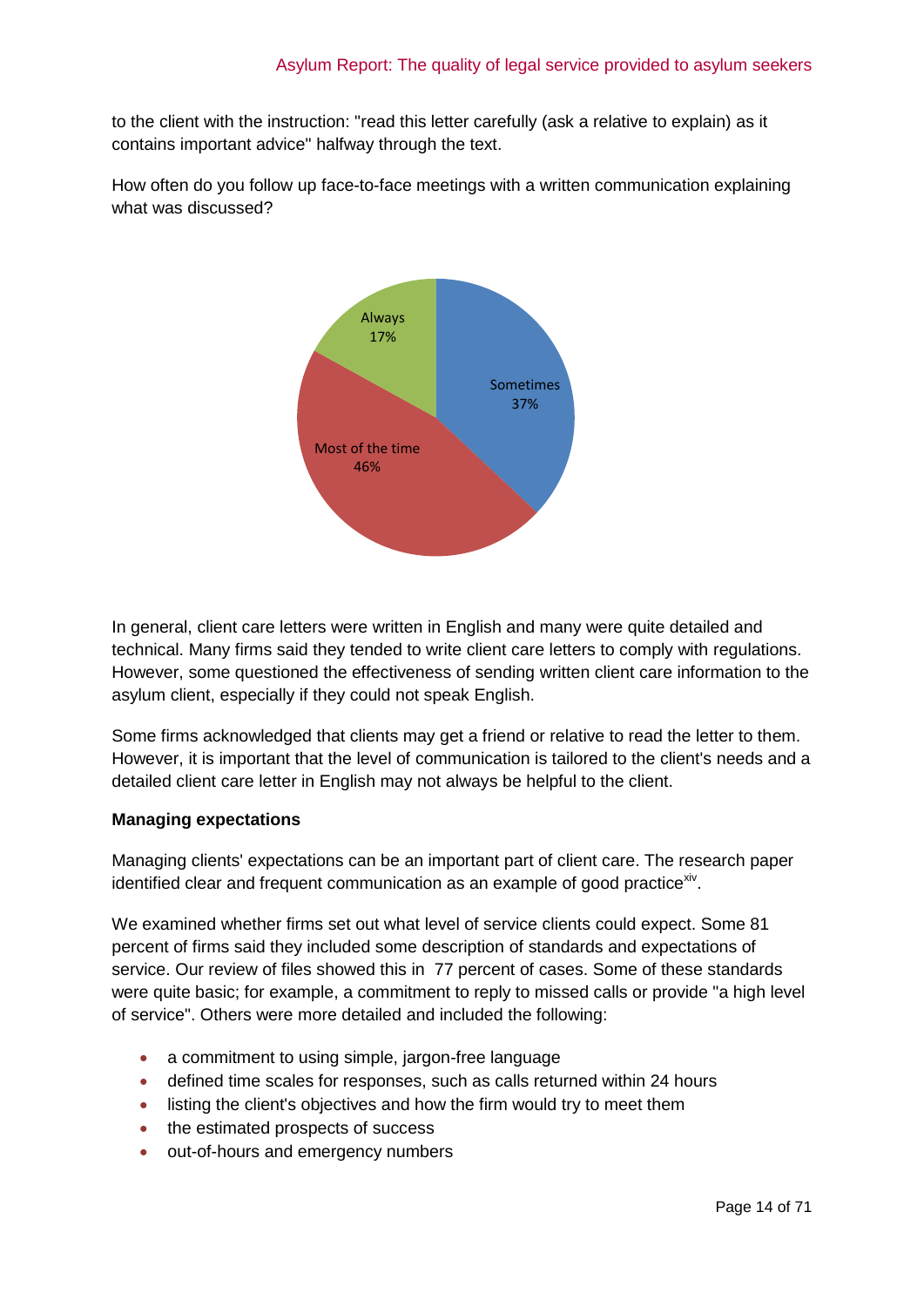- a commitment to send the client copies of all substantive correspondence
- contact details and office hours of the fee earner handling the case.

#### **Contact information**

All client care information included the firm's contact numbers and email. A significant number of firms provided clients with business cards bearing the individual fee earner's contact details, including a mobile phone number. One firm often received client communication via private messages to its Facebook page, although the firm said this could cause difficulties as clients often used a different name online. Managing clients' expectations of contact was considered to be important by the majority of firms.

Firms took different views on how clients could contact them. Some provided fee earners' direct dial numbers and/or mobile phone numbers, while other only provided a switchboard number. Both methods have pros and cons. While direct dial numbers may allow a more personal touch, a reception number allows clients to speak to a person rather than leaving a voicemail message if the fee earner is not available.

| <b>Good practice</b>                                                                                                                                                                                                                                                                                                                                                                                         | <b>Poor practice</b>                                                                                                                                                                                                                                                                                                                                                              |
|--------------------------------------------------------------------------------------------------------------------------------------------------------------------------------------------------------------------------------------------------------------------------------------------------------------------------------------------------------------------------------------------------------------|-----------------------------------------------------------------------------------------------------------------------------------------------------------------------------------------------------------------------------------------------------------------------------------------------------------------------------------------------------------------------------------|
| ₩<br>Accessible fee earners who are easily<br>contacted.<br>₩<br>Managing clients' expectations<br>about<br>calls.<br>₩<br>Client care information presented in<br>clear, plain and jargon-free language and<br>summarised orally.<br>₩<br>the client<br>Ensuring<br>has<br>the<br>best<br>interpreter for their needs.<br>₩<br>Keeping the client informed at regular<br>intervals and as new issues arise. | ₩<br>An assumption that the client has the<br>ability to read and digest client care<br>information in English.<br>₩<br>Failing to establish that the client is<br>happy with the interpreter.<br>₩<br>Treating client care as a tick-box exercise<br>rather than a reference document for the<br>client.<br>₩<br>Failing to set out what the client can<br>expect from the firm. |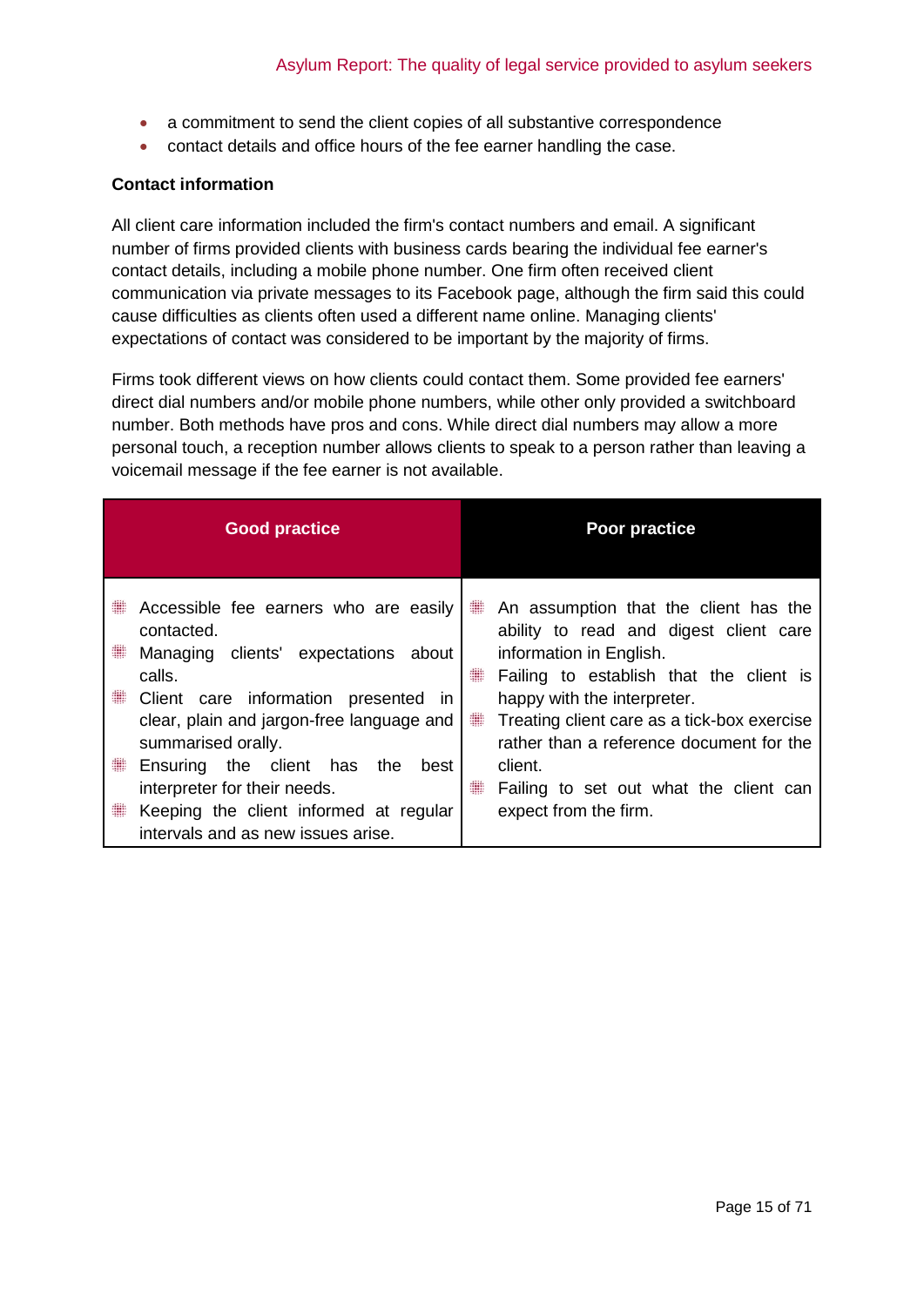## **Vulnerable clients**

All asylum clients can be considered vulnerable to some degree due to their situation, though naturally some will be more sophisticated and robust than others. Particular groups, however, may in some circumstances require reasonable adjustments to enable them to give full instructions. We concentrated on the following:

- female asylum clients, who were often reported having suffered gender-specific persecution, violence or trafficking
- **ill** minors
- **EXECUTE:** clients with mental health problems.

#### **Female asylum clients**

The majority of firms had female lawyers and staff available if required. This extended, in appropriate cases, to making sure that female interpreters and barristers were instructed.

The case of *Wasif* (see judicial review section) shows the importance of this. The judgment refers to the asylum claimant introducing new facts in the middle of a hearing, because she had not felt able to discuss them with her male solicitor.

In the case of one particularly traumatised client, a firm managed to arrange an all-female appeal hearing to ensure the client felt able to give evidence freely.

Some firms stated they would ask the client in advance for their preference, others tended to make a judgment in advance based on the client's initial contact. In one case, a firm booked an appointment with a client and engaged a male interpreter, but re-booked it with a female interpreter when they received the client's documents in advance of the meeting showing she had been a victim of female genital mutilation.

Firms also worked with specialist advisers such as women's refuges, the NHS Assist service, female genital mutilation specialists and anti-trafficking charities.

#### **Minors**

Some firms had a policy of not taking clients who were minors, while others only took on minor clients. Firms coped with the vulnerability of these clients by:

- making sure staff who dealt with them had undergone an enhanced Disclosure and Barring Service check
- only allowing other adults (eg relatives or foster carers) to attend meetings if agreed with the client's social worker
- **providing biscuits, sweets and toys for young clients**
- talking about neutral issues, such as football, to put the client at ease
- dressing and behaving in a less formal manner than they would for an adult client.

One firm also insisted on seeing older minor clients alone to ensure they were content for their social worker and/or foster carer to be present.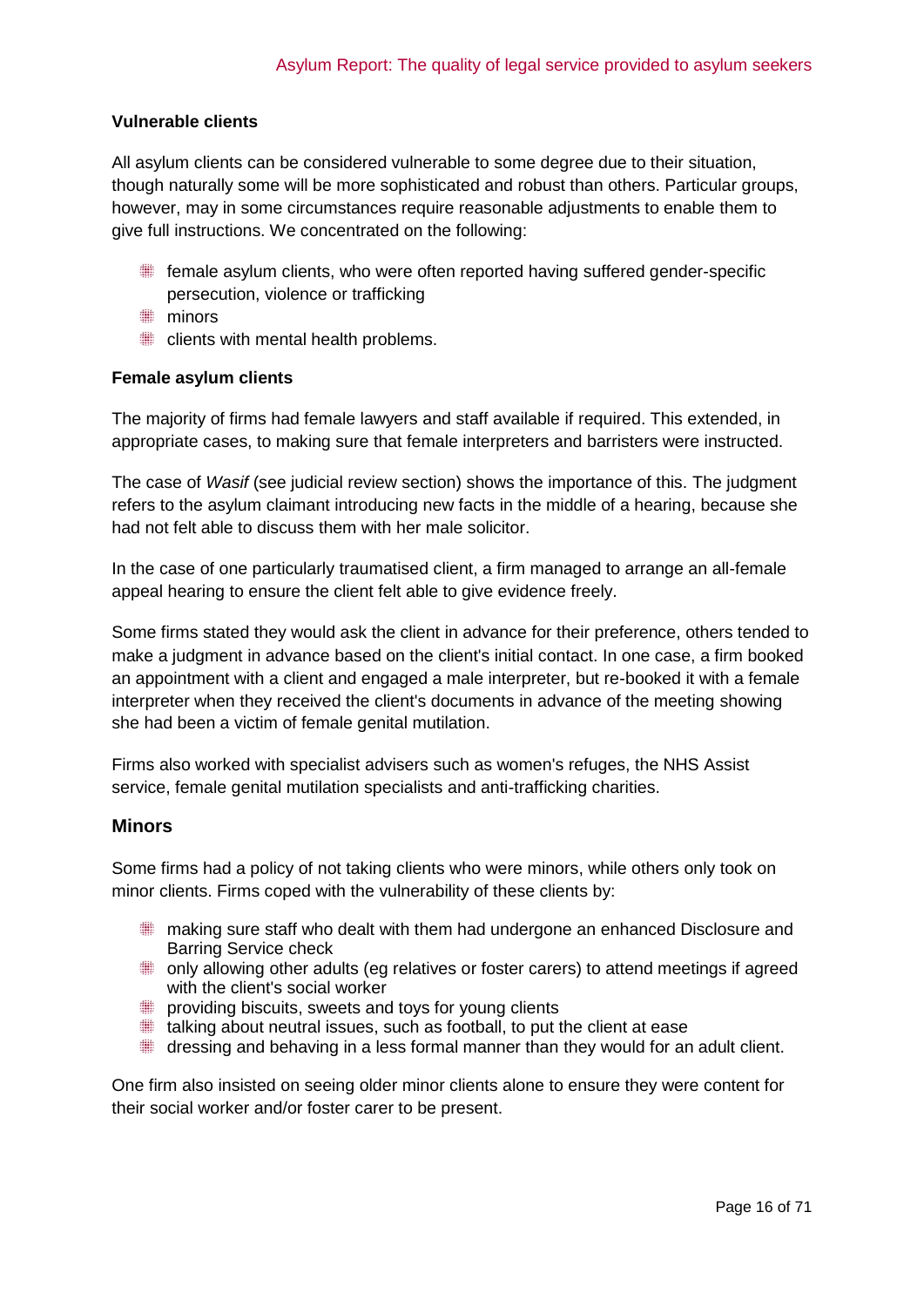#### **Asylum clients with mental health difficulties**

A number of firms were able to work flexibly to accommodate their clients' needs – this included:

- visiting clients in mental health units
- **helping the client get counselling**
- making sure internal guidelines were in place so that all staff could respond sensitively to the client's needs
- working with the Home Office to obtain dispensation for clients who are unable to travel to interviews and hearings.

All firms reported taking particular actions to make sure asylum clients felt comfortable and able to speak openly. The firms took a wide variety of measures, such as:

- taking instructions via an iPad in the case of a client who could not hear or speak
- greeting the client in their own language, which one fee earner commented could do a great deal to put clients at ease
- reassuring the client of their independence and the confidentiality of the meeting, in particular that the firm is independent of the Home Office
- **frontloading**<sup>xv</sup> the case in order to build up a relationship with the fee earner
- ensuring that meeting rooms were welcoming and spacious. One firm who dealt with a particular community furnished meeting rooms with pictures and symbols from the clients' home country, which helped to give a sense of familiarity
- the use of a whiteboard and diagrams to explain the asylum process to the client.

Naturally not all of these would be suitable in all situations and the clients' circumstances should be considered. While it is good that some firms take a pro-active approach, the firms should try to confirm this approach with the client in advance of the meeting.

Clients may not always want an interpreter of the same sex. An example of this arose in some firms who told us that male clients fleeing persecution due to their sexuality often preferred to have a female interpreter. However, firms need to make sure that they do not breach the Equality Act 2010 when instructing interpreters.

All firms had rooms where clients could be seen in private. These were of varying size and quality – some were spacious, well-lit and comfortably furnished, while some were quite cramped, stuffy cubicles. This is still preferable to having no private rooms at all.

One firm had some fairly large cubicles for seeing one or two clients, but for larger groups (eg clients with children) they used a back room. This was large and comfortable, but it also contained the firm's one photocopier and was the only means of access to the firm's lavatory. It therefore had the potential to become a thoroughfare.

A small number of firms saw clients in offices where other solicitors were working. They assured us that they asked clients whether they minded other fee-earners being in the room and the fee-earner would withdraw if necessary. The client should not, however, be placed in this position. Confidentiality problems could also arise should the other fee earner take a telephone call, for example.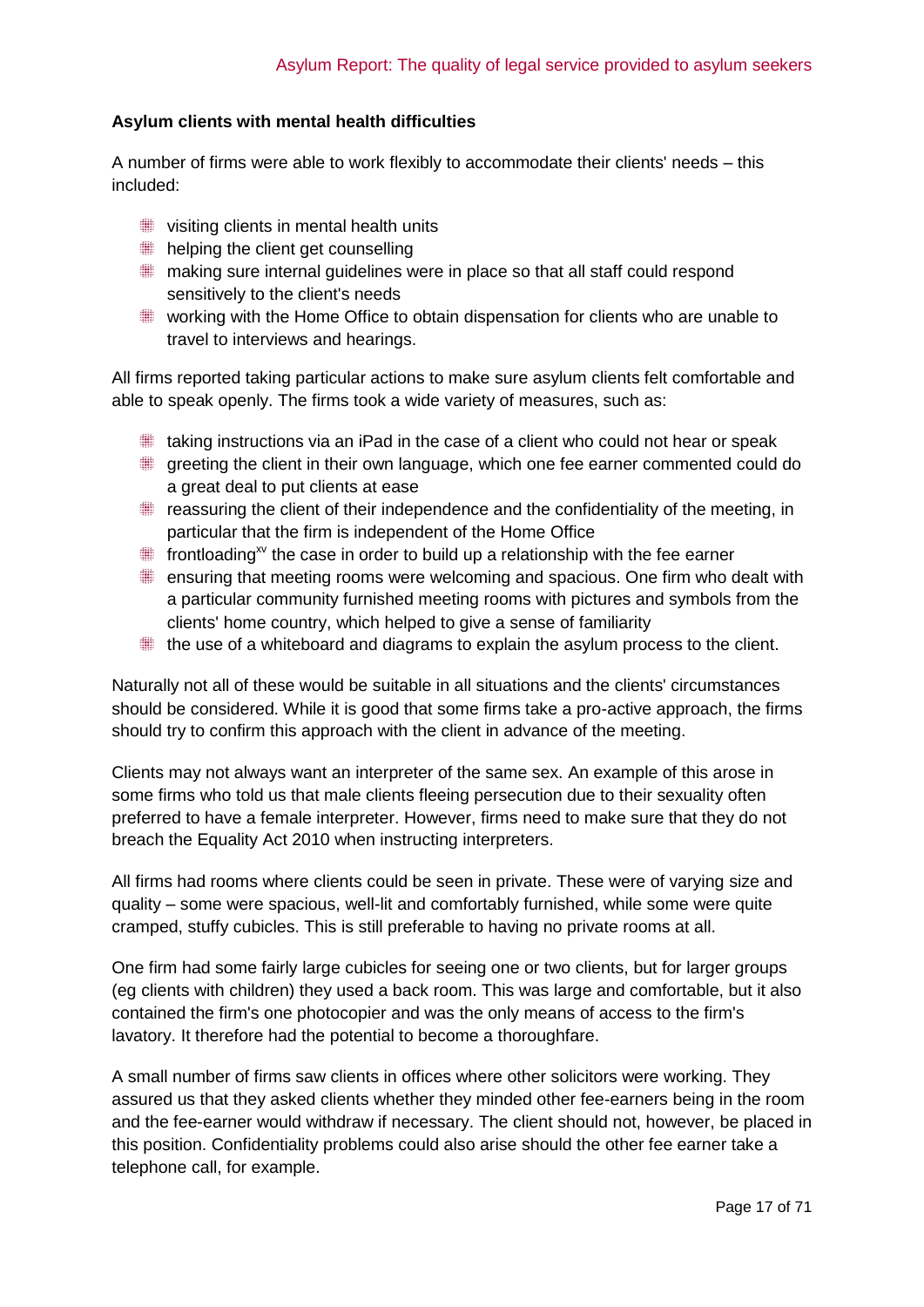The research paper also identified working with appropriate support agencies as an example of good practice<sup>xvi</sup>. Some 96 percent of firms reported that they worked with support organisations to assist their clients. Among the most frequently cited agencies were:

- the Helen Bamber Foundation<sup>xvii</sup>
- $\mathbb{H}$  Freedom from Torture<sup>xviii</sup>
- the National Asylum Support Service<sup>xix</sup>
- **Migrant Help**<sup>xx</sup>
- **UK Lesbian and Gay Immigration Group**<sup>xxi</sup>
- Ill local and community charities such as Southall Black Sisters<sup>xxii</sup> (Southall), Black Association of Women Stepping Out<sup>xxiii</sup> (South Wales), Apna Haq<sup>xxiv</sup> (Rotherham) and Ashina<sup>xxv</sup> (Sheffield).

#### **Third parties**

How often do you receive instructions from someone else on behalf of your client?



The chart above shows that asylum clients often attend a firm's offices with a third party – typically a spouse, relative, religious leader or friend. This is not in itself a problem. However, solicitors should take steps to ensure that the client is happy for the third party to be there and that their instructions are not given under duress or undue influence. The person introduced as a relative or friend could, for example, be a trafficker. In some circumstances, such as in one reported instance where a client was severely disabled, taking instructions via a third party could be unavoidable.

Most firms reported that their clients were accompanied at least some of the time, and adopted a number of strategies to make sure their clients were able to give instructions freely:

- $\blacksquare$  insisting on seeing the client without the third party at the outset of the first meeting, to check that they were happy to proceed
- refusing to see clients with a third party present at all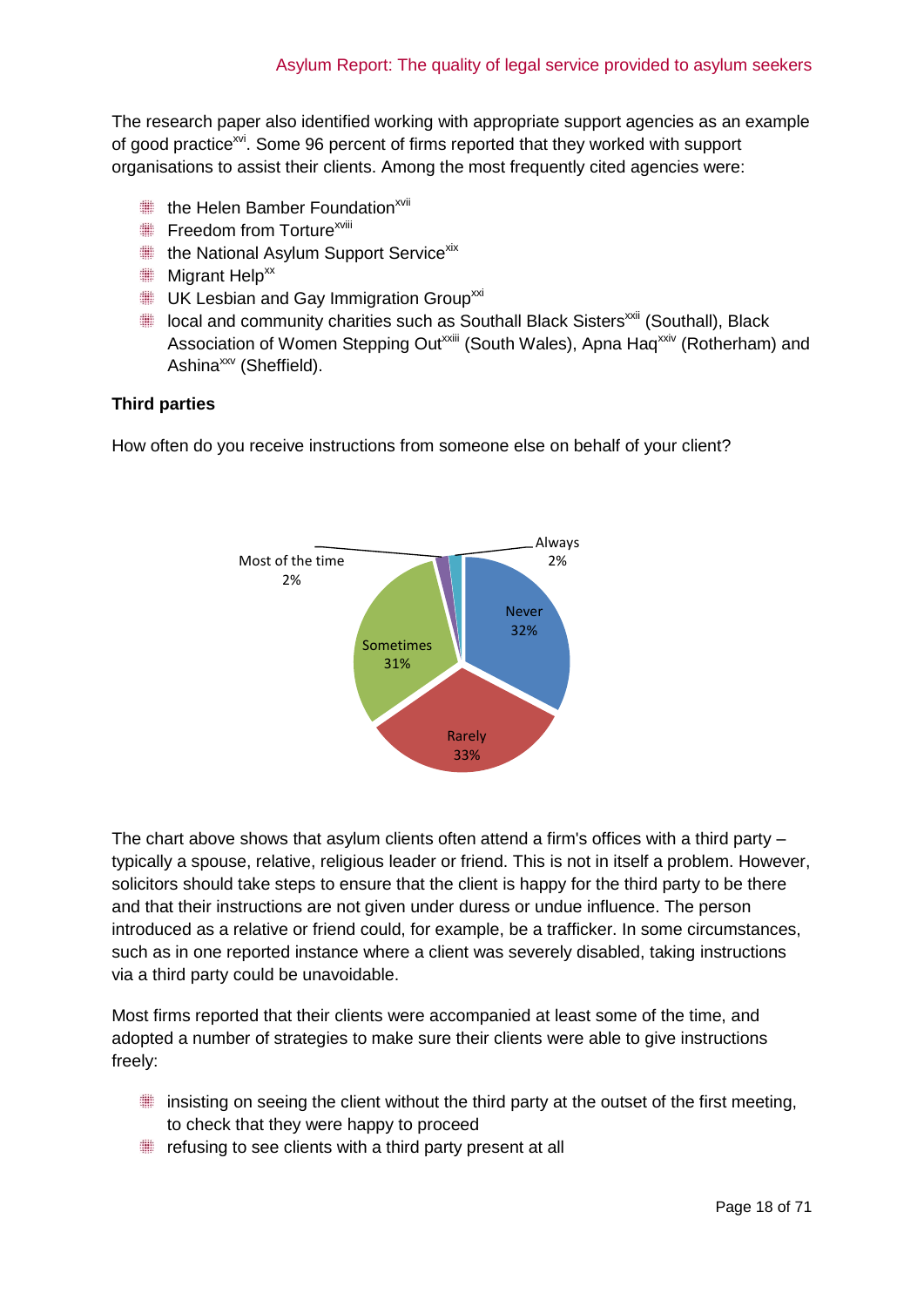- getting the client's written consent to proceed with a third party present
- maintaining control of the meeting and making sure that the third party keeps to a purely supportive role.

| <b>Good practice</b>                                                                                                                                                                                                                                                                                                    | <b>Poor practice</b>                                                                                                                                                                                                                                                                                                                                  |
|-------------------------------------------------------------------------------------------------------------------------------------------------------------------------------------------------------------------------------------------------------------------------------------------------------------------------|-------------------------------------------------------------------------------------------------------------------------------------------------------------------------------------------------------------------------------------------------------------------------------------------------------------------------------------------------------|
| ₩<br>Treating clients as individuals<br>with<br>individual needs.<br>Making sure clients feel comfortable so<br>that they can give full instructions.<br>₩<br>Working with external organisations who<br>can help the client.<br>₩<br>Reassuring the<br>client of<br>firm's<br>the<br>confidentiality and independence. | Treating all clients the same without<br>₩<br>properly assessing their needs.<br>Seeing clients in rooms that are<br>not<br>private.<br>₩<br>Relying on clients to request assistance,<br>rather than anticipating and offering it.<br>Assuming that clients are happy for a third<br>₩<br>party to attend, simply because they<br>arrived with them. |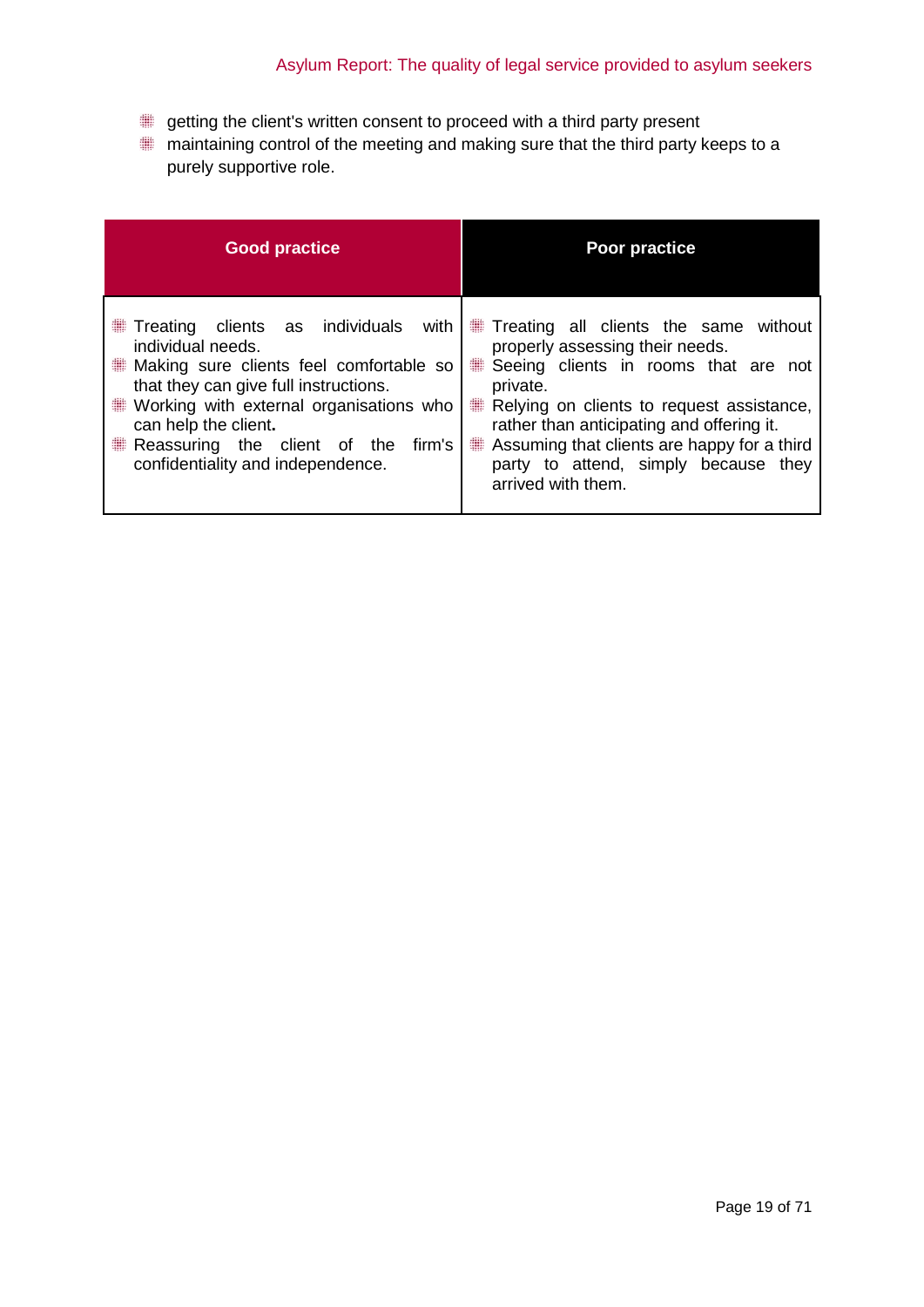### **Costs and costs information**

The research paper stated that a number of asylum clients felt that there was a lack of clarity around the costs payable to their solicitor<sup>xxvi</sup>. In particular, clients were reported as feeling that they had paid an initial sum, only to be charged more money as the case progressed, which they were not expecting.

All of the client care letters we reviewed contained costs information in writing, as required by the SRA Code of Conduct 2011. Some 96 percent of managers said they additionally went through costs information in the meeting.

Eight firms did not charge clients on a private basis. For the other firms, the chart below shows some common methods of charging privately:

| <b>Method of charging</b> | % of firms |
|---------------------------|------------|
| Fixed or agreed fees      | 77%        |
| Hourly rates              | 27%        |
| Instalments               | 17%        |
| Pro bono                  | 27%        |

Fixed and agreed fees, however, could vary widely. Most were around £1,000 to £1,500 until the substantive decision. Some were as low as £800 and others as high as £4,000 to £5,000. This was partly due to the services included within the retainer.

At one firm, £800 represented the firm's fees, but interpreters and experts would cost extra. At another, a global figure of £4–5,000 was quoted, but this included experts, interpreters and all work including consultations with the fee earner whenever the client wanted. The firm's own costs were around half of the global sum.

Neither approach is wrong but in both cases it should be made clear to the client what is included in the costs.

Firms generally expressed a willingness to be flexible where the client engaged them on a fee-paying basis but could not afford their fees. One firm reported taking on a case for £300

### **Types of fee**

We found some confusion among firms regarding the distinction between 'fixed' and 'agreed' fees. Agreed fees are governed by Rule 17.5 of the SRA Accounts Rules 2011 and must:

- **be evidenced in writing**
- the paid directly into office account and
- the varied upwards or dependent on the transaction being completed.

Fixed fees are payable on completion of the work required – this may, for example, apply to work billed per hour but with a fixed upper threshold. Any costs on account of the fixed fee must be paid into the client account in the usual manner. At the conclusion of the matter, a final bill is delivered to the client in the usual way.

The major difference is that agreed fees are office money, and fixed fees are client money. Agreed fees do not, therefore, have the protection given to client money. Clients should be made aware of the implications of this.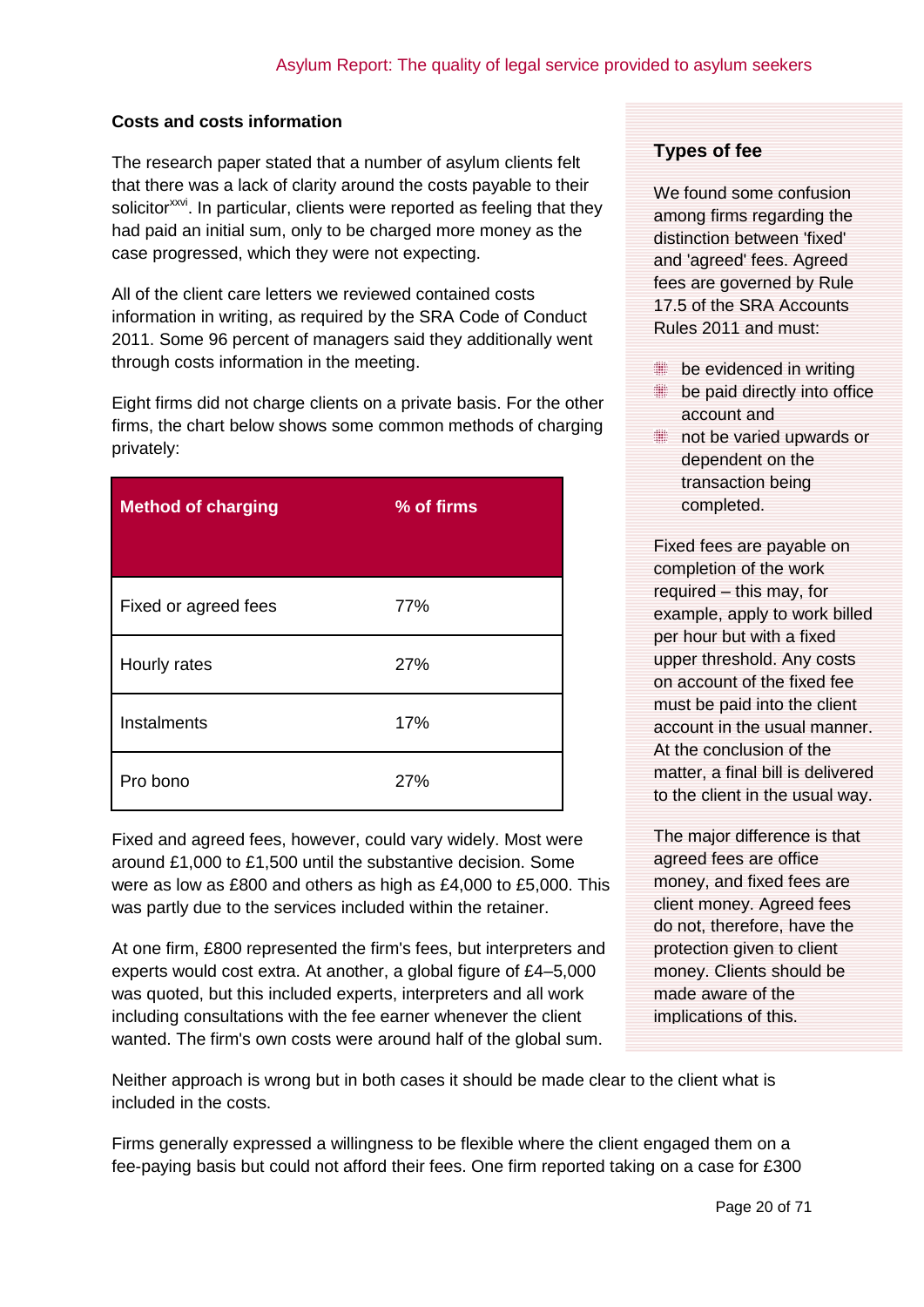up to the Home Office decision – this was an exceptional matter for a particularly desperate client. Firms also stated that they would not pursue clients for unpaid bills as it would be disproportionate to do so. Some also said that they would not generally exercise their lien over a client's files if they needed to transfer to a legal aid firm.

On examining files we found that in 12 percent of cases firms did not appear to provide costs updates to clients throughout their matter. The research paper cited this as a particular problem, with clients not knowing what they owed and being unsure as to how much more they would be expected to pay<sup>xxvii</sup>.

One firm we visited took a very relaxed attitude to costs, providing clients with a global figure at the outset and asking them for 'some money' at the conclusion of client meetings. Flexible arrangements may be beneficial to some clients, but there needs to be certainty on both sides as to how much clients have paid and when the final bill should be settled. Payments should be recorded on the file.

Another firm's files showed that while clients were being charged at an hourly rate, the time spent on the work was not being recorded anywhere. When questioned, the fee earner said he would estimate the costs and bill the client at various intervals. He kept no time records but said that the appointments shown on his online calendar would give a figure that was accurate 'to within half an hour'. He did not explain how time spent on other tasks would be estimated. This practice would not be acceptable in any branch of the law<sup>xxviii</sup>, but being overcharged by even half an hour could have a considerable impact on an asylum client, who may have limited income and/or restricted employment rights. This firm has now been referred to our Supervision Team.

Firms also need to be clear about whether they are offering a fixed fee, which may go up if matters outside the initial retainer arise, or an agreed fee, which may not be exceeded, save for disbursements (see types of fee above).

| <b>Good Practice</b>                                                                                                                                                                                                                 | <b>Poor Practice</b>                                                                                                                                         |
|--------------------------------------------------------------------------------------------------------------------------------------------------------------------------------------------------------------------------------------|--------------------------------------------------------------------------------------------------------------------------------------------------------------|
| ₩<br>Clear costs information at the outset<br>of the case, explaining what is and is<br>not covered by the retainer.<br>∰<br>Clarity as to whether fees are "fixed",<br>"agreed" or charged at an hourly rate<br>plus disbursements. | ₩<br>Failure to keep clients informed as to<br>their current level of costs and future<br>liability.<br>₩<br>Failing to record time accurately or at<br>all. |

Given the importance of this issue and the potential vulnerability of asylum clients we have taken the opportunity to provide further [guidance](http://www.sra.org.uk/solicitors/code-of-conduct/guidance/guidance/Risk-factors-in-immigration-work.page) on this point.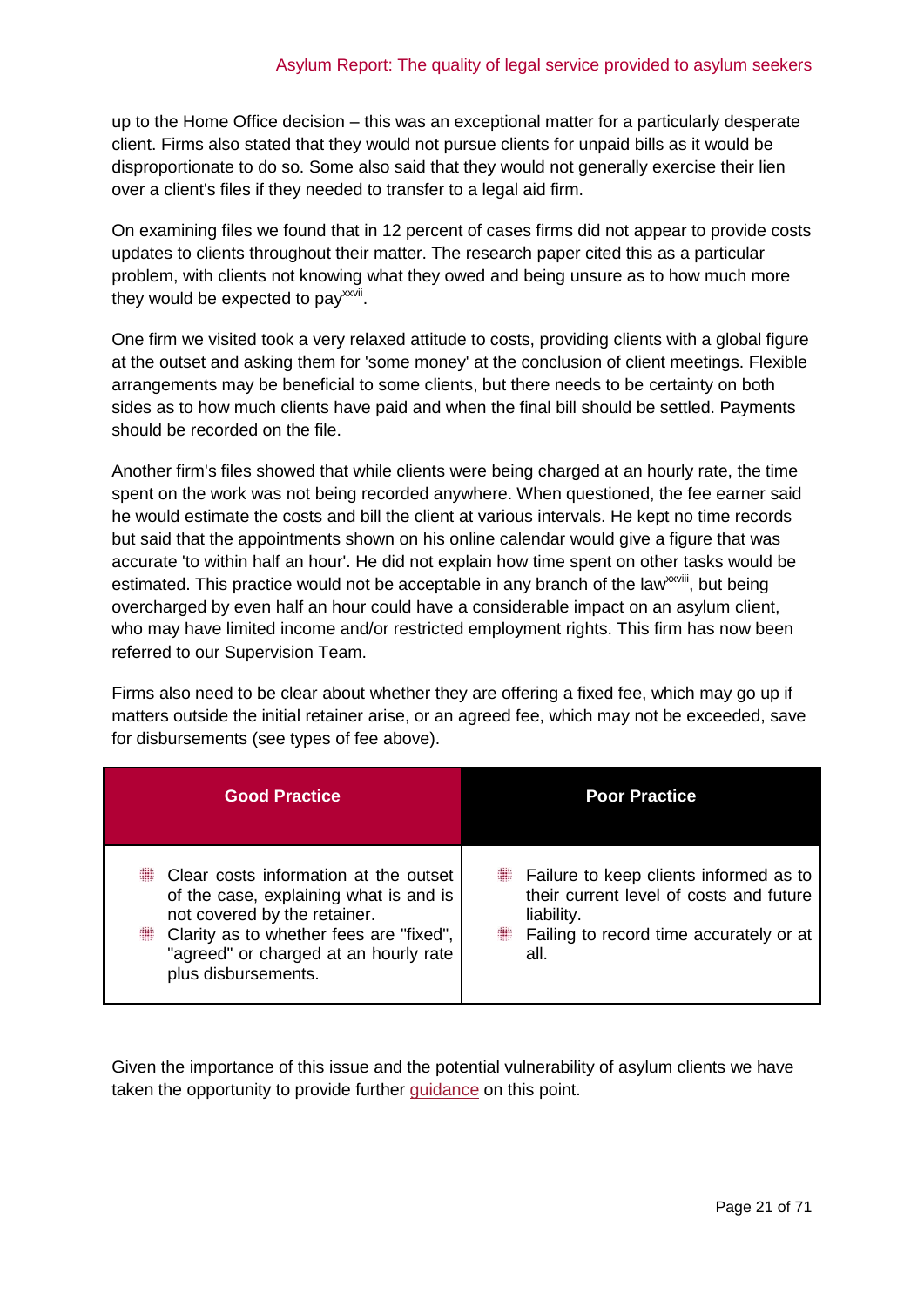### **Complaints**

The research paper noted<sup>xxix</sup> that the number of complaints from asylum clients was low, compared to other legal sectors. This was largely attributed to:

- $\parallel$  a lack of awareness of the ability to complain and how to do it
- $\parallel$  a fear that a complaint could lead to a case being handled badly or the person complaining manipulating the asylum process against the client.

The SRA Code of Conduct 2011 requires firms to inform clients:

- whether and how the services provided are regulated and how this affects the protections available to the client<sup>xxx</sup>
- $\blacksquare$  in writing at the outset of their matter, of their right to complain and how complaints can be made<sup>xxxi</sup>
- in writing, both at the time of engagement and at the conclusion of the firm's complaints procedure, of their right to complain to the Legal Ombudsman, the time frame for doing so and full details of how to contact the Legal Ombudsman<sup>xxxii</sup> and
- of their right to challenge or complain about the firm's bill and the circumstances in which they may be liable to pay interest on an unpaid bill<sup>xxxiii</sup>.

Some 92 percent of firms said they explained the role of the Legal Ombudsman<sup>xxiv</sup>. Some firms did not refer to the SRA outside of the firm's letterhead. Three firms included a brief complaints paragraph, but did not refer to either. Other firms, by contrast, included their whole complaints procedure within the client care information.

All firms said they informed their clients of the firm's internal complaints procedure although on reviewing the files one firm did not in fact do so. All firms did so in writing with 81 percent doing so in the initial meeting. Some 6 percent and 4 percent informed clients by email and telephone respectively.

Only 27 percent of the firms, however, reported that they made it clear to clients that a service complaint would not have a negative impact on their case. This information was only given in writing on 6 percent of the files we reviewed. Firms had elsewhere reported their clients' widespread distrust of authority figures and a lack of understanding of the independence of lawyers from the government. This would therefore seem an important point to make.

The client was only informed that there would be no charge for investigating complaints in 6 percent of cases.

Some 35 percent of the firms we spoke to had received at least one complaint from an asylum client in the preceding 12 months.

In our interviews with fee earners, we found that the majority were familiar with the firm's complaints policy. None of the files randomly selected had service complaints on them so we were unable to test this. One firm showed us a copy of an historic service complaint regarding billing, which had been referred internally and then onwards to the Legal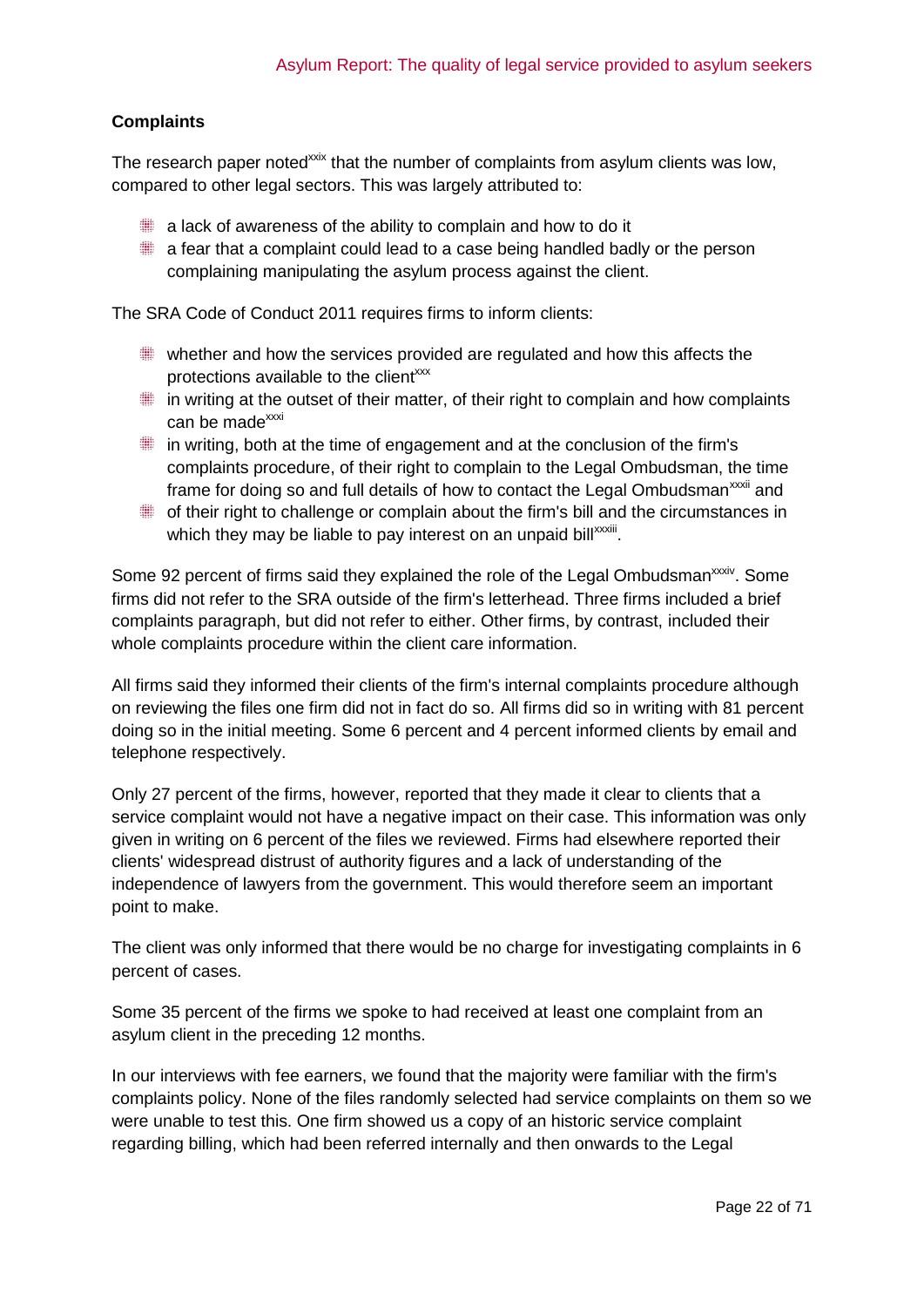Ombudsman, who found in the firm's favour. This showed that the firm's policies had been followed throughout the matter.

Some 84 percent of firms had a system in place for gathering client feedback. This was typically done at the end of a case and enclosed with a closure letter – firms commented that the level of service satisfaction tended to follow the result of the case. Other firms asked clients for feedback at six-monthly intervals, or asked them to fill out online surveys.

#### **Barriers to complaints**

What are the main barriers which prevent clients from complaining?

We received a number of responses to this question, the most common of which can be broken down as follows<sup>xxxv</sup>:

- $\qquad$  33 percent thought that clients feared that a complaint would cause a negative impact on the handling of their case or the success of their application.
- 31 percent thought that there was a linguistic barrier to complaints.
- 19 percent thought that cultural differences, or a lack of awareness of how complaints work in the UK, created a barrier.

Some 27 percent of firms did not think that there was any barrier to asylum clients complaining. Some of the reasons given for this included:

- the firm's asylum clients generally being sophisticated
- the firm's asylum clients having a good command of English, or the firm being able to speak their language
- $\Box$  a general assumption that all clients know how to complain and will do so if they want to – perhaps best exemplified by one firm which stated: "There are no barriers. There are no complaints."

There may also be significant cultural barriers to challenging authority. It is reasonable to assume that clients may not have the necessary confidence and ability to make a complaint. Occasionally, the client's fear of an impact on their case may be well-founded. One firm reported that a client who had come to them from another firm had told them that her previous solicitor had threatened her and told her not to make a complaint about his handling of her file. The solicitor had said: "If you complain to anyone, I will make sure that you are deported". The client's new firm assisted her in reporting the matter to the Legal Ombudsman and the SRA.

As in other areas, firms highlighted the need to build trust and understanding with asylum clients. This helped to give them the confidence to feel they could make a complaint if needed, as well as reducing the likelihood of that happening.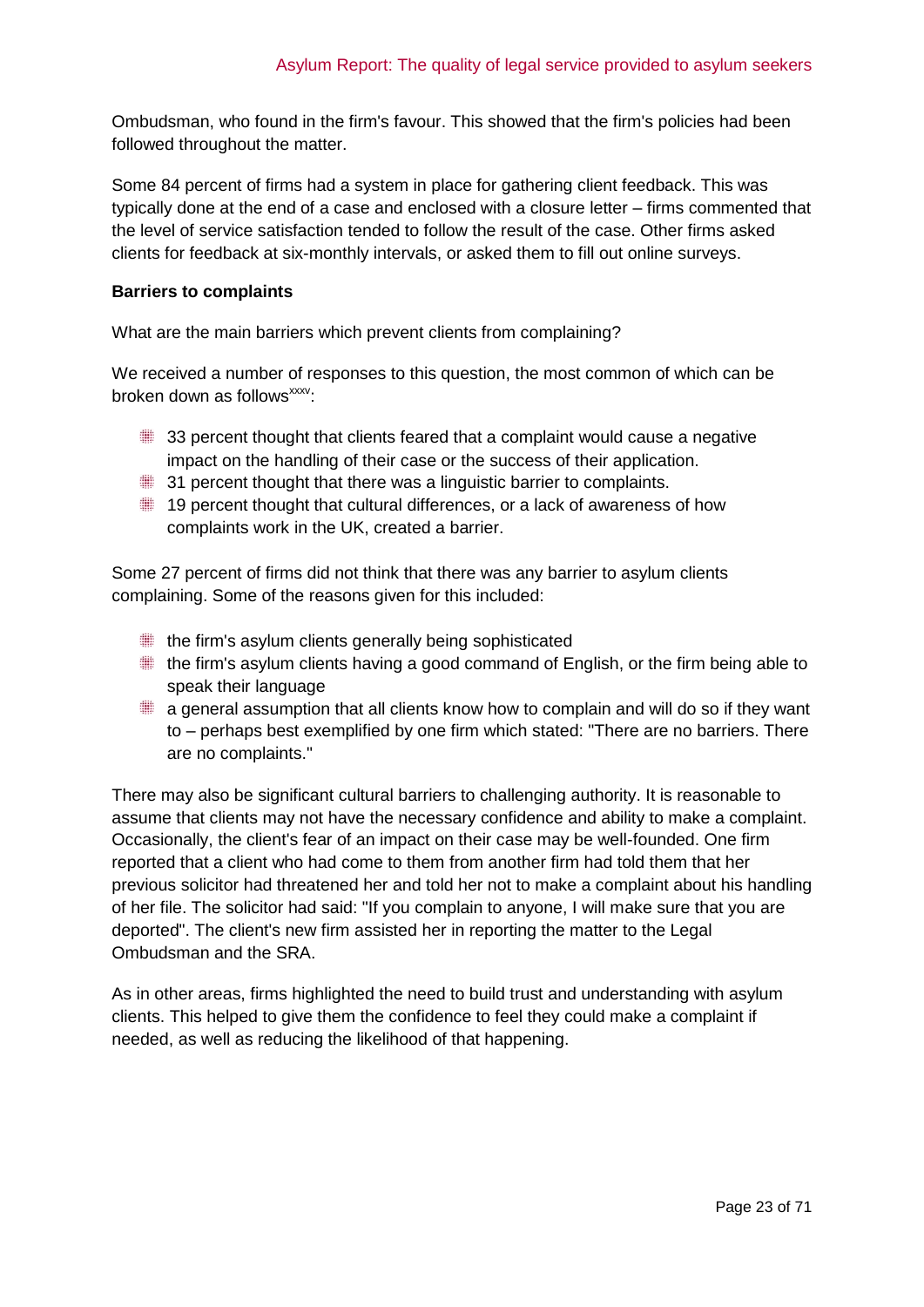| <b>Good practice</b>                                                                                                                                                                                                                                                                                                                                                    | <b>Poor practice</b>                                                                                                                                                                                                                                          |
|-------------------------------------------------------------------------------------------------------------------------------------------------------------------------------------------------------------------------------------------------------------------------------------------------------------------------------------------------------------------------|---------------------------------------------------------------------------------------------------------------------------------------------------------------------------------------------------------------------------------------------------------------|
| Having a clear and concise complaints<br>policy, explained and provided to the<br>client at the outset of the case.<br>Making clear that raising a complaint will<br>not affect the handling of or the decision<br>in the client's matter.<br>Making clear that the complaint will not<br>result in any additional costs.<br>Actively seeking client feedback on cases. | Failing to set out what the client can<br>expect in terms of service levels and<br>advice.<br>Assuming that all clients will feel able to<br>complain if dissatisfied.<br>₩<br>Failing to advise the client of their right to<br>contact the Legal Ombudsman. |

#### **Challenges in asylum work**

By its nature, asylum can be a challenging field in which to work. The firms we visited gave a number of examples of challenges which they had faced in their work.

Finding good-quality interpreters for some languages posed a particular problem. An example which one firm gave was Badînî, a minority Kurdish language with few speakers in the UK.

Clients as a whole would forget appointments, attempt to see solicitors on a drop-in basis and fail to bring documents to meetings. Failure to meet appointments was a particular problem for legal aid firms, who are not able to recoup the cost of interpreters attending for missed appointments. This has led to some firms tending to use freelance interpreters rather than agencies, as they were likely to have a more flexible attitude to missed appointments.

Some clients had difficulty with the concept of legal aid, and assumed that, as the solicitors were effectively paid by the government, they were working to the Home Office's agenda. This could lead to a lack of trust.

A number of firms reported that clients' past experiences and vulnerability could impact on their credibility (eg if the client was suffering from post-traumatic stress disorder) by making it difficult for them to recall details of their past.

Other firms reported that asylum clients would take poor advice from their peers and had to be told not to embellish their stories.

Cultural issues could lead to misunderstandings. For example, one client told his solicitor that he had five brothers. At a later meeting he told her he was an only child. She questioned this and he explained in his culture that 'brother' was a label for unrelated people he had grown up with. If this had not been established before the Home Office interview, it could have affected his credibility.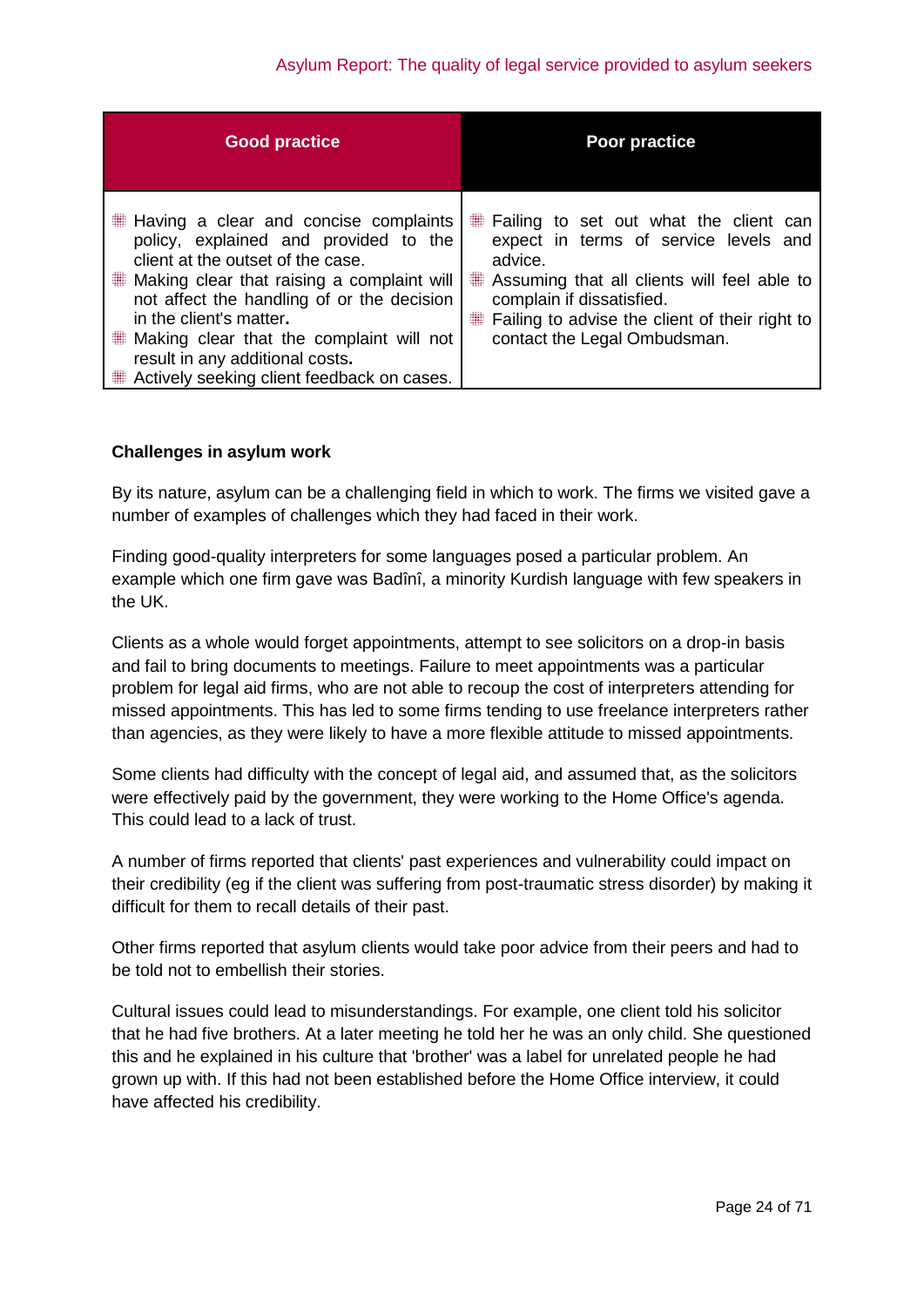Other challenges arose from external causes. Legal aid firms reported that they were finding it difficult for cases to be profitable at the current legal aid rate (£413 up to the Home Office's decision), where a case might typically take more than ten hours.

A number of firms felt that the quality of Home Office decision-making was sub-standard and did not take account of its own policies. They suggested that the Home Office's default stance was to refuse permission to stay, though this could often be successfully appealed.

Other firms noted that the deadlines for obtaining legal aid did not always fit with the judicial and Home Office timescales. For example, a firm may need to lodge an appeal without having first applied for legal aid, because the appeal time limit is shorter than the turn-around time for a legal aid application.

Firms had a number of strategies for dealing with these challenges. These included:

- explaining the solicitor's role, independence and confidentiality at the outset to build trust
- patience, empathy, and taking extra time to speak to vulnerable and traumatised clients
- working with other agencies to support clients some are able to send reminders to clients that they have appointments booked
- a good understanding of the client's culture, and how it might differ from that in the UK
- an effective professional working relationship with the Legal Aid Agency and the Home Office
- supporting the client in dealing with refusals and delays outside the firm's control.

#### **Good example**

One firm we visited had an extremely thorough client care process **–** clients were provided with a client care letter, terms of business and a letter setting out the extent and limitations of legal aid. The firm set out in clear terms what the client could expect of the firm, how the law applied to their case, prospects of success, and other crucial information. Although this was detailed, it was explained fully in client meetings and there were file notes to evidence this.

#### **Poor example**

A firm we visited had quite an offhand attitude to their asylum clients. Asylum clients came to the firm through its immigration practice, and it did not treat them any differently to the rest of their client base. Cases were treated in a formulaic manner, with identically worded witness statements used for different clients. The manager stated that asylum clients were not always seen within the five-day window after the substantive interview. This is despite the firm being a private firm with a low number of asylum matters each year. The complaints information given to clients was terse and brief, and did not mention Legal Ombudsman or the SRA.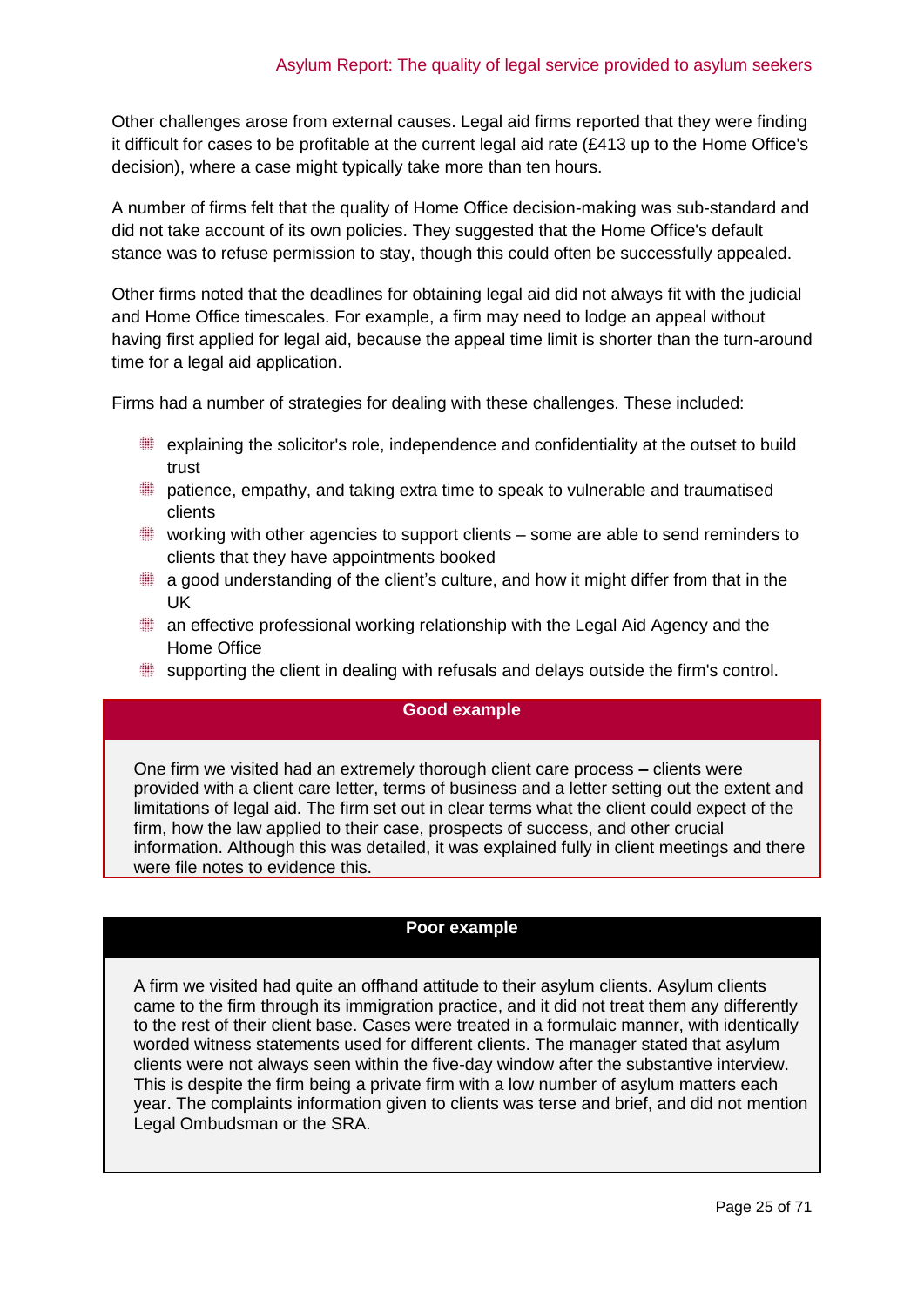## <span id="page-25-0"></span>Legal process

It is the role of each legal representative to explain adequately the asylum process to each client in a way that they can understand.

Despite this, the research paper found that asylum seekers had trouble obtaining suitable advice from their legal representative. The Research Paper also states that asylum seekers struggle to access or recognise good quality legal advice due to their lack of understanding about the asylum legal process<sup>xxxvi</sup>. In addition, asylum seekers are dealing with other issues that exacerbate the situation including:

- **a** arrival at a new country
- **language difficulties**
- **MEDITE:** mental health difficulties
- **bereavement.**

To understand these issues further, we asked firms a range of questions about the legal process and their clients.

#### **At what stage are firms usually instructed?**

We asked firms to outline when they were instructed by asylum clients. Each firm provided a number of responses to reflect the broad range of instructions that they received. A significant majority were instructed during the initial stages of the asylum process. In particular:



At what stage(s) are you most often first instructed?

What information is given to clients?

Our interviews showed that firms tended to provide a similar, initial range of information to clients about the legal process. This included:

information about the stages of the asylum process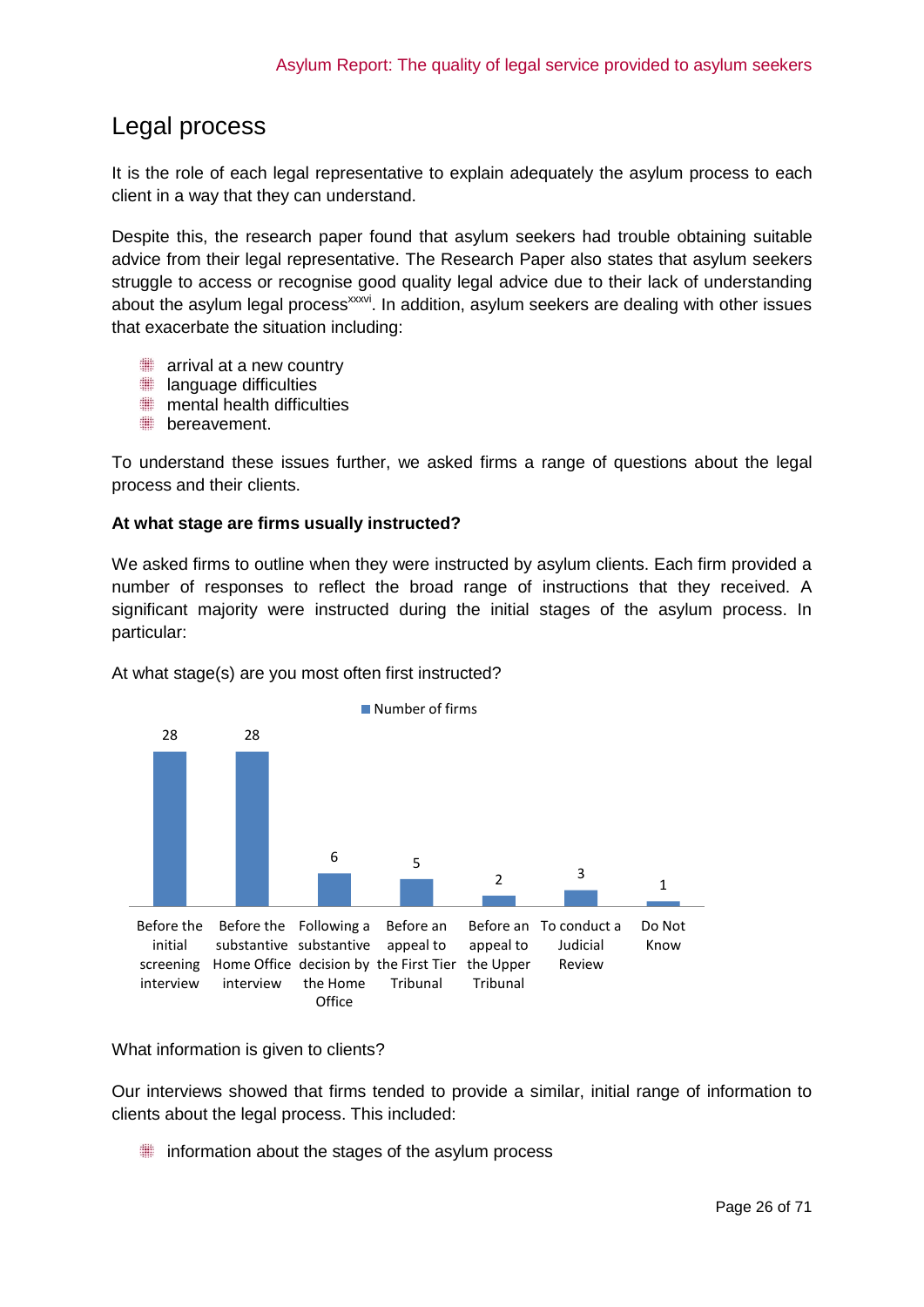- the timescales
- significant definitions (eg "refugee")
- **possible outcomes**
- $\blacksquare$  the responsibilities of the solicitor and the client.

This information was also provided in writing, for example:

- within the body of the client care letter, or
- in a separate advice letter.

Firms acknowledged that clients often struggled to understand the process. To overcome this, firms used a range of techniques to share information during the client meeting including:

- to diagrams
- time lines
- **flow charts**

Some firms provided additional information about particular topics, for example:

- obstacles to asylum applications such as internal relocation and state protection at the outset
- practical information for clients in Immigration Removal Centres
- practical information and support for victims of domestic violence and slavery.

| <b>Good practice</b>                                                                                                                                                                                                                                                                                                                                                                                                                                                                                                                        | Poor practice                                                                                                                                                                                                                                                                                                                                                                                       |
|---------------------------------------------------------------------------------------------------------------------------------------------------------------------------------------------------------------------------------------------------------------------------------------------------------------------------------------------------------------------------------------------------------------------------------------------------------------------------------------------------------------------------------------------|-----------------------------------------------------------------------------------------------------------------------------------------------------------------------------------------------------------------------------------------------------------------------------------------------------------------------------------------------------------------------------------------------------|
| <b>Provide clients with information they can</b><br>understand (eg jargon free and in an<br>appropriate language).<br>Draw clients attention to significant issues<br>(eg contact details and costs).<br><b>Ensure the client has information that they</b><br>can retain for future reference.<br>Continue to provide information<br>throughout the course of the retainer to<br>ensure the client understands their case<br>and the issues.<br>Letters provide relevant information to the<br>clients about their specific circumstances. | Provide too little, or too much information.<br>₩<br>Fundamental information is provided in a<br>e<br>way which disadvantages clients that<br>cannot speak English. In particular,<br>information is provided during a meeting<br>covered in<br>written<br>and<br>not<br>correspondence.<br>W<br>Using templates that are too general and<br>contain insignificant or inappropriate<br>information. |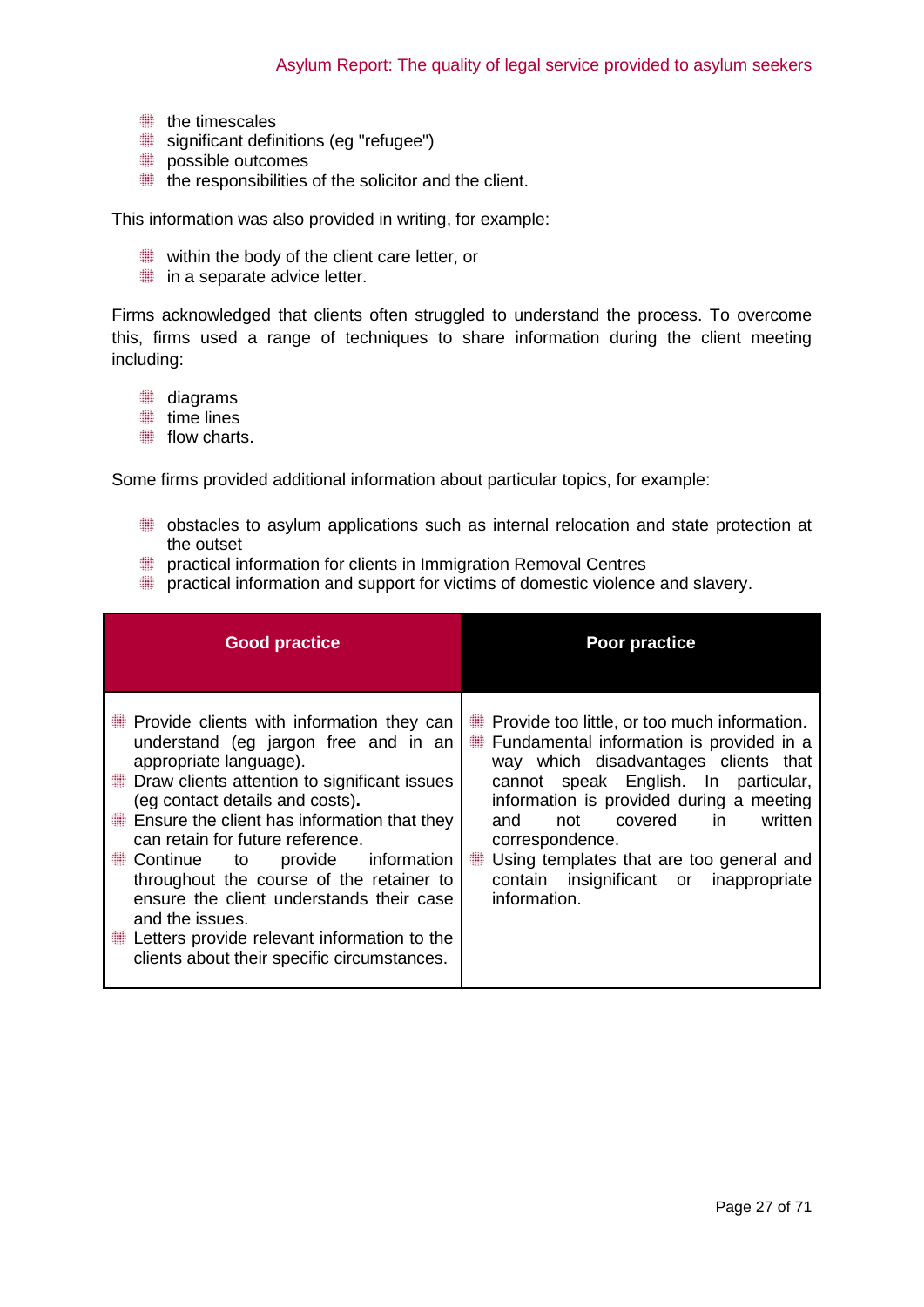## **First interview**



How long does it take, on average, to conduct a first interview with the client?

We asked firms about their initial meeting with the client. It is important to spend time gathering information from the client at the start of the process. We found the length of the appointment and the firms' approach varied with some:

- dealing with matters on a flexible, case-by-case basis
- suggesting that the type of client may influence how long a meeting takes, for example, a child may be deliberately given a shorter appointment to reduce stress and anxiety
- e providing an initial fixed fee consultation (eg 30 minutes)
- gathering information over a number of appointments
- limited by external issues (eg the appointment system at an Immigration Removal Centre).

Firms differed in the amount of information they would gather at the outset from a client:

- some completed an initial, bespoke asylum questionnaire
- some gathered information on a case-by-case basis
- some placed an emphasis on frontloading cases and obtaining large amounts of information from the outset
- some claimed that a vulnerable client may require a slow and prolonged period of information gathering.

A number of firms highlighted the tension between their attempts to gather information expediently and making allowances for the vulnerable nature of each client.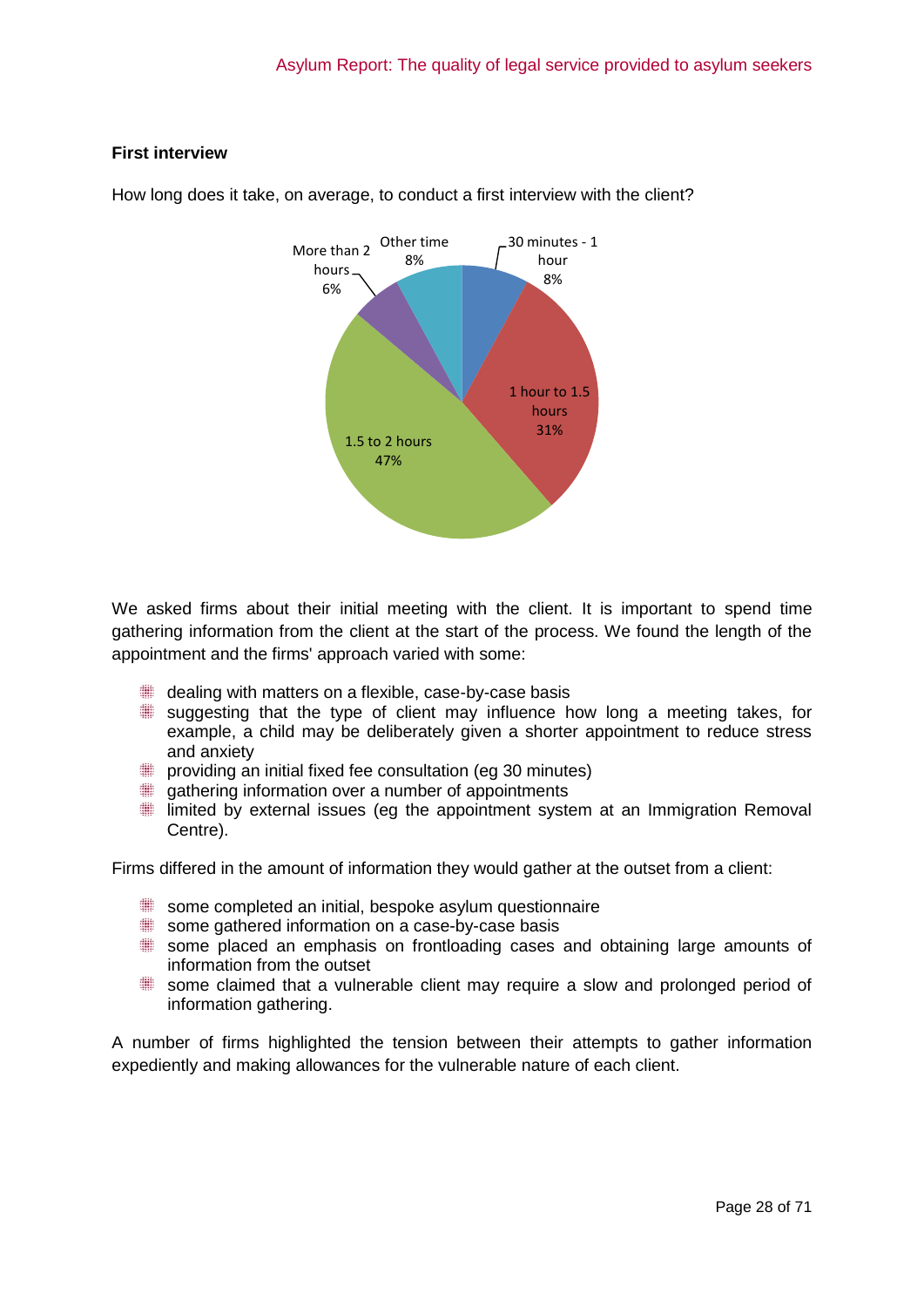#### **The witness statement**

An asylum seeker may provide a witness statement to the Home Office but it is not mandatory. The research paper mentioned the importance of taking detailed instructions and drawing up detailed statements<sup>xxxvii</sup>.

There was a significant difference between firms about the merits of providing a witness statement to the Home Office:

- some thought it was an integral part of the process
- some opted for a detailed statement and believed that it helped prepare the client
- some opted to provide a concise statement to aid the client
- some did not provide the Home Office with witness statements as they believed this gave the Home Office an opportunity to focus on particular issues to the detriment of the client.
- ∰ some decided on a case-by-case basis, depending on the complexity of the case and the client's ability to convey information. They acknowledged that some clients were hindered by submitting a witness statement.

Our view is that firms should decide whether a witness statement is required on a case-bycase basis. A blanket policy saying that witness statements should not be sent to the Home Office would not take into account a client's individual circumstances and needs.

We asked firms how long it would take to prepare a witness statement to help gauge whether the firm spent sufficient time on this activity. Firms provided various responses:



How long will it usually take the adviser to prepare a client's witness statement?

One firm we visited asked clients to prepare their own witness statements. One of the files reviewed had a handwritten statement prepared by the client which was in poor English. It appeared that this had been sent to the Home Office. This firm was referred to our Supervision Team for this and other reasons.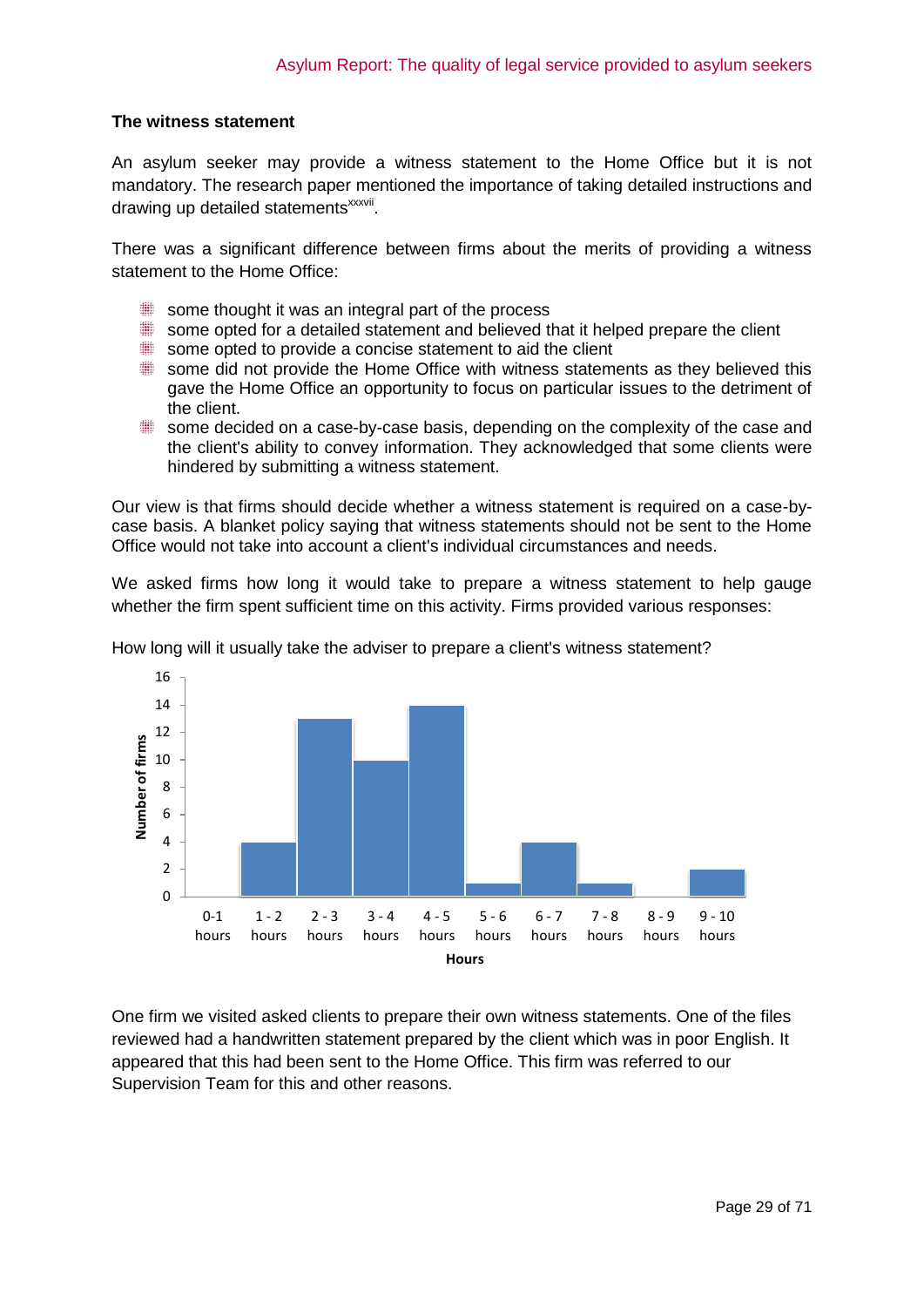## Asylum Report: The quality of legal service provided to asylum seekers

| <b>Good practice</b>                  | <b>Poor practice</b>                  |
|---------------------------------------|---------------------------------------|
| W                                     | ₩                                     |
| Thoroughly consider with their client | Adhere to a blanket policy on the use |
| whether a witness statement is in the | of witness statements.                |
| client's best interests.              | ₩                                     |
| ₩                                     | Require clients to produce their own  |
| Provide well-drafted and accurate     | handwritten witness statements and    |
| where                                 | send them without review to the       |
| witness                               | Home Office.                          |
| statements                            | ₩                                     |
| appropriate.                          | Produce                               |
| ₩                                     | error-laden                           |
| Cross reference information           | witness                               |
| to                                    | statements that are poorly drafted    |
| ensure that a witness statement is    | and fail to reflect the circumstances |
| addresses                             | of the client.                        |
| coherent                              | ₩                                     |
| or                                    | Over-reliance on templates and pro    |
| inconsistencies in information.       | forma wording.                        |

## **The Home Office substantive interview**

Firms provided a range of information about their client's first substantive interview with the Home Office – an interview with a Home Office caseworker where the case is assessed.

We asked firms:

- How often do you attend the substantive interview?
- How often are you asked to attend the substantive interview?

Comparison between attendance at substantive interview and request for attendance

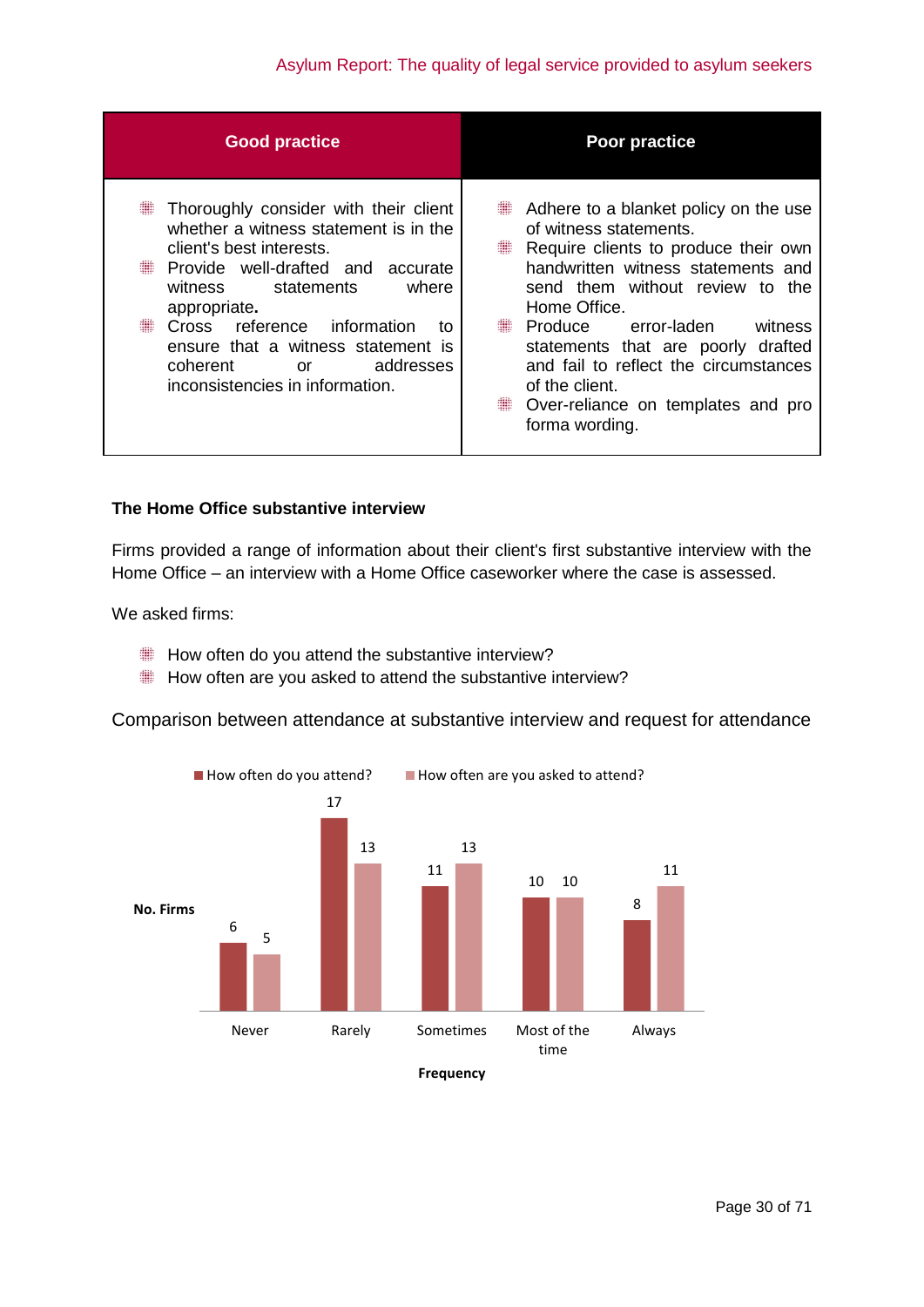Some firms said that the substantive interview was a significant part of the asylum process and their attendance was crucial. These firms suggested this was important to:

- give emotional support to clients
- monitor the progress and general tone of the interview (and intervene where necessary)
- assess whether the client/Home Office needed any assistance.

A significant number of firms did not arrange for a solicitor to attend or rarely attended the interview. Many highlighted the impact of funding. In particular:

- legal aid funding is not available for solicitors to accompany adults to the substantive interview (funding is provided for minors and some clients with a disability)
- e some private clients are unable to pay a solicitor to attend the interview.

In addition, some firms highlighted the nature of the interview and concluded that a solicitor's presence was not required, the reasons for which were:

- the lawyer has a limited role at the interview and few opportunities to interject
- the lawyer can make a request for the interview to be recorded
- the Home Office provides a transcript of the meeting
- the Home Office provides five days after the interview for additional representations from the client
- the interviews are of significant length
- the interviews occur at Home Office premises and these can be based a significant distance away from the firm.

In light of these circumstances, some firms concluded:

- it was not always in the client's best interests for a solicitor to attend the interview due to the costs the client would incur (time and travel)
- $\blacksquare$  their time could be used more productively to progress other work
- issues at the interview could be resolved via additional representations.

Eleven firms (21 percent) said the client always asked them to attend the interview, but only eight firms (15 percent) said that they always attended the interview.

Some 29 firms (56 percent) said they attended the interview at least sometimes or more. However, 35 firms (67 percent) said that the client asked them to attend at least sometimes or more.

These figures suggest that solicitors are not always able to accommodate the wishes of their client. Some firms said clients did not ask the adviser to attend as the limitations of legal aid funding were explained to the client at the start.

However, some firms had explored alternative, cost-effective ways of supporting their client during the interview, for example, by instructing outdoor clerks or trainee solicitors to attend the meeting.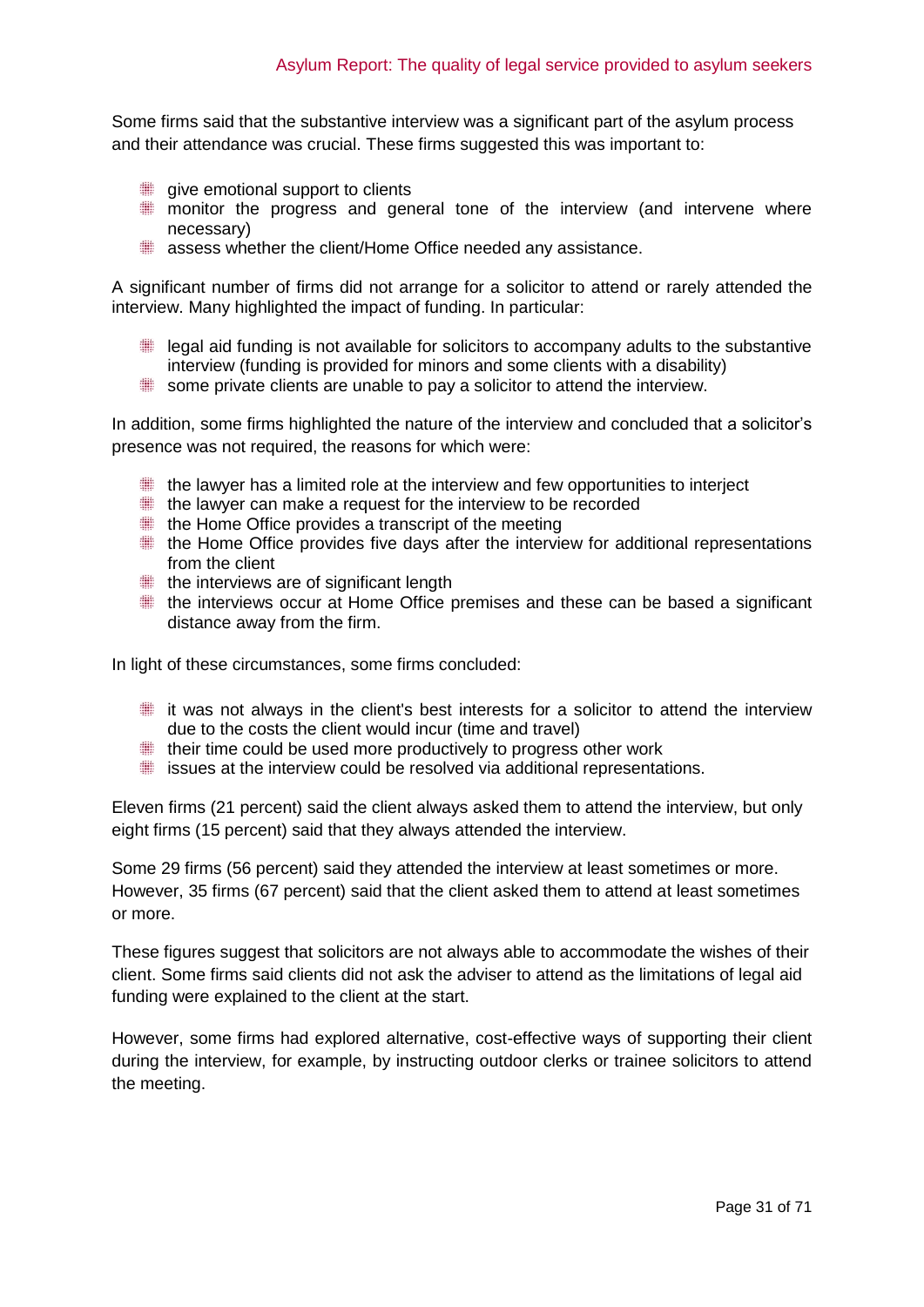## **Recording**

Some 32 firms were asked whether they asked the Home Office to record the substantive interview. We understand that a tape recording, if required, must be requested from the Home Office before the meeting.

If you do not attend the interview, do you ask the Home Office to record the interview?



The majority of firms thought a tape recording of the interview was crucial and easy to arrange. This reflected a common belief that a tape-recorded interview provided the most accurate record of the event. In particular, some firms stated that a tape-recorded interview had been a significant factor in challenging an initial Home Office decision to deport a client.

Some 16 percent of these firms did not ask the Home Office to record the interview. Firms provided a number of reasons why:

- clients feel threatened by the tape recording
- **EXPERIENCE FOR SHOW IT IS UNDERESSARY**
- **a** transcript is sufficient
- a tape recording is not available if the solicitor attends with their client.

All firms discussed the Home Office interview with their client within five days of the interview. A significant majority arranged for clients to attend the office while others sought to speak with clients via telephone or even Skype. These meetings often resulted in firms making additional representations on behalf of their client to the Home Office.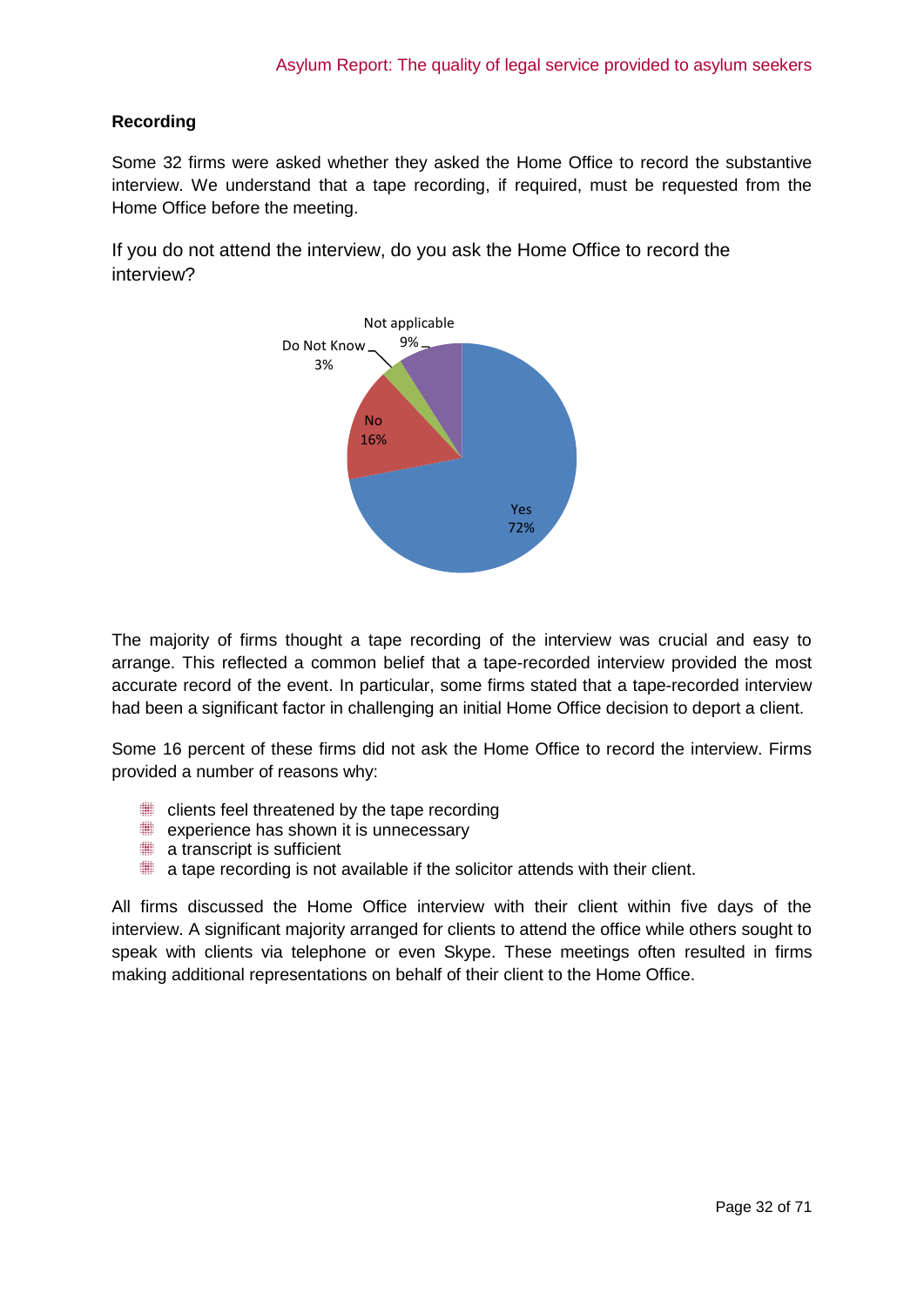| <b>Good practice</b>                                                                                                                                                                                                                                                                                                                                                                                                                                                                                                     | <b>Poor practice</b>                                                                                                                                                                                                                                                                                                                                                                                                                                                                                                                                                             |
|--------------------------------------------------------------------------------------------------------------------------------------------------------------------------------------------------------------------------------------------------------------------------------------------------------------------------------------------------------------------------------------------------------------------------------------------------------------------------------------------------------------------------|----------------------------------------------------------------------------------------------------------------------------------------------------------------------------------------------------------------------------------------------------------------------------------------------------------------------------------------------------------------------------------------------------------------------------------------------------------------------------------------------------------------------------------------------------------------------------------|
| Make that the client receives appropriate<br>emotional support during the Home Office<br>interview.<br>■ Contact the Home Office in advance to<br>ensure a tape recording is made of the<br>meeting unless there is an exceptional<br>reason (such reasons to be recorded).<br>Make arrangements prior to the interview<br>to meet and discuss the interview with the<br>client.<br>Make appropriate representations to the<br>Home office promptly following<br>the<br>interview.<br>Request extensions where relevant. | provide the<br>₩<br>Failure to<br>client<br>with<br>appropriate information<br>the<br>about<br>process or interview.<br>₩<br>Failure to request a recording of the<br>interview or retrieve a copy<br>of<br>the<br>interview transcript.<br>Failure to make relevant representations<br>₩<br>to the Home Office within the permitted<br>time frame or fail to request appropriate<br>extensions of time.<br>₩<br>the t<br>client<br>make<br>Reliance<br>on.<br>to<br>appropriate enquiries with<br>Home<br>the<br>Office<br>organise<br>or<br>a<br>tape<br>recording/transcript. |

#### **Interpreters**

The language barrier between the asylum seeker and a solicitor can be a significant issue. Clients' ability to speak, read and write in English varied. Some:

- **Used it as a first language**
- Had learned English as a foreign language, and they could interact to varying degrees
- could not speak, read or write in English
- were illiterate in their own language.

Firms also acknowledged that legal terminology added a layer of complexity to the relationship.

An inability to communicate with the client is a clear and significant risk. An inability to understand the information and nuances of a client's case may lead to them being wrongfully deported. We asked firms how they managed this risk.

A significant majority relied upon the assistance of translators and interpreters. The courts and the Home Office also rely upon translators.

Firms confirmed there were a variety of translation resources available to them:

- every legal aid client is eligible to receive funding for an interpreter
- commercial interpreters (eg agency staff and freelance practitioners)
- some local authorities provided a translation service
- a significant minority of firms employed bi-lingual fee earners and these were sometimes required to provide translation services
- several private firms relied upon the family and friends of clients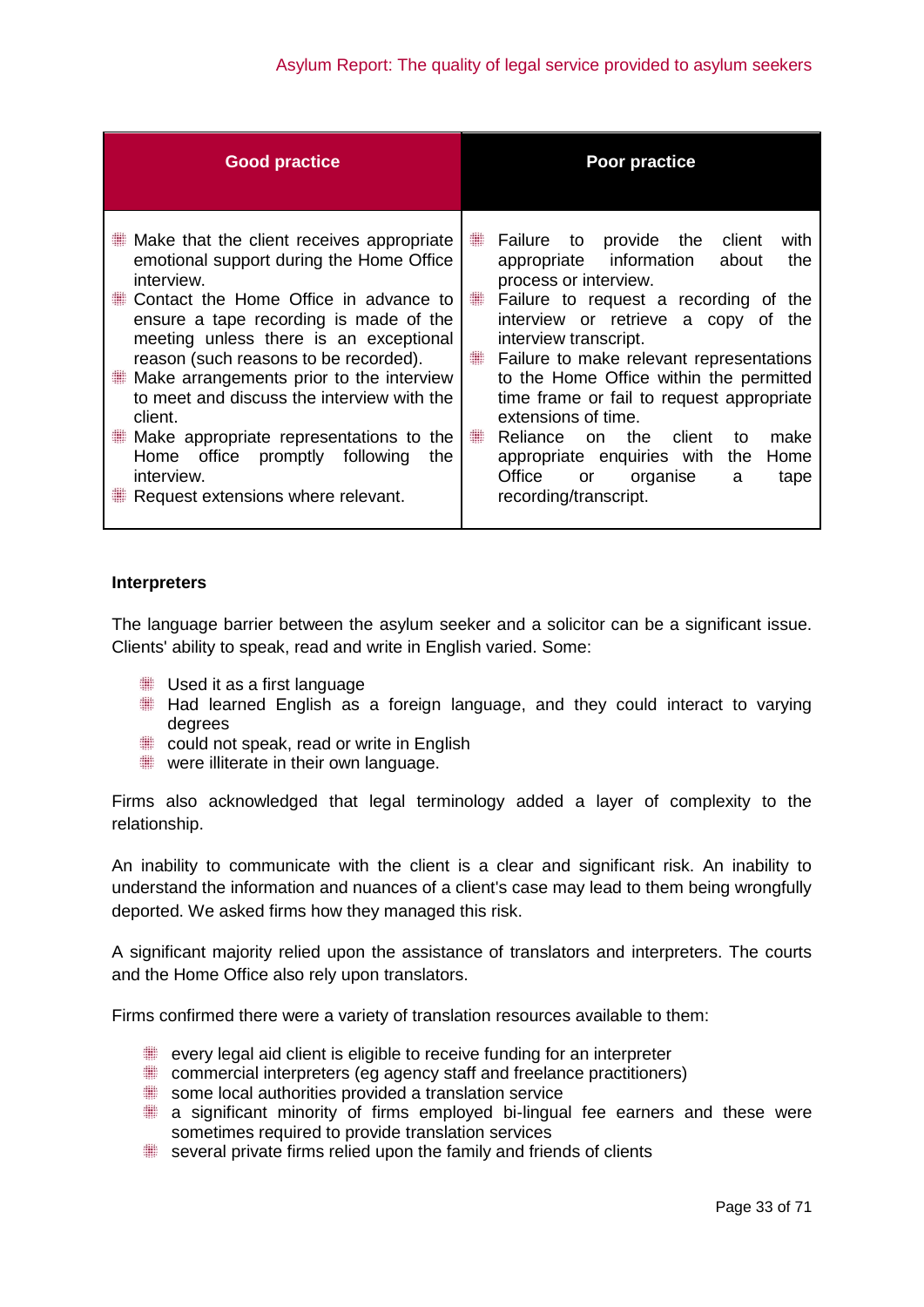one private client firm relied on the client to bring an interpreter.

Firms acknowledged that each option had benefits and limitations.

Of the 104 file reviews we undertook, 46 featured a professional interpreter (eg an agency or freelance interpreter).

The firms highlighted the following benefits of agency interpreters:

- **EXECOMPERENT COMPETENT** competent translations and good levels of English
- **EXECOMPLE** complaints process if there were issues
- some agencies have a code of conduct
- agencies offer a range of individuals and languages.

The firms acknowledged the following benefits of freelance interpreters:

- **flexibility (eq time and attendance)**
- specialism, for example, some clients speak a very rare language/dialect and commercial entities may not be able to provide a translator.

Some clients relied on friends and family members to provide a translation service. Although this was a cost free alternative, firms acknowledged the following issues:

- supporting individuals may have poor levels of English
- supporting individuals may attempt to influence and embellish a client's response in an attempt to be helpful
- further work had to be undertaken to check the identity, relationship and motivation of the family member/friend.

Some of the firms required any potential translator to be registered with the National Register of Public Service Interpreters<sup>xxxviii</sup>. This organisation:

- **keeps a public register of members**
- set standards for interpreters
- investigate complaints about conduct or competence.

As of 2014, the organisation offered 101 languages and had 1,909 members.

A significant majority of firms were reliant on the skills and experience of the interpreter and this raised specific risks. In particular, we asked firms how they checked:

- if the client was happy with the interpreter
- if the interpreter was providing an accurate translation.

Firms acknowledged that these are difficult issues to address.

Some 45 firms undertook checks to make sure that the client was comfortable and happy with the specific interpreter. This is significant as the identity of the interpreter may influence the client's response due to:

- vulnerability of the client/circumstances of the claim
- social issues
- **Follogieal** religious issues.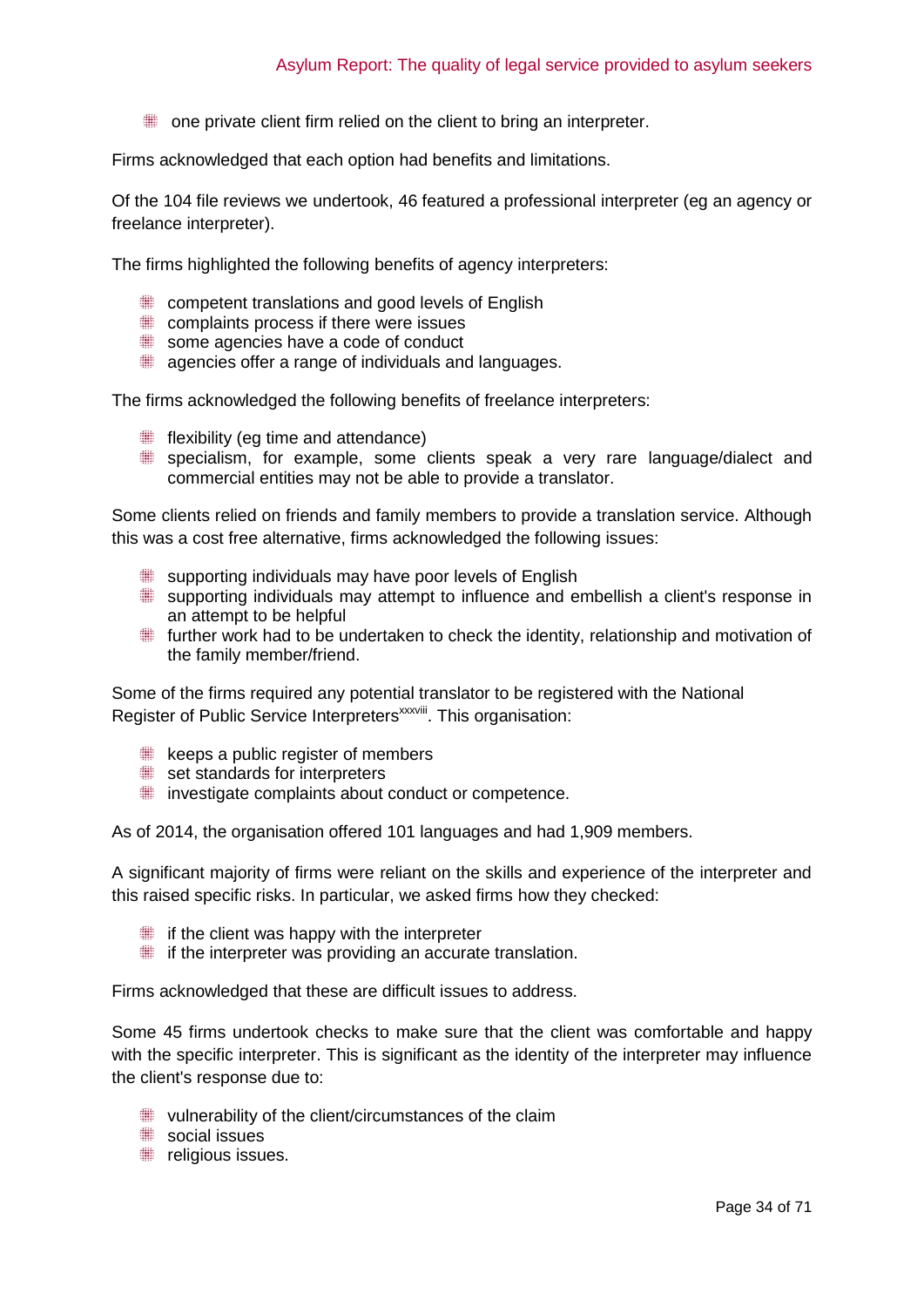In general, firms relied on their own experience and knowledge to judge these issues. The firms placed an emphasis on speaking with the client and monitoring the client/interpreter's body language. Although this may be useful, it is a limited tool and vulnerable individuals may not exhibit typical responses. In particular, one firm acknowledged that clients from certain cultures struggled to raise issues because of an unwillingness to:

- **Fig.** reveal an emotional response
- challenge people in positions of authority
- challenge an individual due to their gender/age.

Other review methods included:

- using different interpreters at different meetings and checking information
- **EXECUTE:** personally reviewing the translation
- repeating set information at separate points across the retainer to check the accuracy and initial response.

Each option can be expensive.

We also asked firms when they instructed interpreters. In particular, we asked whether interpreters attended the first meeting with each client.

Private firms tended to instruct a translator as and when it was necessary. Legal aid practitioners differed in their approach due to the cost implications. In particular, a client must sign the appropriate form before the Legal Aid Agency sanctioned the disbursement for the interpretation service. Significantly, if an interpreter was instructed but the client did not sign the form or failed to attend the appointment, the firm was responsible for paying the interpreter's fees. This resulted in two approaches:

- some required the client to attend and sign the relevant forms before instructing the interpreter
- others opted to instruct the interpreter from the outset and accepted the corresponding financial risk.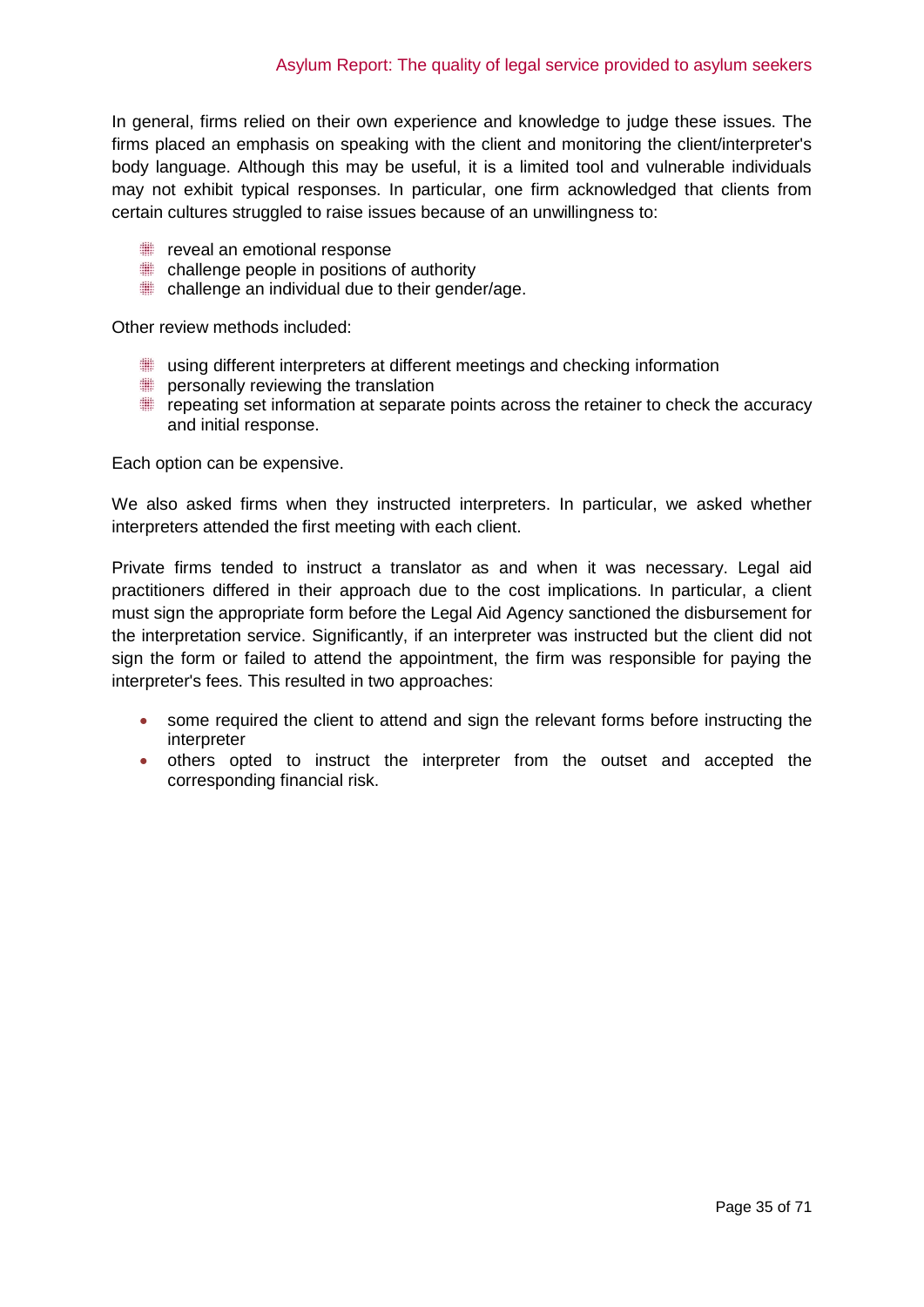#### **Interpreter complaints and quality control**

We asked firms if they had complained about an interpreter. Firms interpreted this question broadly and included occasions where interpreters had been removed.



#### **Have you ever complained about an interpreter?**

Common complaints about an interpreter included:

- **failure to speak the language or dialect**
- **poor quality translations**
- attempts to influence or embellish the answers of the client
- e poor behaviour (eg punctuality or politeness).

We also asked about the quality control procedures that firms had in relation to interpreters. Some 84 percent of firms said they had some form of quality control in place. The remaining 16 percent were unsure or said they had no controls.

The most common response was a list of approved interpreters. Many firms also either relied on agencies to carry out checks on the interpreters they employed or used well-known independent interpreters. Some firms said they would check the interpreter's CV and whether they had any professional accreditation.

Rather than complain, firms tended to dis-instruct translators and not work with them in the future. This is significant because information about poor translators was not shared. This could lead to other individuals instructing incompetent or unsuitable interpreters.

In addition, we heard anecdotes about interpreters attempting to take money directly from the client. This was confirmed by one firm who had experienced this. The translator was confronted and they were made to return the money to the client.

A significant majority also felt they had witnessed poor translations and interpreters at the Home Office and courts. A number of firms consequently took their own interpreters to the Home Office and court appearances to verify translations.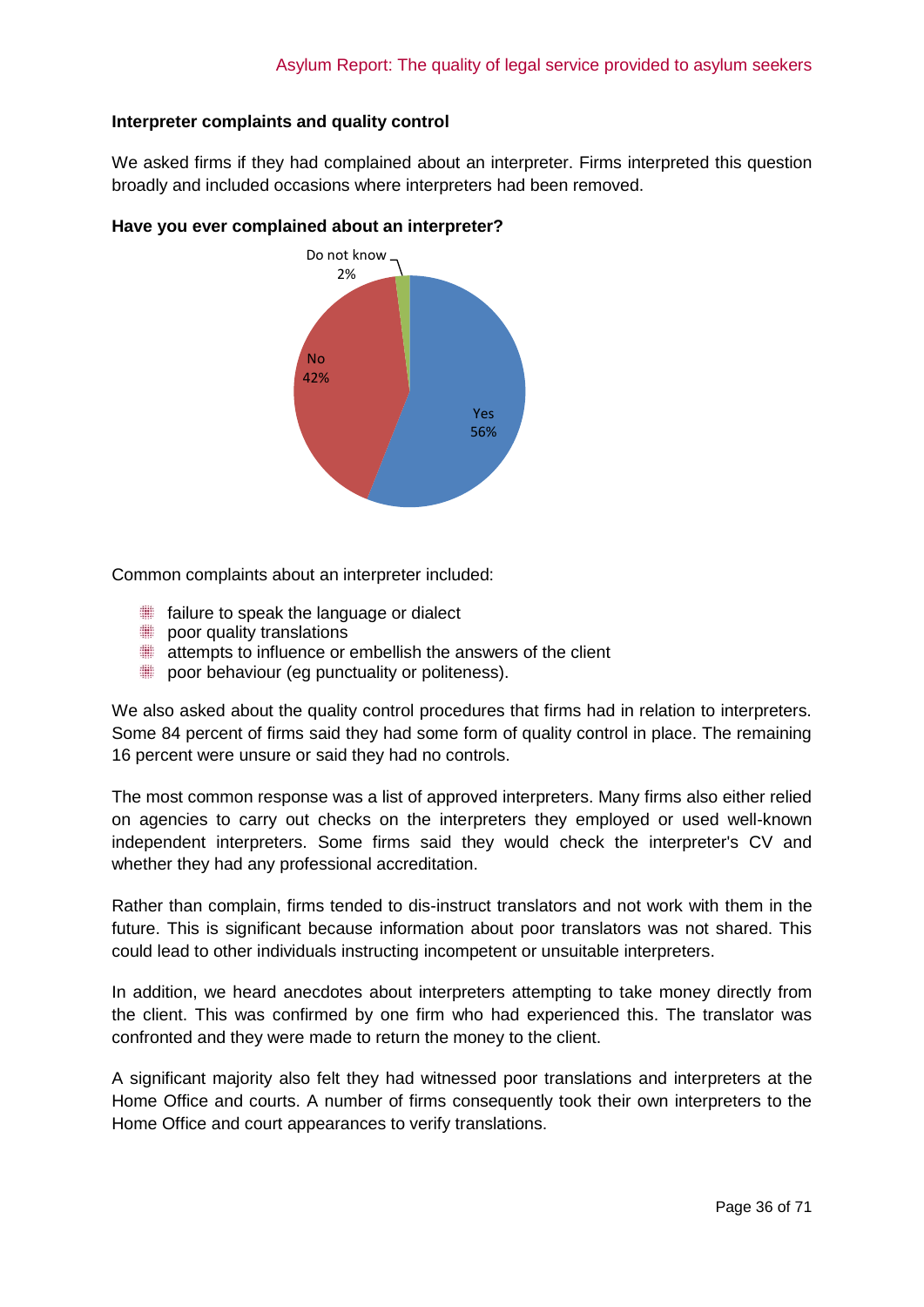| <b>Good practice</b>                                                                                                                                                                                                                                                                                                                                                                                                                                                                                                                                                                                                                      | Poor practice                                                                                                                                                                                                                                                                            |
|-------------------------------------------------------------------------------------------------------------------------------------------------------------------------------------------------------------------------------------------------------------------------------------------------------------------------------------------------------------------------------------------------------------------------------------------------------------------------------------------------------------------------------------------------------------------------------------------------------------------------------------------|------------------------------------------------------------------------------------------------------------------------------------------------------------------------------------------------------------------------------------------------------------------------------------------|
| Make sure interpreters are able to explain<br>information to clients in a way that the<br>individual understands.<br><b>Example 2 Provide a discreet opportunity to the client</b><br>to raise any concerns about the proposed<br>interpreter.<br>Sensitively consider the client's<br>circumstances and cultural/social<br>background to ensure an appropriate<br>translator is selected.<br><b>Explain the role of the interpreter to both</b><br>the client and the interpreter and make<br>clear who is responsible for payment of all<br>relevant fees.<br>Undertake checks to review the quality of<br>interpreters and their work. | ₩<br>Rely solely on experience to judge<br>whether a client agrees with the choice of<br>interpreter and is comfortable with them.<br>Fail to provide an appropriate and/or<br>₩<br>competent interpreter.<br>Allowing additional payments to be made<br>m<br>direct to the interpreter. |

## **Experts**

Firms used legal and non legal experts to support asylum applications. These experts covered areas such as age, countries, religion, disabilities, culture etc. The extent to which experts were used varied across the firms.



Firms gave a number of reasons why it may be necessary to instruct an expert:

- to provide information in light of a gap in the case law
- $\blacksquare$  to corroborate the credibility of a client, eg engaging country experts
- to clarify a point beyond dispute eg with the use of age determination.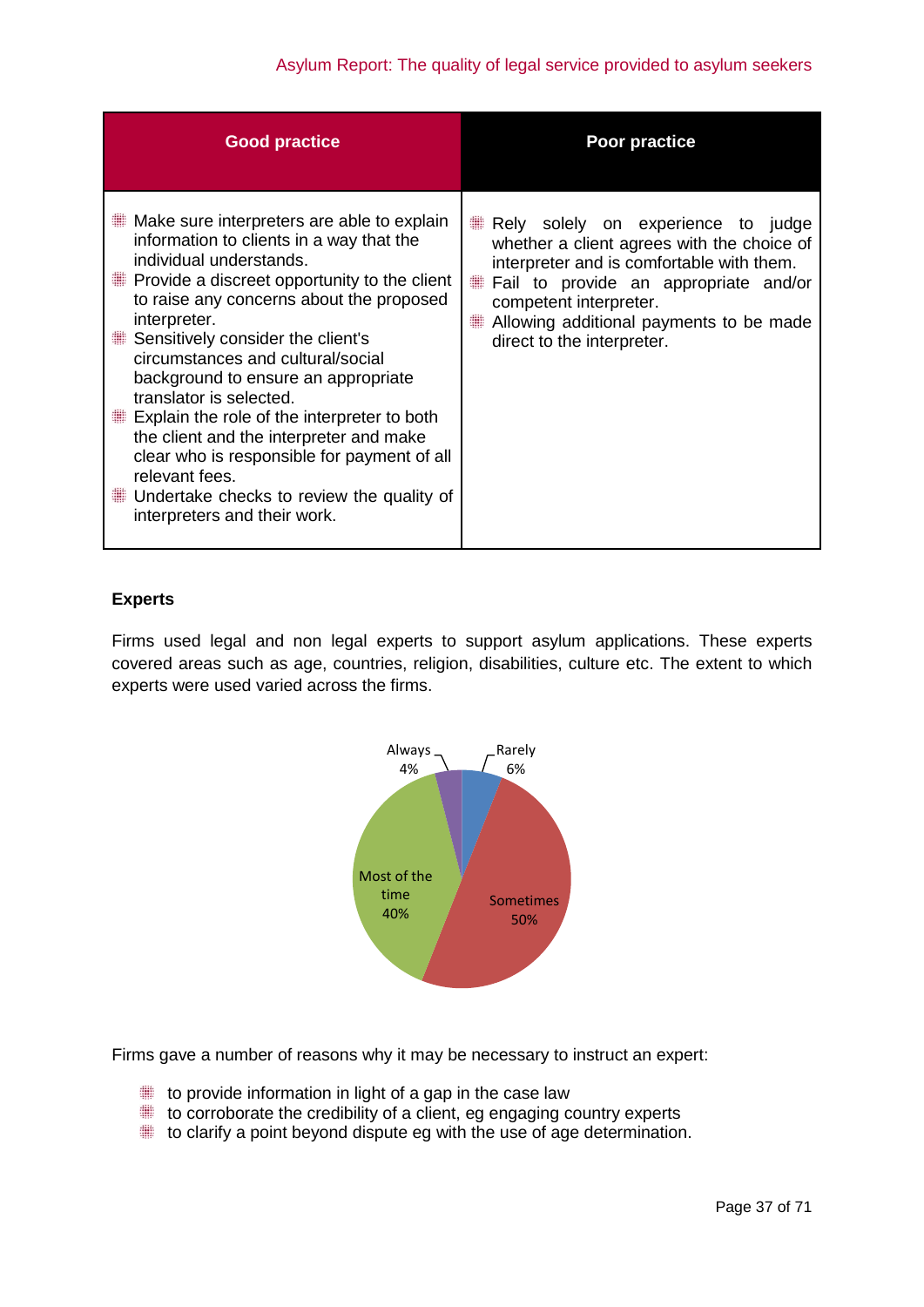Firms stressed that instructing an expert may be hindered for a number of reasons, such as a lack of expertise in a niche area, or absent or insufficient funding (for both legal aid and private clients).

Our interviews found that firms tended to generally commission country and medical experts.

We asked firms about the quality control measures that were in place. Some 92 percent of the firms informed us that they have quality controls, for example:

- **firms only chose experts from the Electronic Immigration Network**
- **firms reviewed the CV and subsequent report of the expert**
- some firms had approved lists of suppliers and experts may be removed if they provided a poor level of service. This was a requirement for firms who have Lexcel accreditation or the Solicitors Quality Mark.

The approval process for the selection of an expert also varied. Some firms allowed fee earners to make the decision while others required the approval of a senior member of staff (eg a practice manager or senior partner).

#### **Working with others**

The research paper also identified the benefits of working with others to support the asylum seeker and gather supporting information<sup>xxxix</sup>. Some 51 firms worked with other organisations and agencies to gather information on behalf of their client. These included:

- 37 firms approached the social services
- 43 firms approached Doctors/medical agencies
- 35 firms approached mental health agencies.

In addition, a number of firms had approached charities and religious groups for support and assistance.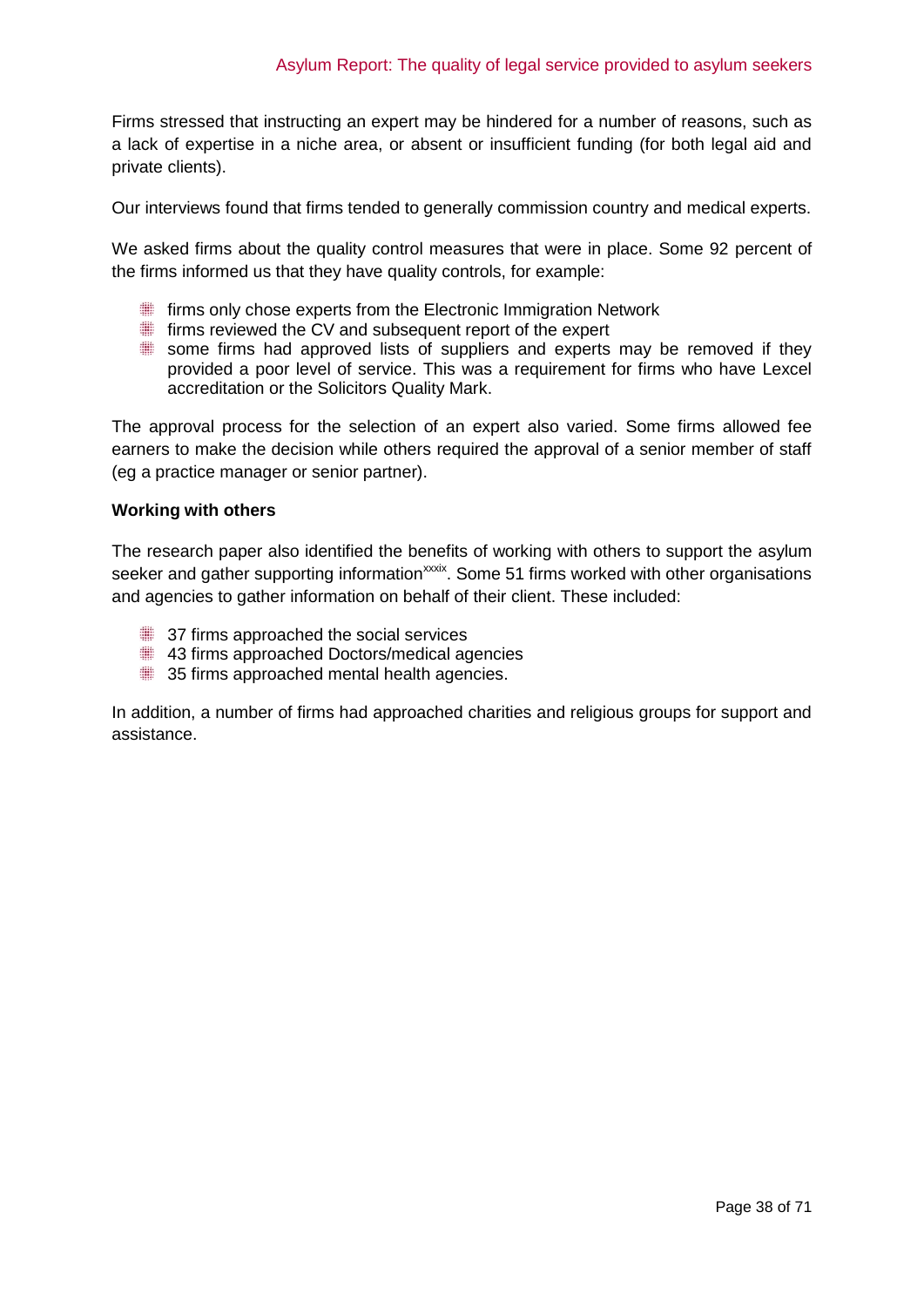Do you work with other organisations and agencies to gather information to support your client's claim?



#### **Other legal advice**

The research paper highlighted the need for advisers to have knowledge of several areas of the law<sup>xl</sup>. Some 39 firms (75 percent) said they always reviewed the other legal advice needs of asylum clients.

How often do you conduct an assessment of any other legal advice that the asylum client may require?



It is not clear why 25 per cent of firms did not assess a range of legal needs and this is a concern. In practice, very few firms provided a full range of legal services and accordingly may lack the knowledge or competence to offer advice on other areas.

Our interviews underlined the broad array of legal problems that asylum seekers face, eg:

- **EXECUTE:** criminal prosecution
- disputes over their age
- family issues (eg domestic violence)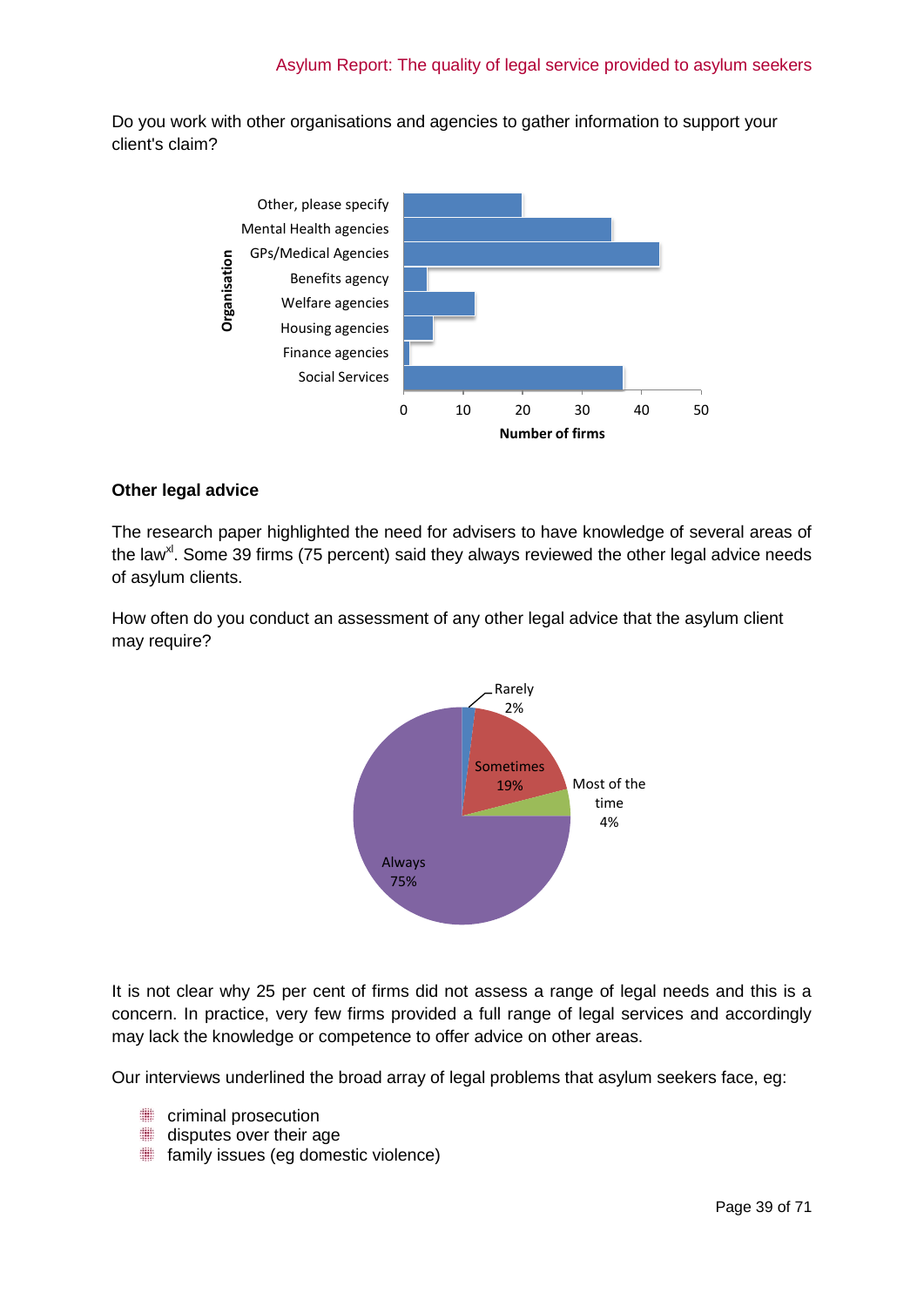Social service issues.

In particular, some firms told us that clients had been wrongly advised about criminal law and had consequently pleaded guilty to an offence that ultimately prevented them from getting asylum.

The majority of firms leave their fee earners to assess the legal advice requirements of their client. A small minority placed the emphasis on a senior partner triage system at the outset to indicate what further information a client may need.

| <b>Good practice</b>                                                                                                                                                                                                                                               | Poor practice                                                                                |
|--------------------------------------------------------------------------------------------------------------------------------------------------------------------------------------------------------------------------------------------------------------------|----------------------------------------------------------------------------------------------|
| Undertake a comprehensive review of<br>each client's legal requirements.<br>Ensure that advice is provided to the<br>client from a competent individual.<br><b>Provide supervision to fee earners to</b><br>ensure that this task is carried out<br>appropriately. | Act outside their competency and provide<br>false and misleading information to a<br>client. |

## <span id="page-39-0"></span>Appeals and judicial reviews

If the Home Office Caseworker refuses an application for asylum, the claimant has a right of appeal to the First-tier Tribunal (Immigration and Asylum<sup>xii</sup>).

The Upper-tier Tribunal (Immigration and Asylum Chamber) is<sup>xlii</sup> responsible for handling appeals against decisions made by the First-tier Tribunal (Immigration and Asylum) relating to visa applications, asylum applications and the right to enter or stay in the UK.

There are specific procedures that must be followed when making an application to both the First-tier and the Upper-tier Tribunal Chambers.

The research paper stated that key informants were concerned that some solicitors lack experience of undertaking appeals<sup>xliii</sup>. This had led to poorly constructed and evidenced appeals, with short statements, poor and inaccurate country information and no supporting evidence. Time constraints within the appeal process also add further pressures to mounting a robust appeal. However, case file reviews in the research paper identified some examples of high-quality appeals.

Preparing the client for appeal is an important part of the process. The duty to act professionally towards the client and others such as courts and tribunals is important. This includes gathering as much factual information as possible from the client and considering any expert evidence.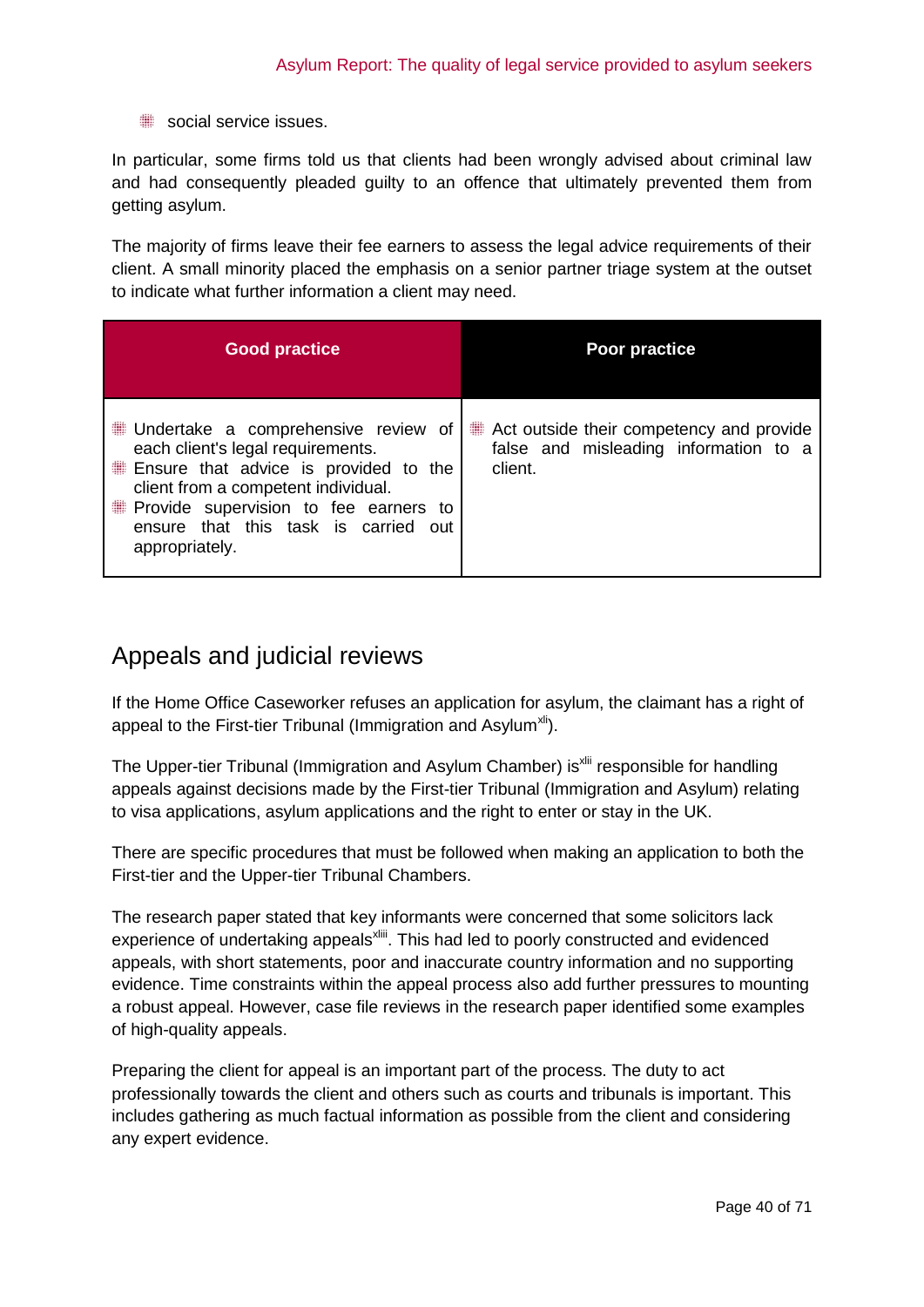### **Key findings: First-tier Tribunal chamber**

Firms gave a range of explanations for the number of appeals that were made to the Firsttier and the Upper-tier Tribunals. Some firms had less sophisticated methods of recording management information and were unable to give detailed information or were able to give an estimate. The number of appeals also depended on the number of asylum applications that a firm handled each year.

The chart below shows the number of First-tier appeal cases. Some 13 firms had only made between 1–10 appeals in the previous 12-month period. In contrast, three of the larger firms had all completed over 300 appeals in the previous 12 months.

| Number of First-tier appeals per year | %     | <b>Number of firms</b> |
|---------------------------------------|-------|------------------------|
|                                       |       |                        |
| $1 - 10$                              | 25%   | 13                     |
| $11 - 20$                             | 21%   | 11                     |
| $21 - 30$                             | 7%    | 4                      |
| $31 - 90$                             | 17%   | 9                      |
| $91 - 150$                            | 4%    | $\overline{2}$         |
| 151-200                               | 4%    | $\overline{2}$         |
| $201 - 250$                           | 4%    | $\overline{2}$         |
| 251-300                               | 6%    | 3                      |
| More than 300                         | $6\%$ | 3                      |
| No information                        | 6%    | 3                      |
| <b>Total</b>                          |       | 52                     |

Firms were also not always able to provide information in relation to their success rate at the First-tier Tribunal, as this was not always recorded. Some firms provided a best guess or rough figure. Some 38 firms said that their success rate was 50 percent or above with some firms putting their success rate as high as 80 or 90 percent.

These figures were again affected by the size of the firm and number of appeals submitted. Most of the firms with a higher number of First-tier appeals (over 150) said they had at least a 50 percent success rate although two of these firms were considerably lower at around a 20 percent success rate. These figures have not been checked independently.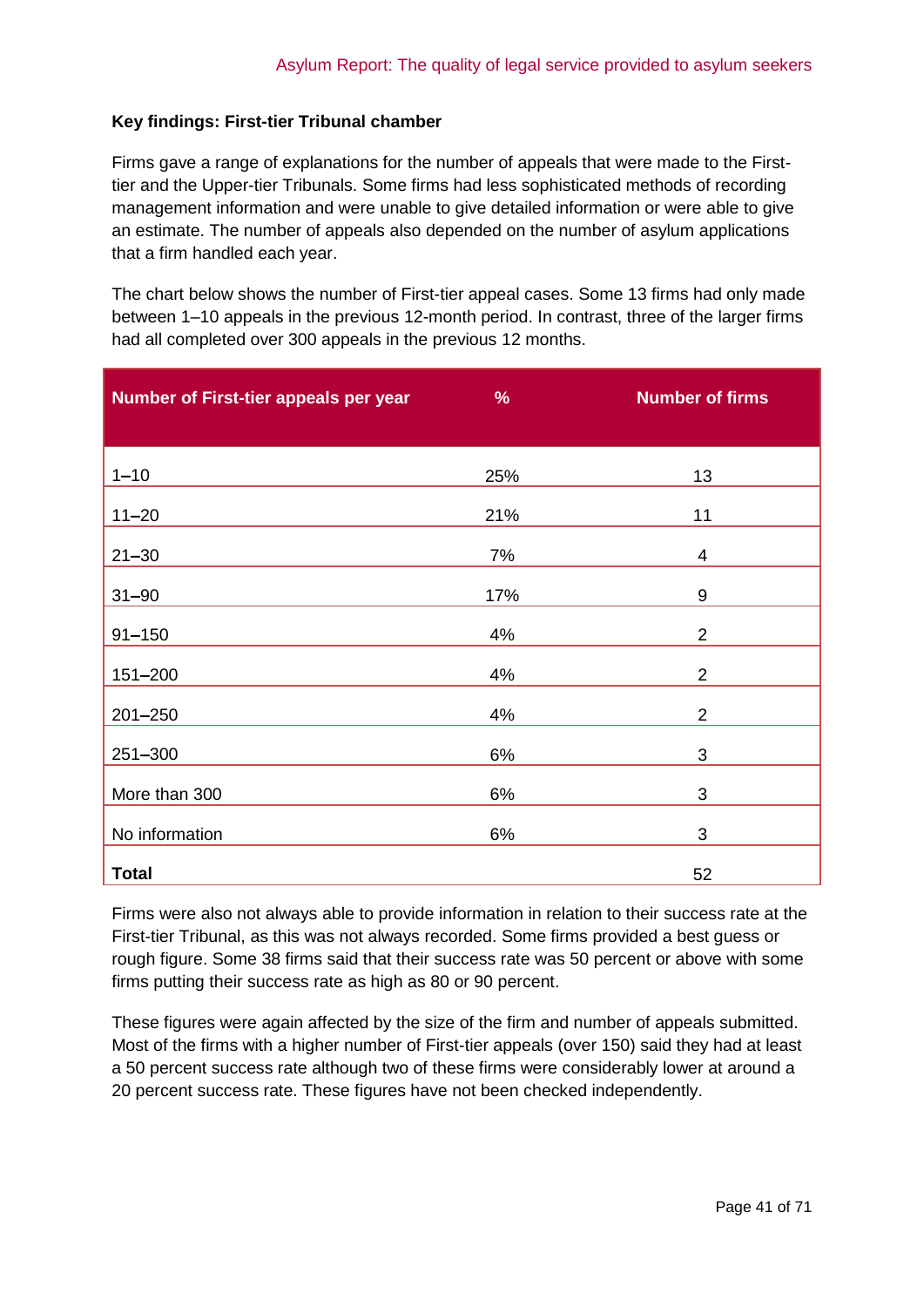#### **Key findings: Upper-tier Tribunal Chamber**

Firms were less able to provide information about the appeals to the Upper-tier Tribunal. The majority of firms had fewer than 20 appeals to the Upper-tier Tribunal in a year. There were eight firms who told us they had more than 20 appeals to the Upper-tier Tribunal per year with the highest number being around 150.

Some 30 firms were able to give an idea of their success rate at the Upper-tier Tribunal. The majority of these firms put their success rate at around 50 percent with some firms saying it was as high as 70 percent. No independent information was available or reviewed to check these figures.

However, the chart below shows the percentage of cases referred by firms to the First-tier<sup>xliv</sup> and Upper-tier Tribunals<sup>xIV</sup>. For example, ten firms referred 31 to 40 percent of their cases to the First-tier Tribunal.

Some 70 percent of firms (34 firms) referred more than 30 percent of their cases to the Firsttier Tribunal. This shows the significance of the appeal process in asylum work. It is important that:

- firms achieve the right balance between acting in the best interests of their client and meeting their duty to the court, by not proceeding with hopeless appeal cases
- the courts maintain a robust but fair system of dealing with applications on appeal.

Fewer cases were referred to the Upper-tier Tribunal, with 19 firms sending between 1 to 10 percent of cases for referral. Some 31 of 40 firms referred less than 30 percent of their cases to the Upper-tier Tribunal.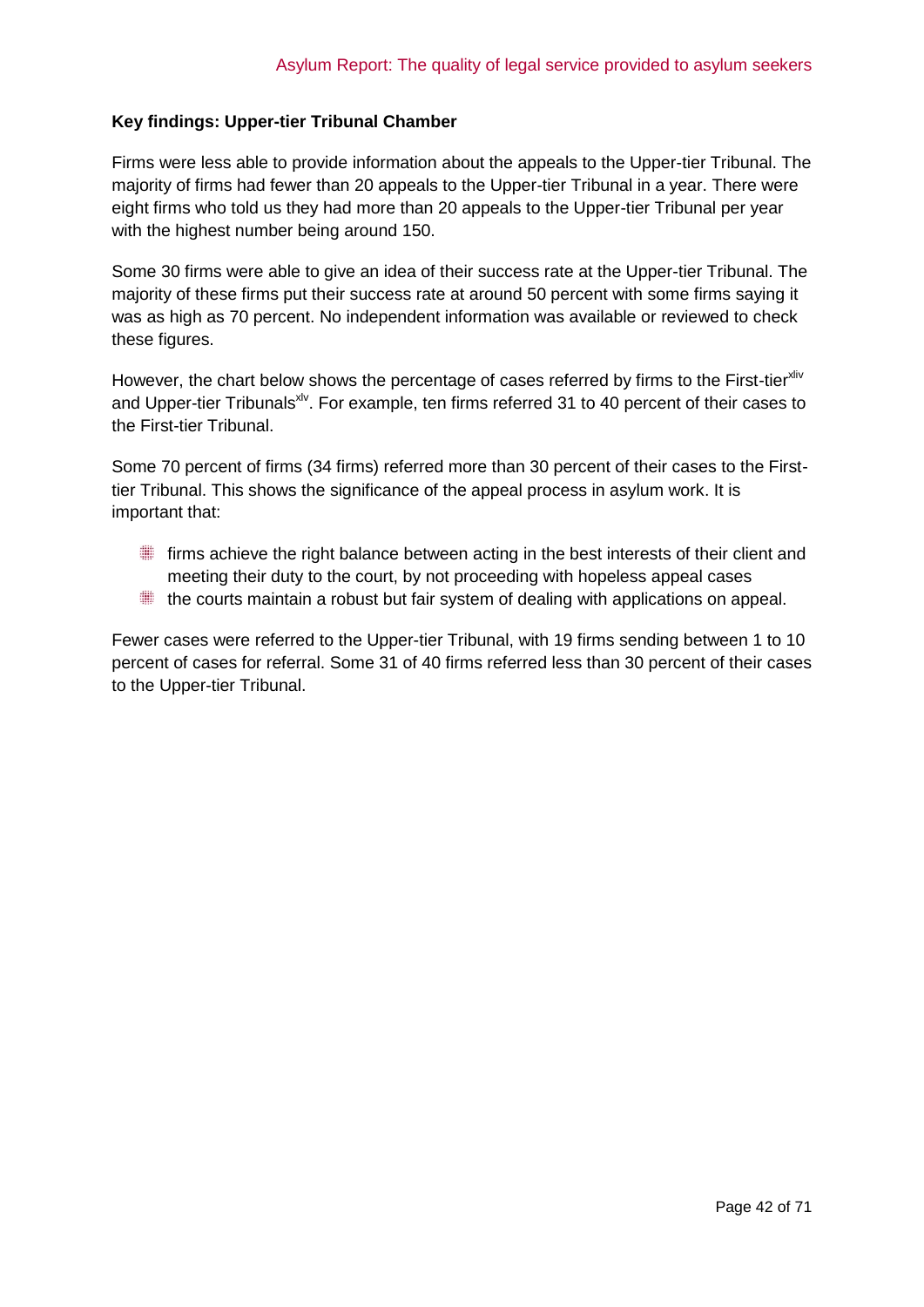Chart showing the percentage of cases referred by firms to the First-tier and Upper-tier Immigration Tribunal Chambers



#### **Preparing the client for appeal**

The majority of firms (47) said they would have a meeting with the asylum seeker following the Home Officer caseworker's decision. If the application was refused, actions taken by firms at this stage included:

- explaining the legal requirements to the client and the strengths and weaknesses of their claim
- explaining the appeal process including the procedures, format, timescales and likely questions the client would face
- going through the reasons for refusal with the client
- reviewing the evidence and obtaining additional evidence
- **preparing a witness statement**
- drafting the grounds of appeal
- $\equiv$  instructing experts (if required)
- **instructing counsel (if required)**
- **preparing the appeal bundle**
- good firms provided a further letter explaining the appeal process.

Given the difficulties of communicating effectively with some clients, it is important to meet with the client throughout the asylum process. It was encouraging that 40 firms said they had three or more meetings with the client at the First-tier appeal stage. Only 12 firms said they would have one or two meetings at this stage. However, reasons for this included were where the client had moved location or the appeal was on a point of law.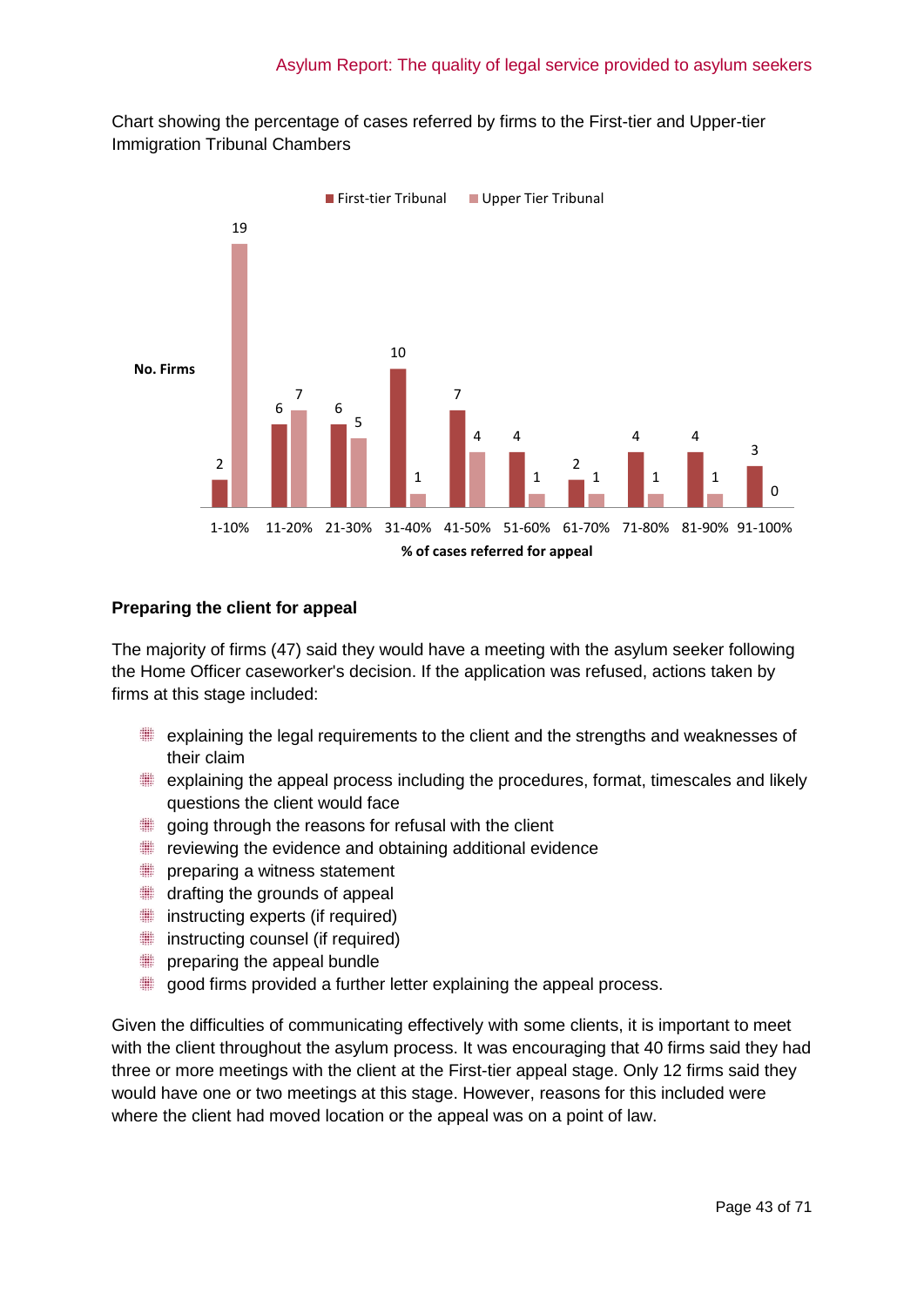

## Number of meetings with the client at the First-tier and Upper-tier tribunal stages

In contrast, 36 firms said they would meet the asylum client only once or twice before the Upper-tier Tribunal hearing. Only 16 firms said they would meet the client three or more times. This may reflect the fact that much of the appeal work had already been completed earlier in the process and appeals to the Upper-tier Tribunal tended to be more technical in nature.

Reviewing the evidence with the client was of key importance to the majority of firms. This involved considering whether further expert evidence was required such as country or medical evidence. Identifying and interviewing other witnesses to support the client's case was also important.

## **Competency**

Firms were asked how they ensure that staff are competent at dealing with appeals with reference to section A2 of the statement of solicitor competence<sup>xlvi</sup>. The majority of firms said they used more experienced staff for appeals. Half of firms said that level 2 Immigration and Asylum Accreditation Scheme (IAAS<sup>xlvii</sup>) accreditation was required. Some firms said they would only use counsel to deal with the appeals (see below).

Nine firms specifically mentioned internal training and ten firms mentioned external training that was provided in relation to appeals. Ten firms also mentioned that they would rely on their supervision procedures. These included allowing more junior staff to shadow experienced staff at appeals and supervisors monitoring staff until they had built up sufficient knowledge and experience.

We would have expected more firms to respond with supervision and training specific to appeals as these are important to ensure ongoing competency. However, we are aware that level 2 accreditation requires ongoing training that includes training on the law, evidence and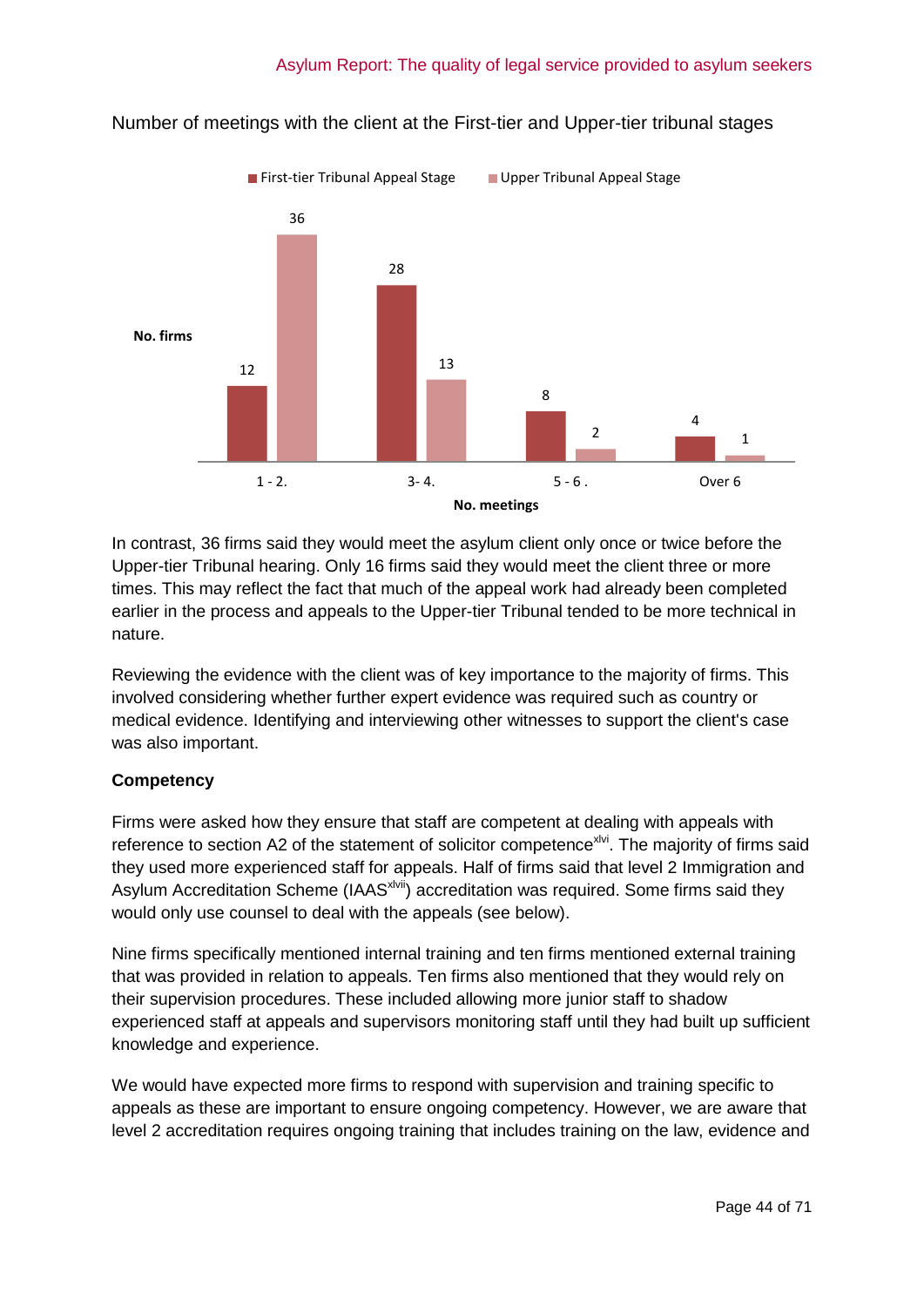procedure of appeals. Further analysis of supervision and training is set out later in this report.

#### **Counsel**

Firms varied in their use of counsel to conduct appeals. The chart below shows that firms said they used counsel at least some of the time or more in 75 percent of cases.

How often do you instruct counsel to advise on appeal?



Those firms who did not use counsel tended to use their own in-house advocates. They felt that this gave the client more consistency. Firms also commented that the advisers knew the case well and were able to put their client's case across more personally. Some firms said clients may also prefer this.

Some firms said they would use counsel if the case was particularly complex. This shows an awareness of the adviser's own competency to act in the client's best interests, for example, due to the need for greater expertise or the adviser's time being better used elsewhere. Geographical and scheduling factors also led to the use of counsel if the adviser could not attend a specific hearing.

Where counsel was used, there were mixed views on whether the client was able to meet with counsel ahead of the appeal hearing. The Bar Standards Board Immigration Thematic Review Report<sup>xiviii</sup> refers to this issue and says that often the barrister will not see the client until the day of the hearing. By that stage it is too late for the barrister to make adjustments<sup>xlix</sup>.

Some firms commented they would arrange a conference with counsel prior to the hearing so that the client can become familiar with the barrister. One firm commented that it is important that the client feels comfortable with the barrister as their credibility is vital to a successful outcome. Our view is that such a meeting is in the client's best interests where possible and firms should make every effort to do this. This did not happen with all firms. We are aware of the limitations imposed by time and/or funding.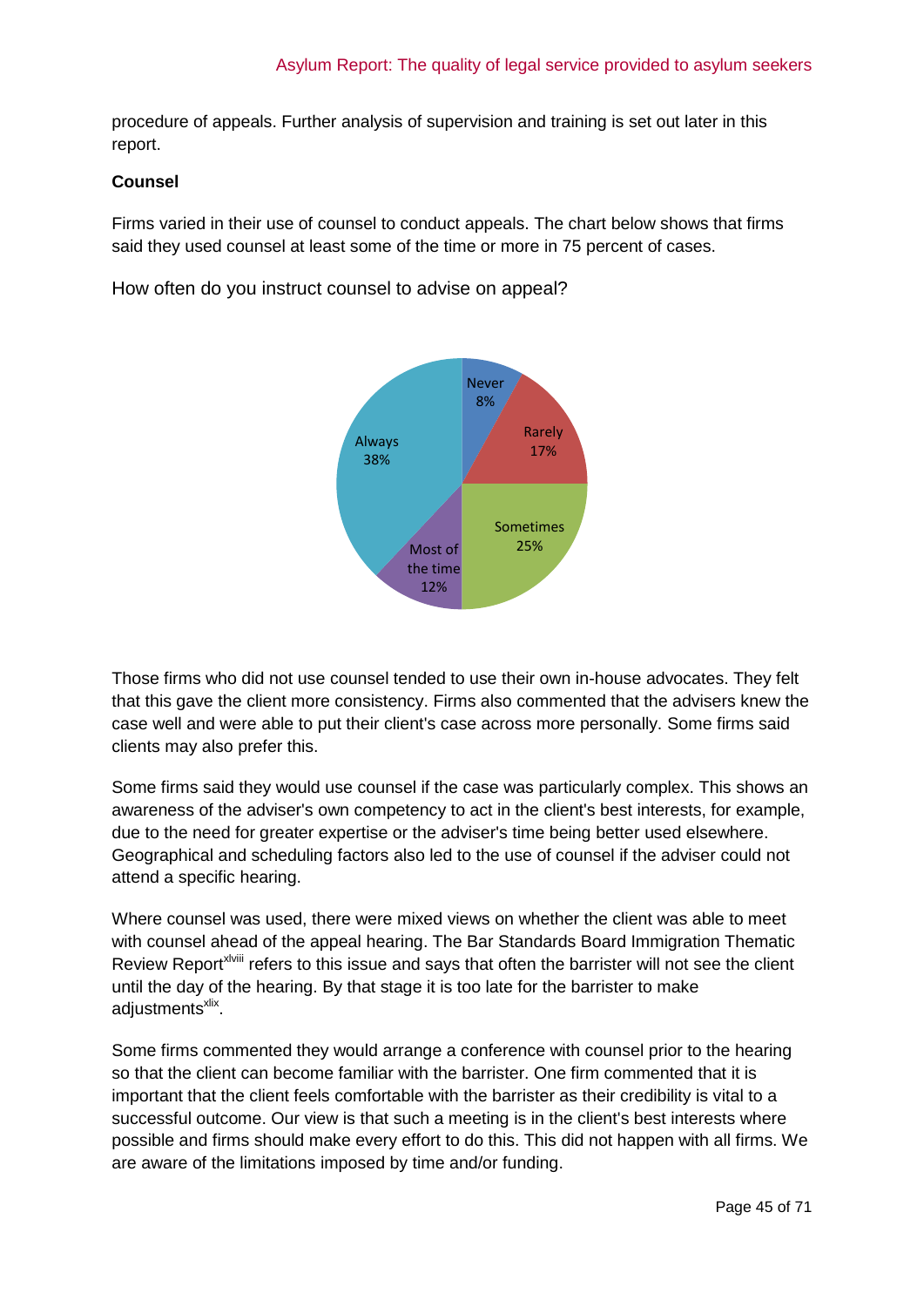| <b>Good practice</b>                                                                                                                                                                                                                                                                                                                                                                                                                                                                                                                                                                                                                                                                                                                                                                                                                            | Poor practice                                                                                                                                                                                                                                                                                                                                                                                                                                           |
|-------------------------------------------------------------------------------------------------------------------------------------------------------------------------------------------------------------------------------------------------------------------------------------------------------------------------------------------------------------------------------------------------------------------------------------------------------------------------------------------------------------------------------------------------------------------------------------------------------------------------------------------------------------------------------------------------------------------------------------------------------------------------------------------------------------------------------------------------|---------------------------------------------------------------------------------------------------------------------------------------------------------------------------------------------------------------------------------------------------------------------------------------------------------------------------------------------------------------------------------------------------------------------------------------------------------|
| Review the reasons for the initial refusal<br>of asylum with the client.<br>Check documents in advance of the<br>challenging<br>appeal hearing and<br>if<br>appropriate.<br>Prepare the client for the appeal hearing<br>including the discussion of likely areas of<br>questions.<br>Carefully consider any further evidence<br>that is required including witness or expert<br>evidence.<br>Preparing a chronology and a client<br>witness statement if required.<br>Consider who is suitable to give oral<br>evidence at the hearing.<br>₩<br>Expert witnesses instructed as soon as<br>possible.<br>₩ If<br>counsel is instructed, arrange a<br>conference with counsel ahead of the<br>appeal hearing.<br>Prepare client for cross examination and<br>advising what to expect at the hearing.<br>Keep accurate records of all information. | The client has not been given the<br>₩<br>opportunity to present further evidence<br>and discuss the implications on their<br>case.<br>The client is not prepared for the hearing<br>and is unaware of the process<br>or<br>procedure.<br>₩<br>Documents are prepared in a rushed<br>manner and lack sufficient detail.<br>There is insufficient time to brief counsel<br>₩<br>make sure that the<br>client<br>and<br>- is<br>comfortable with counsel. |

## **Legal aid comparison**

We were able to compare the results of the survey between legal aid and non legal aid firms.

Information about the number of appeals to the First-tier Tribunal was provided by most firms. Some firms gave a possible range, for example, 10–12 appeals per year. This figure was rounded up to the highest figure and gave the following results:

|                                                        | <b>Legal aid</b> | Non-legal aid | <b>Total</b> |
|--------------------------------------------------------|------------------|---------------|--------------|
| Number of firm responses                               | 25               | 24            | 49           |
| Total number of appeals to the First-tier<br>Tribunal  | 4,635            | 416           | 5051         |
| Average number appeals to the First-tier<br>Tribunal   | 185              | 17            | 202          |
| Total number of all asylum cases                       | 13,422           | 875           | 14,297       |
| Percentage of cases which went to First-tier<br>appeal | 35%              | 48%           | 35%          |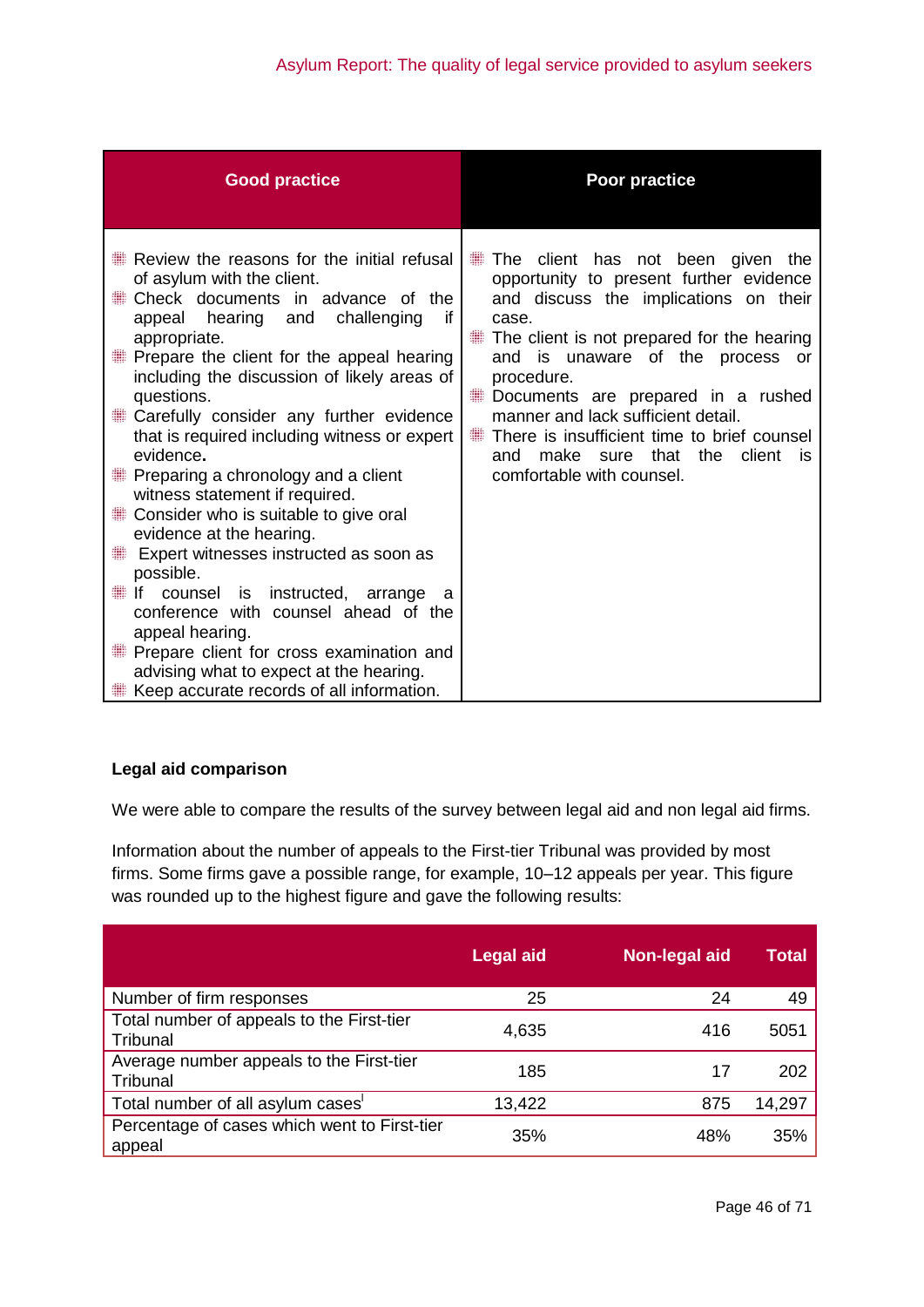The average number of legally aided First-tier appeals is again affected by a small number of larger firms who do a high volume of appeals. We should also be careful about concluding that legally aided clients in the sample firms are more likely to be granted asylum following the Home Office interview, as there is a lower percentage of cases referred to appeal. There are other factors which affect the likely outcome of the claim that are not taken into account in these statistics. For example, it could be that clients were more likely to be advised not to appeal at legal aid firms, as the client did not meet the legal aid merits test.



How often do you instruct counsel to advise on appeal?

Legal aid firms were more likely to use counsel to advise on appeal with 22 firms (78 percent) saying they would use Counsel at least sometimes or more. This is in contrast to 17 non legal aid firms (70 percent) who said the same. One reason for this may be that there are fewer appeals in private firms and private firms may seek to keep costs down.

#### **Good examples**

At one firm we visited, the firm reviews the Home Office decision and reasons for refusal. They prepare a very detailed proof of evidence, which can span a couple of client attendances. They go through the evidential issues and gather extra documentation or evidence if needed. They verify all aspects of the case and prepare a further chronology of events and skeleton arguments. The adviser tells the client what to expect during the appeal process and the client meets with counsel before the appeal hearing. This is done in advance of the hearing to avoid the need for Counsel to raise issues at the last minute (usually the day of hearing). It also helps to put the client at ease.

At another firm the advisers obtain country guidance and check the Home Office country reports. They prepare a detailed witness statement in response to the refusal letter and go through this with the client. They gather medical/country guidance experts if necessary. They also gather further statements/letters from the client, friends, family members and/or the client's community. These documents are translated and they prepare the skeleton argument, chronology and bundle. They then instruct and meet with counsel.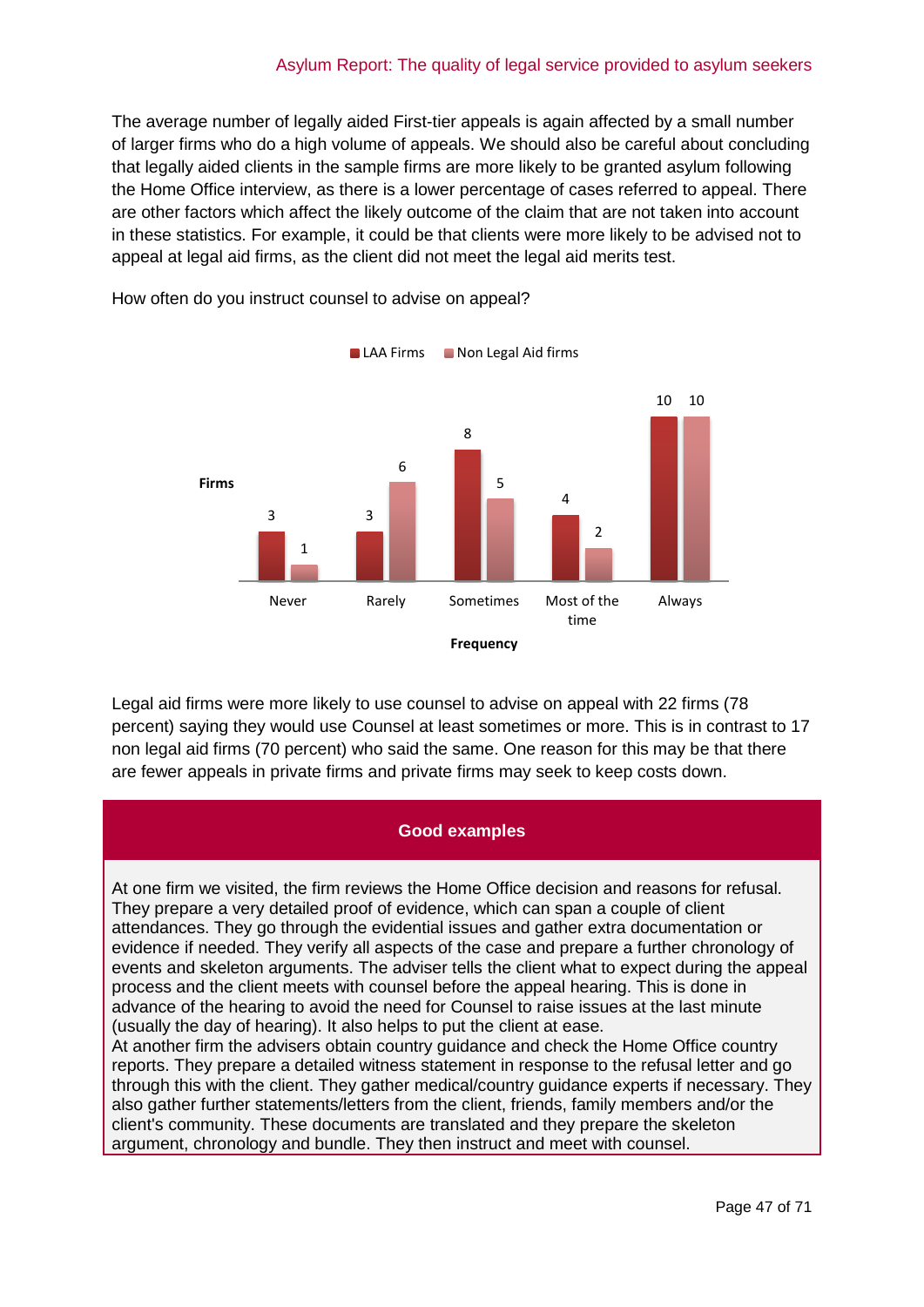#### **Judicial review**

In addition to appeals, the Upper-tier Tribunal (Immigration and Asylum) Chamber also decides applications for judicial review of certain decisions made by the Home Office. These normally relate to immigration, asylum and human rights claims. For this reason, firms were asked about their judicial review work.

The Home Office has raised concerns about the increase in Totally Without Merit (TWM) decisions in judicial review applications over the last two years.

### **Key findings**

The firms were asked general questions about judicial review applications, including a question about the number of judicial review applications that the firm dealt with in the last 12 months.

How many applications for judicial review do you undertake, on average, per year?



The other category included the following responses:

- **₩** over 80 applications
- $# 100$  **applications**
- **150 applications**
- **two firms were unsure.**

The graph shows that the majority of firms (19) made between one and five applications for judicial review per year. Five firms said they did not do judicial review work. Two firms said that they made

## **What are "Totally Without Merit" cases?**

Permission from the court is required for the judicial review of a decision. The first step is to make a paper application for permission based on the application's grounds and full evidence.

In refusing permission for judicial review, a judge can certify a case to be TWM. Since 1 July 2013, a case refused permission and certified as TWM cannot be reviewed at an oral hearing. Application for permission to appeal the decision to the Court of Appeal remains but that application is still decided on the papers only.

In 2014, the Court of Appeal defined "totally without merit" in the case of *R (Grace) v Secretary of State for the Home Department.* It said that the phrase simply means that the claim is "bound to fail". It was unnecessary to prove that the claim was abusive or vexatious.

claimant should get the However, in the case of *Wasif v Secretary of State for the Home Department*  the Court of Appeal stated that: "... judges should certainly not certify applications as TWM as the automatic consequence of refusing permission. The criteria are different... the benefit of any real doubt."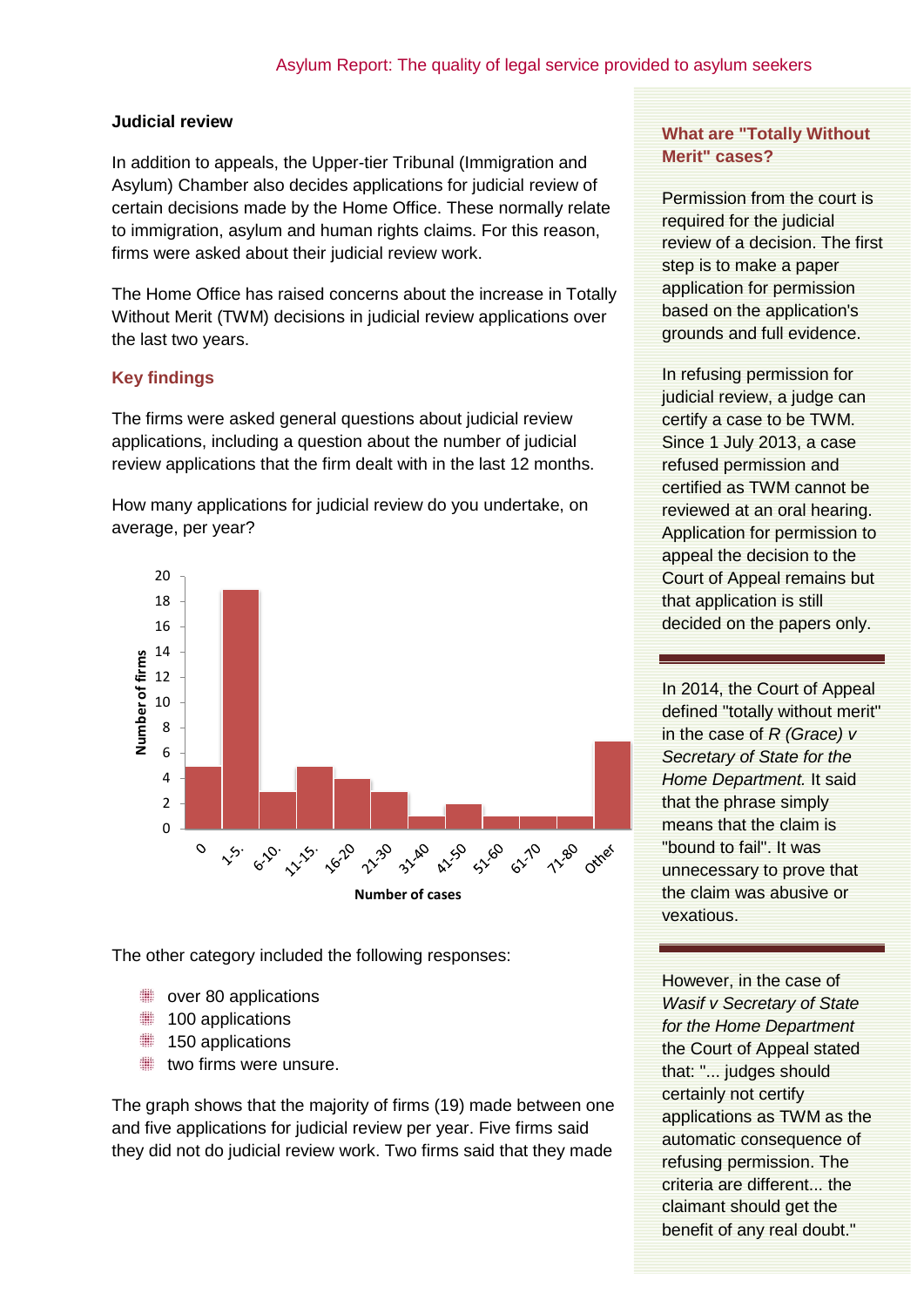over 100 applications for judicial review in a year. The average was around ten cases per year. The size of firms also had an impact on this result.

Some 16 firms (31 percent) said that they had received at least one TWM decision in the last 12 months. Seven of these firms had a legal aid contract.

Comments from the firms on the TWM decisions included:

- the Upper-tier Tribunal decisions did not tend to give detailed reasons for their decisions
- several of the decisions had been successfully challenged at the Court of Appeal
- immigration judges did not always understand public law principles or consider all of the evidence.

The issue provoked a strong reaction at some firms. In particular, some managers felt that there were two or three distinct levels of decisions involved in making an application:

- 1. The adviser had to decide that there were sufficient grounds to bring the application.
- 2. Counsel may be consulted before making the application (see below).
- 3. In legal aid firms, the Legal Aid Agency also had to approve the merits of the application to receive funding.

Given that a case had to pass all three gateways before being progressed, it was difficult for some managers to see how an immigration judge could decide the case as TWM.

In general, none of those who commented on TWM cases agreed with the immigration judge's decision. Some firms said they avoided judicial review work as it was high risk.

#### **General comments**

Some managers referred to a paper by Professor Robert Thomas at the University of Manchester School of Law, entitled 'Immigration Judicial Reviews in the Upper-tier Tribunal (Immigration and Asylum Chamber) an analysis of statistical data (April 2016)'.<sup>ii</sup> Professor Thomas found that the number and proportion of claims certified as TWM had increased considerably. He went on to suggest that the increase in tribunal workload, with no increase in judicial resources, may have affected judges' decision making. This was a viewpoint shared by some of the managers who were interviewed.

Some firms stated that judges:

- did not give full reasons for their decisions
- were inconsistent and followed case law in some cases and sometimes did not, or they did not read the evidence and simply followed the Home Office's refusal letter.

The decision in *Wasif* stated that in the Administrative Court and the Upper-tier Tribunal, it is common for the reasons behind a decision to refuse permission to be given in summary form. However, where the application is certified as TWM: "peculiar care must be taken to ensure that all the arguments raised in the grounds are properly addressed." However, the decision acknowledged that it may be that all that can be said in many or most cases is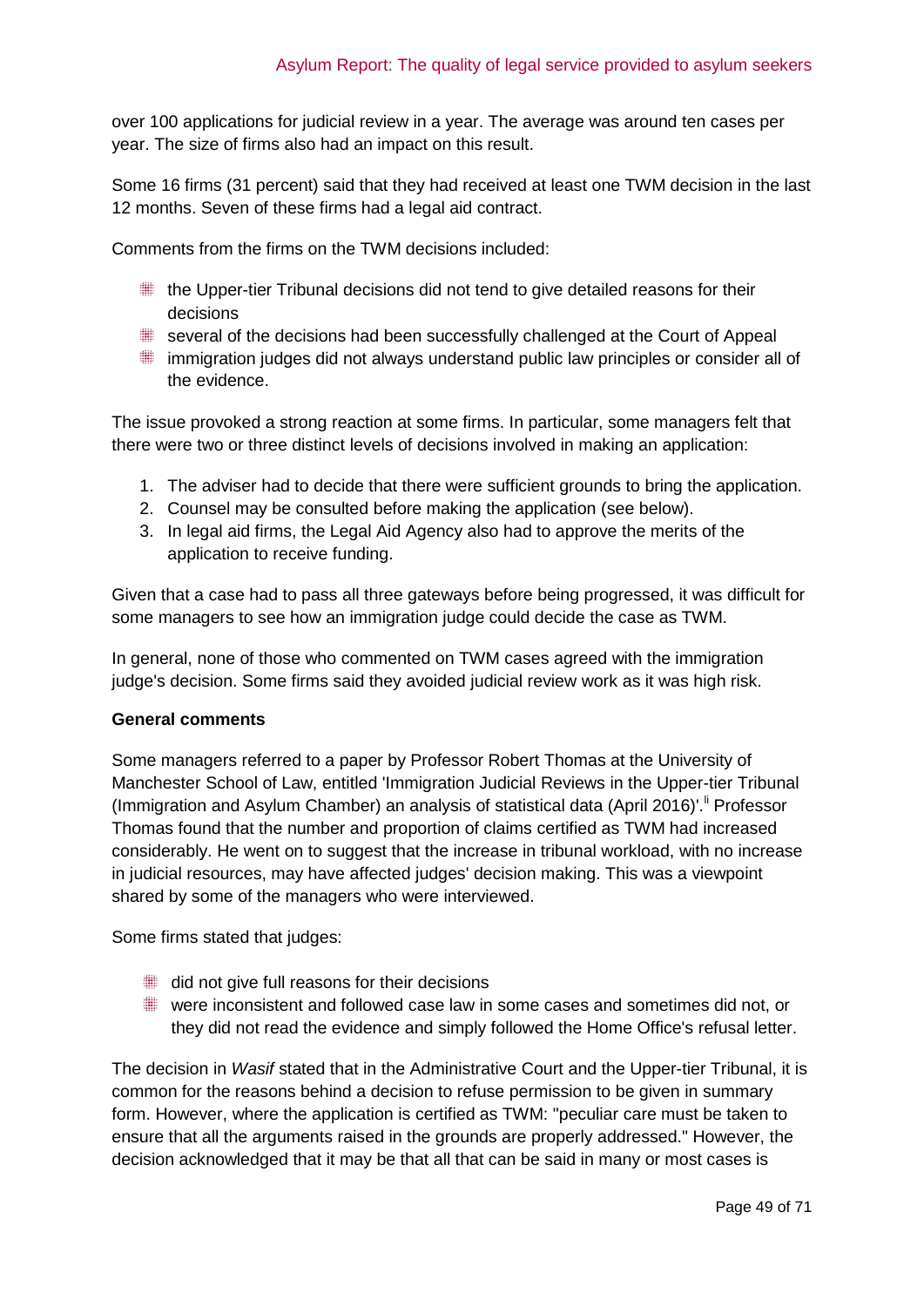something to the effect of "I consider the application is totally without merit: my reasons are those already given above".

#### **Issues identified**

As part of the project we looked at 71 applications for judicial review with TWM decisions. These revealed a number of issues:

A. Many of the applications claimed that there were exceptional circumstances why the asylum seeker should be allowed to remain in the UK. However, the decisions often criticised the applicants for not setting out these exceptional circumstances. Many of the applications reviewed did not go into detail on this issue. One judge referred to the application as being "strong on assertion and weak on evidence."

If there are exceptional circumstances the firm should clearly identify and evidence those circumstances in the application. We suspect that there may not be exceptional circumstances in some applications and that firms were using the judicial review process as a last resort. This does raise the issue of whether the judicial review process is being properly used.

B. Some firms were submitting applications on behalf of a number of clients, based on the same facts, with almost identical wording. Although there is nothing wrong with using a document as a precedent, firms should take care to avoid cutting and pasting information as this had lead to factual errors. The use of precedents does not remove the need to analyse and fully set out the client's case and can lead to sloppy thinking and practice, as shown in some of the applications.

One firm had made a series of identically worded applications on similar facts but had not discussed the failure of the first application with their other clients. This would have been an obvious step to take, particularly as there are costs implications for the client if the application failed. The firm should also bear in mind that much of the drafting would have been completed for the first client. We question whether it would be reasonable to charge any subsequent clients the same amount of costs as for the original application.

One firm was specifically challenged as the grounds for some of the TWM decisions were very similar and the judge had referred to the applications as "formulaic" and stated the grounds were "pleaded in a generic and vague manner." The managers explained that clients were often insistent that an application for judicial review was made and they were following the client's instructions. Clients would get emotional if the firm did not follow their instructions. This led to a discussion about balancing the duty to act in the client's best interests with the duty to act with integrity and duty to third parties. Making an application may not always be in the client's best interests, particularly as failed applications will carry costs for the client.

C. Some of the applications reviewed had very short statements. In one case the application was drafted in poor English.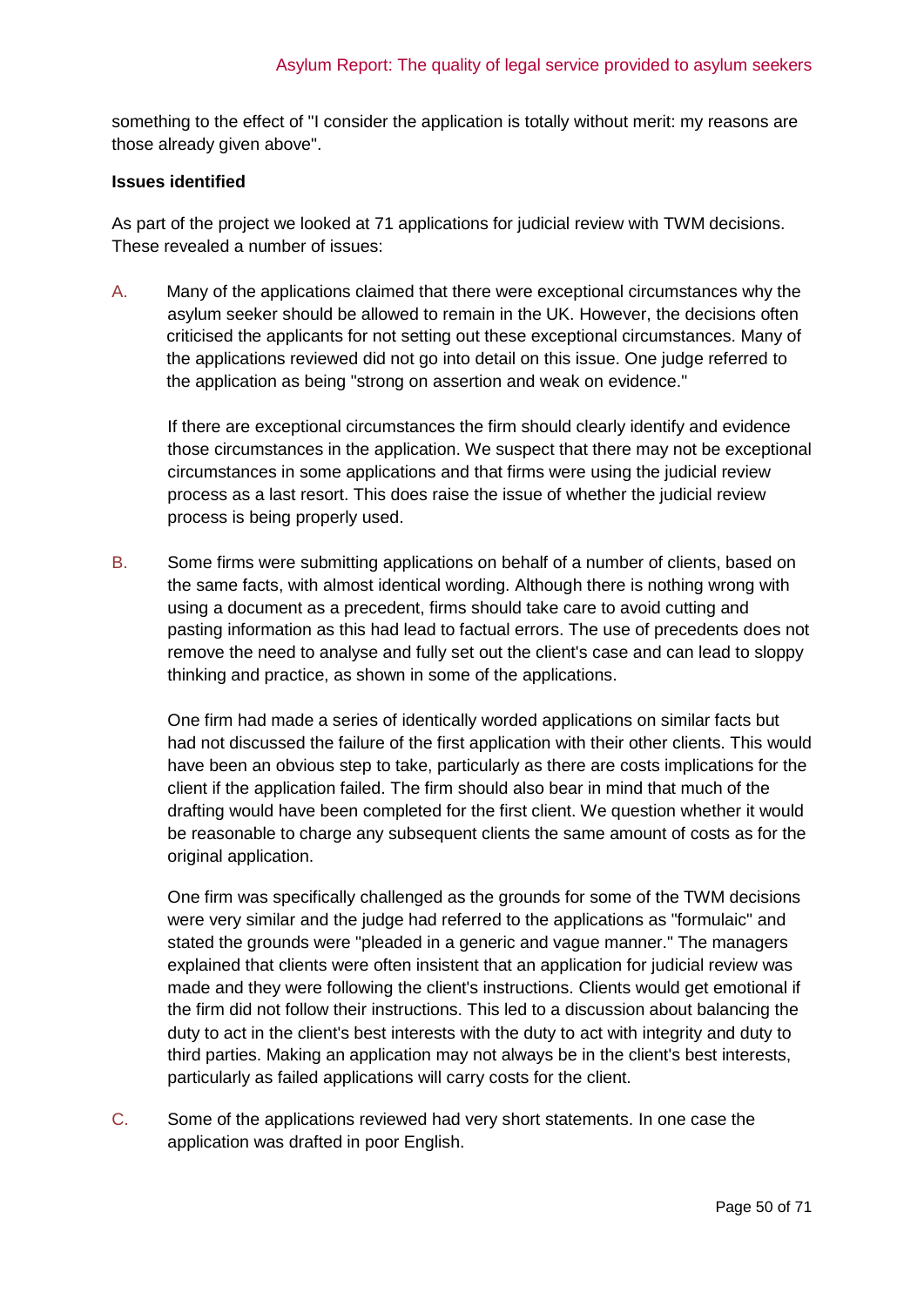D. Some applications referred to out of date case law or were submitted out of time. It is fundamental that firms keep their knowledge of the law and procedure up to date.

#### **Conclusions on judicial review**

The number of judicial review applications to the Upper-tier Tribunal is increasing<sup>ii</sup>. The vast majority of claims that reach the paper application stage are refused permission<sup>liii</sup>. The number of TWM claims has increased and a total of 23 percent of all immigration judicial review applications have been certified as TWM<sup>Iiv</sup>.

The managers who were interviewed had their own views on why the number of TWM decisions was increasing. They were largely critical of the Home Office and the immigration judges. The subject of TWM decisions was an emotive topic for those we interviewed and some were concerned that the Home Office was trying to limit their ability to challenge decisions.

While recognising the fundamental importance of access to justice, it is also necessary to consider whether further action is in the interest of the client and in line with the need to uphold the proper administration of justice.

In light of these findings we have issued a [guidance note](http://www.sra.org.uk/solicitors/code-of-conduct/guidance/guidance/Risk-factors-in-immigration-work.page) in relation to judicial reviews.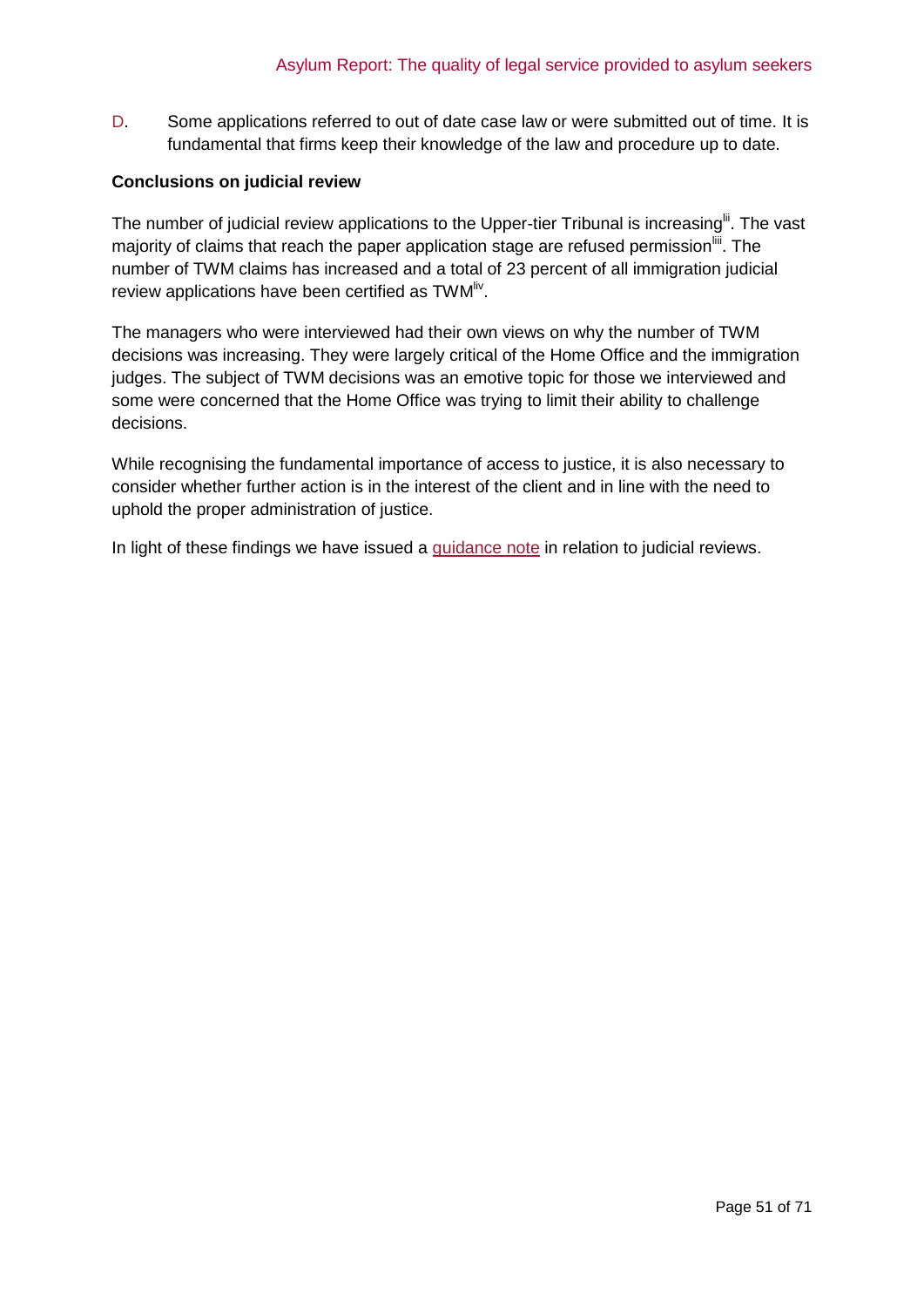## <span id="page-51-0"></span>Supervision

Firms must have supervision systems and processes in place to monitor the quality of the service they provide and the advice that is given.<sup> $N$ </sup>

Solicitors must also have regard to the Statement of Solicitor Competence<sup>lvi</sup> (the statement). The statement defines the continuing competences that are required from all solicitors. It is made up of three parts:

- solicitor competence
- threshold standard
- statement of legal knowledge.

Section A3 of the statement requires solicitors to work within the limits of their competence and the supervision which they need, including:

- disclosing when work is beyond their personal capability
- recognising when they have made mistakes or are experiencing difficulties and taking appropriate action
- seeking and making effective use of feedback, guidance and support where needed
- **knowing when to seek expert advice.**

Good supervision provides the following benefits:

- Fig. reduces the risk of mistakes being made
- **EXECUTE:** ensures a quality service is provided to clients
- develops the skills of both the supervisor and the individual being supervised
- **allows improvements to be made**
- **ME** makes employees feel valued.

#### **Key findings**

Although supervision is relevant to all firms, irrespective of the number of cases managed by fee earners, it can raise additional issues for those firms having to supervise a large number of cases. This is of particular concern if there is an imbalance in the ratio of supervisors to fee earners.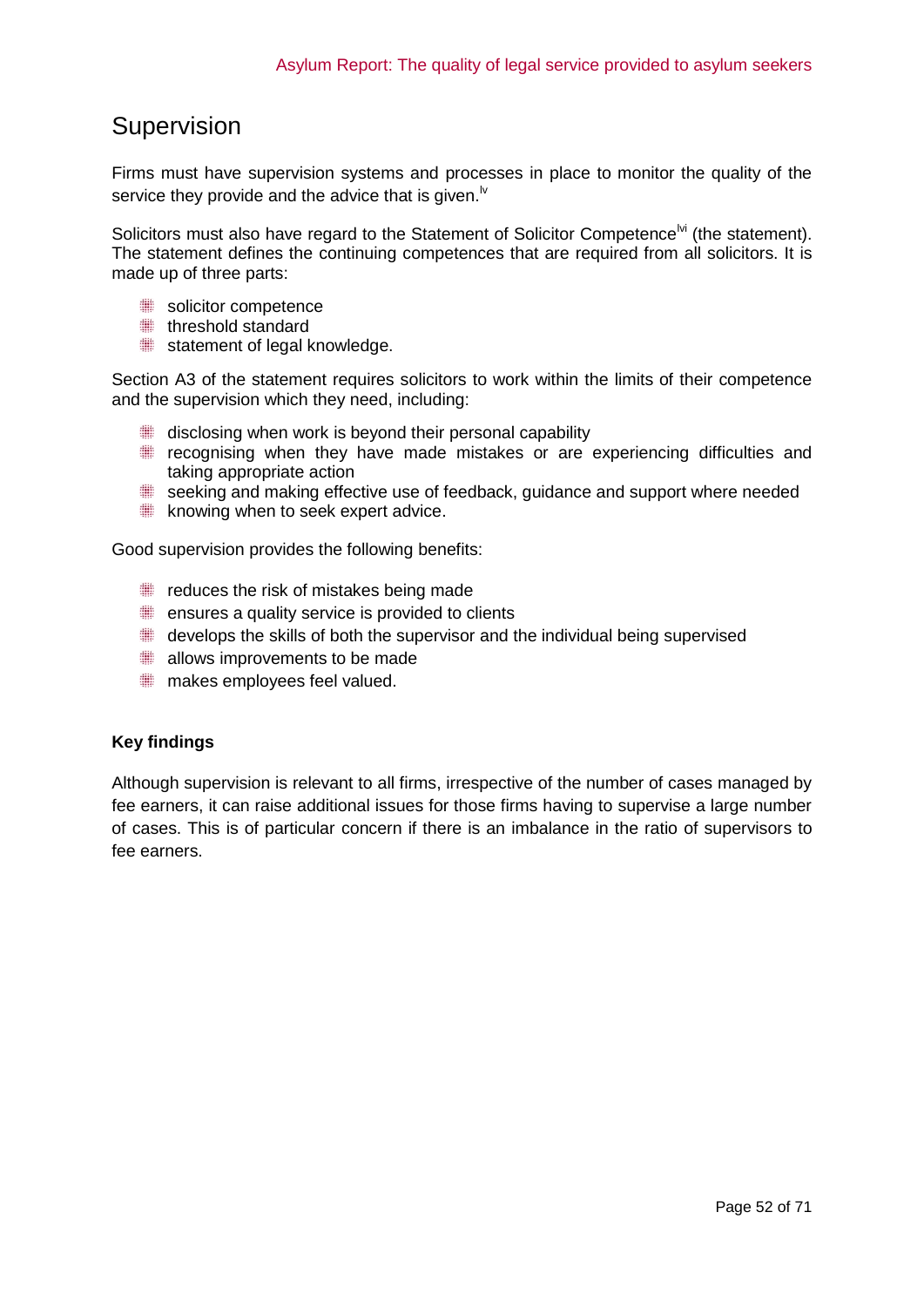

## **Number of asylum cases held by a fee earner**

The number of asylum cases held by a fee earner ranged from one to 160.

There may be a greater supervision risk posed by fee earners who have a higher caseload, as there is more work for the fee earner and supervisor to manage. A number of firms dealt with this risk by making sure only their most experienced staff were given a higher proportion of asylum matters. Legal aid firms were required to have a ratio of three to four staff per supervisor.

Supervision raises particular issues for sole practitioners as there is no one else to supervise their work. Additionally, some of the sole practitioners we visited felt unable to turn away work, which meant periods of increased pressure without support.

It is noticeable that 25 percent of firms had an average fee earner asylum caseload of between nought to ten cases. This was for a variety of reasons. In some cases asylum was just one of the services provided by the firm. Staff had files in other areas such as immigration, family or criminal law. Some firms had also seen a reduction in the number of asylum files either because the firm no longer provided legal aid or there had been a drop off in the number of asylum seekers from countries they have historically dealt with. Although some firms are experiencing lower numbers of asylum cases, it is important that supervision standards at these firms are maintained.

We also compared the number of cases held by a fee earner with the average length of time it would usually take an adviser to prepare a client's witness statement. This was to see if the number of cases held by a fee earner impacted on the time spent in drafting a statement. Most of the firms with an average case holding of between 21–60 files took between two to five hours on average to prepare a witness statement. Fee earners holding between 81–160 matters spent on average the same amount of time in preparing a statement. There was no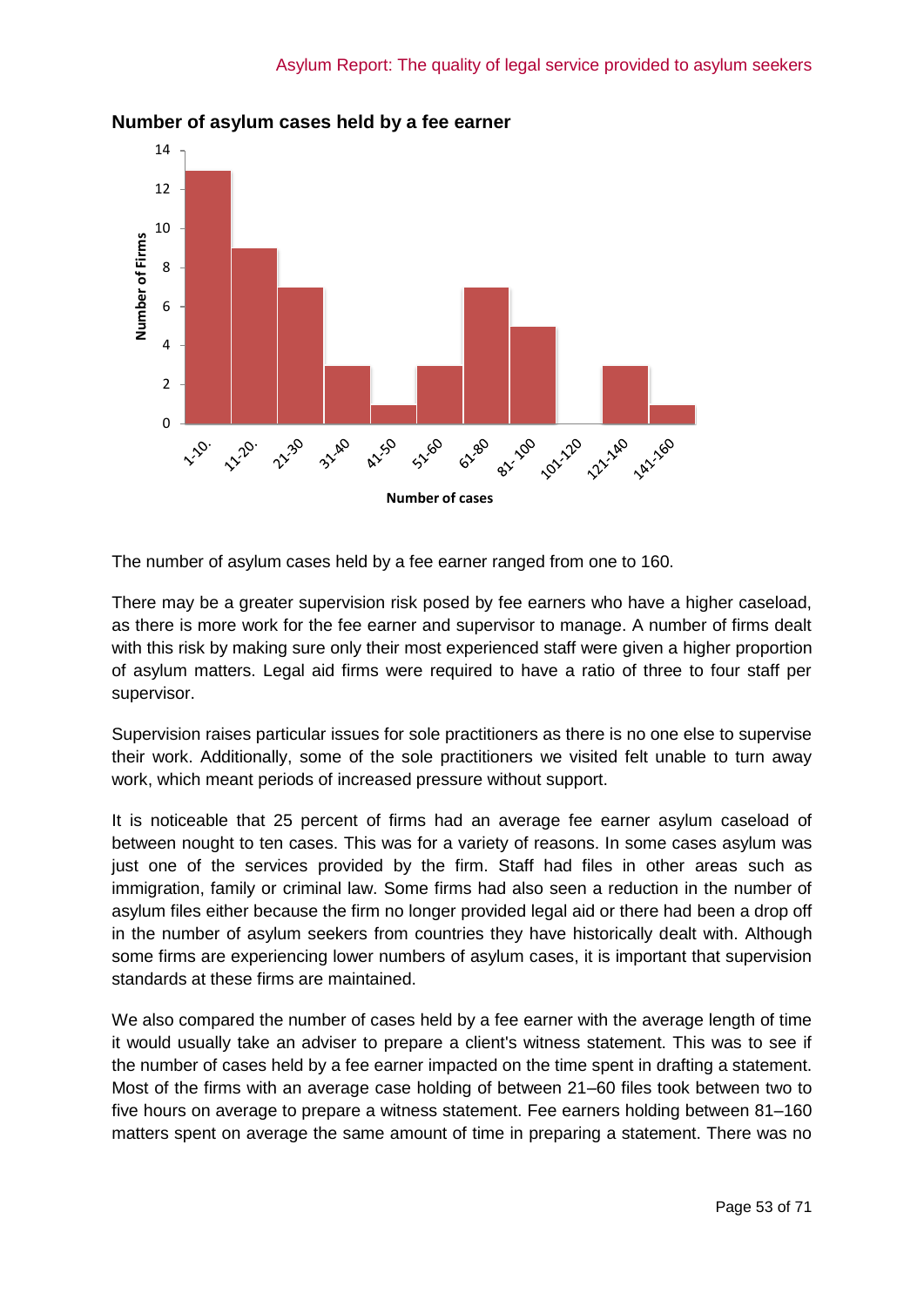evidence that fee earners with higher case-holding took less time to prepare a witness statement.

#### **Average time spent by a fee earner on an asylum case**

Another factor relevant to supervision is the average time spent by a fee earner on an asylum case. This was measured from first instruction to the start of the appeal process (if applicable). Although the amount of time will vary according to the size and complexity of a case:

- 29 percent of firms spent on average 16 to 20 hours dealing with an asylum matter
- $\frac{1}{24}$  24 percent spent an average of 21 to 30 hours.

Some 8 percent of firms spent in excess of 40 hours dealing with an asylum case to appeal. This was for a number of reasons including the:

- **EXECOMPLERITY OF the cases**
- **■** number of issues arising
- **need for expert evidence**
- numerous meetings needed with the client to take a detailed statement.

How long, on average, is spent dealing with an asylum case?



We compared the average time spent on an asylum case with the number of cases held by a fee earner. This was to see if the number of cases held by a fee earner impacted on the time spent on an asylum matter. In respect of the results:

- A majority of firms which had fee earners holding between 11 and 40 matters spent between 16 to 25 hours on an asylum case.
- Of the five firms that had fee earners holding between 81 to 100 matters, three spent on average 16 to 30 hours on an asylum case, with the remaining two firms spending between six to ten hours.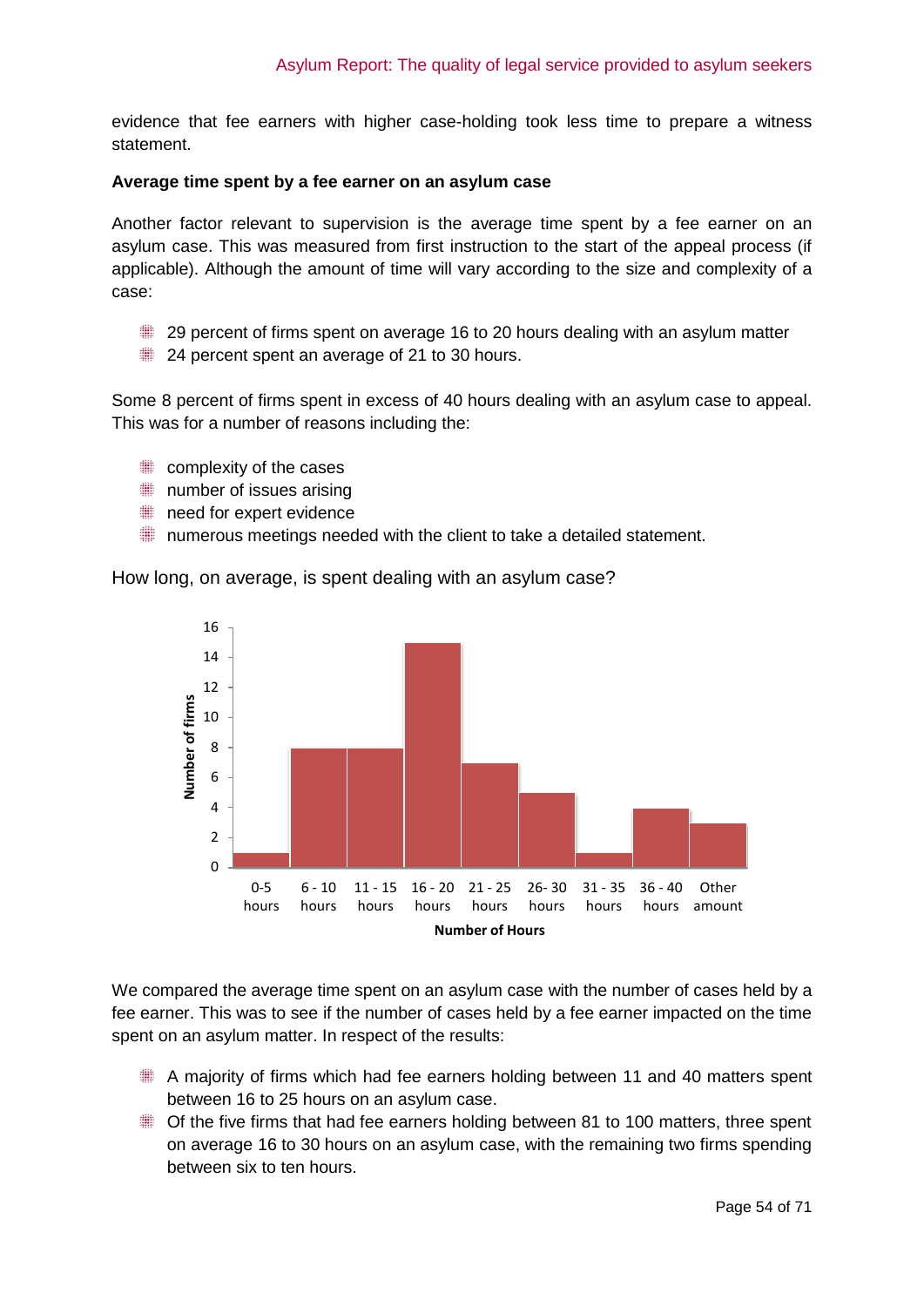- There were three firms that had between 121 and 140 files per fee earner. Two of those firms spent an average of 16 to 20 hours on a case.
- only one firm had an average fee earner case load of between 141 to 160 files. It spent an average of 11 to 15 hours on an asylum file.

These results suggest that the size of a caseload does have some impact on how much time is spent preparing and progressing a case to appeal.

#### **Supervision systems and processes**

Supervision procedures will vary depending on the firm's size and the nature of work it undertakes. The visits found the following supervision procedures being used:

- **Follow** random file reviews
- three-month activity checks
- **one-to-one support by a supervisor**
- **an open plan/door policy**
- tailored supervision
- **Fig. 2** review of incoming and outgoing post
- membership of award quality marks such as Lexcel
- diary system
- **use of external counsel.**

Firms often used a combination of these procedures to provide supervision. This is because using these procedures in isolation (for example, having an open door/plan office or operating a diary system) does not amount to an adequate method of supervision.

#### **Random file reviews**

Random file reviews were usually conducted by firms on a one, three or six-monthly basis. This consisted of a selection of files per fee earner.

The number of files reviewed varied according to the experience of the fee earner, for example, one to two in the case of an experienced fee earner and three to four for junior fee earners. One firm outsourced file reviews to an external company. This decision was taken to free up senior fee earner time to concentrate on delivering legal work. However, the firm needs to maintain confidentiality and comply with Outcome 7.10 in the SRA Code of Conduct 2011 when outsourcing in this way.

Random file reviews were usually supplemented by:

- **informal file review meetings**
- general discussions about a file (see below)
- weekly case review meetings. A number of firms had partners/directors attend random meetings with the client.

#### **Three-month activity checks**

In addition to random file reviews, some firms did three-month activity checks. This involved a more comprehensive review of all files held by fee earners to check the stage a file had reached and what further work or updates were required.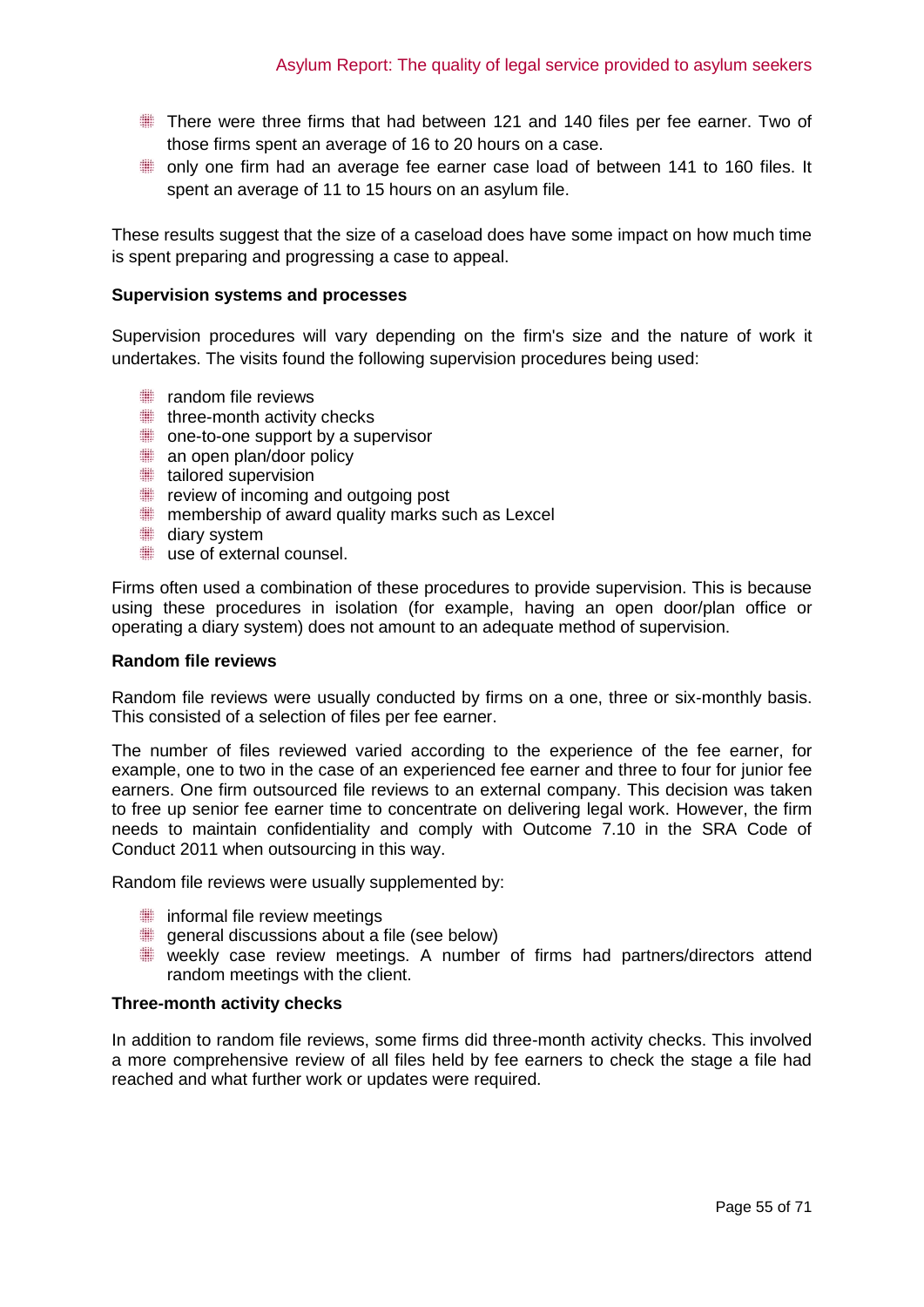#### **One-to-one support**

A number of firms maintained regular supervision of fee earners and matters through one-toone support. This usually consisted of formal one-to-one meetings on a weekly or monthly basis. One firm had two to three caseworker meetings per week.

Outside formal meetings, informal meetings regularly take place whenever there are any queries or issues on a file. A number of firms stated that they had "tight-knit teams" and this was a very useful supervision mechanism as it encouraged issues to be raised and discussed freely.

A small number of firms operated a peer review system for complex work handled by senior fee earners. A senior colleague was always available to review particularly complex or challenging work, for example in relation to an appeal.

#### **An open plan/door policy**

A number of firms highlighted the benefits that an open plan office had on supervision. Firms consistently made the point that an open plan office/open door culture allowed staff members to feel that they could approach a supervisor/other members of the team with questions or concerns about their work at any time. This helped create an environment that encouraged fee earners to ask for help, find solutions to problems and take responsibility for their self-development. Typical comments were "we are constantly talking" and "we all liaise very regularly".

#### **Tailored supervision**

Some firms adopted supervision procedures requiring a senior member of the team to sign off/review certain documents. Typical documents included grounds of appeal, appellant's bundle and instructions to experts to ensure they covered the correct areas.

#### **Review of incoming post**

Many firms had a policy where a senior fee earner opens all incoming post received by the firm. This provided an opportunity to see if there were issues on a file that needed to be addressed as well as the stage that files had reached.

#### **Membership of award quality marks such as Lexcel**

A number of the firms had been awarded quality marks such as the Legal Aid Agency Specialist Quality Mark (SQM) and/or the Law Society's 'legal practice quality mark for excellence in legal practice management and excellence in client care' (Lexcel) These quality marks require firms to meet standards of supervision. Firms we visited with these quality marks already had processes and procedures in place for supervision. Many firms we visited had recently had either a Lexcel or SQM audit or, in some cases, both. This meant that supervision arrangements were high on the agenda for these firms.

#### **Diary system**

A small number of firms used a diary system to monitor workloads and key dates. This took the form of a written diary system or an electronic version and in one case both. The diary system was a useful tool to: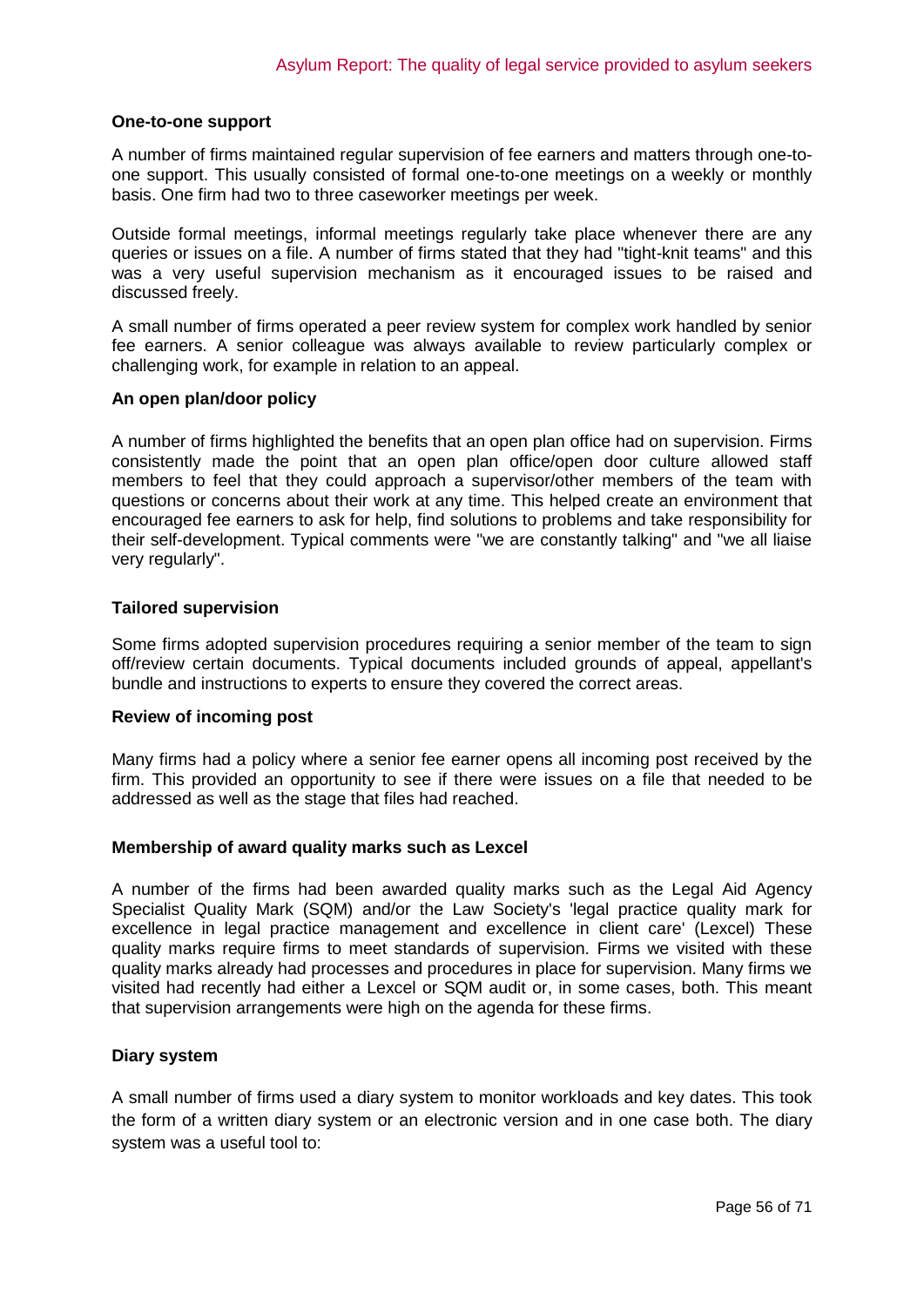- **Fig.** review workloads
- **Fig.** record and monitor key dates
- **assess inactivity on files.**

#### **Good examples**

The firm works in teams with a dedicated supervisor. There is a ratio of one supervisor to three to four caseworkers. Informal supervision takes place through a supportive open-door policy. Regular, random file reviews take place on a monthly basis. The number of file reviews depends on the ability of the caseworker. It ranges from four per month to two per quarter for more experienced caseworkers. No individual is exempt. All incoming and outgoing documents are reviewed by a supervisor. Team meetings take place every week where any issues are discussed.

The firm has daily meetings to discuss files and any issues that fee earners may have. Random file reviews take place every six months where ten files are selected. In addition, the senior partner undertakes monthly "cabinet raids" to assess the quality of files. He also randomly sits in on client meetings on regular occasions. Feedback is sought from all clients every six months, as well as at case closure.

The supervising partner reviews all key documents drafted, including witness statements representations and grounds of appeal. All appellant bundles must be approved. Caseworkers are provided with guidance and files are reviewed by sitting with the supervising partner. The partner frequently sits in on client meetings as an observer. He reviews each caseworker's diary on a daily basis to see what they are doing, who they are seeing and whether there are any new clients that he needs to meet.

The firm is both Lexcel accredited and has the Legal Aid Agency's SQM. File reviews take place every month and all outgoing post for junior fee earners is always signed out. All incoming post is reviewed. The firm has departmental meetings each month, which provides informal supervision. There is an open-door policy and more formal monthly supervision meetings are held for junior fee earners each month. The firm has a key date system to make sure key dates are recorded centrally so dates/deadlines are not missed.

#### **Poor examples**

A fee earner at one firm had minimal supervision. The two cases examined were charged on the basis of hourly rates but the fee earner had made no time recording entries to note how much time was being spent on the file. He said he would estimate the work done and, if required, he could consult the Outlook calendar to see how long meetings had taken. This would be 'accurate to within half an hour'.

A manager at a firm was unaware that a trainee solicitor he supervised had ten private client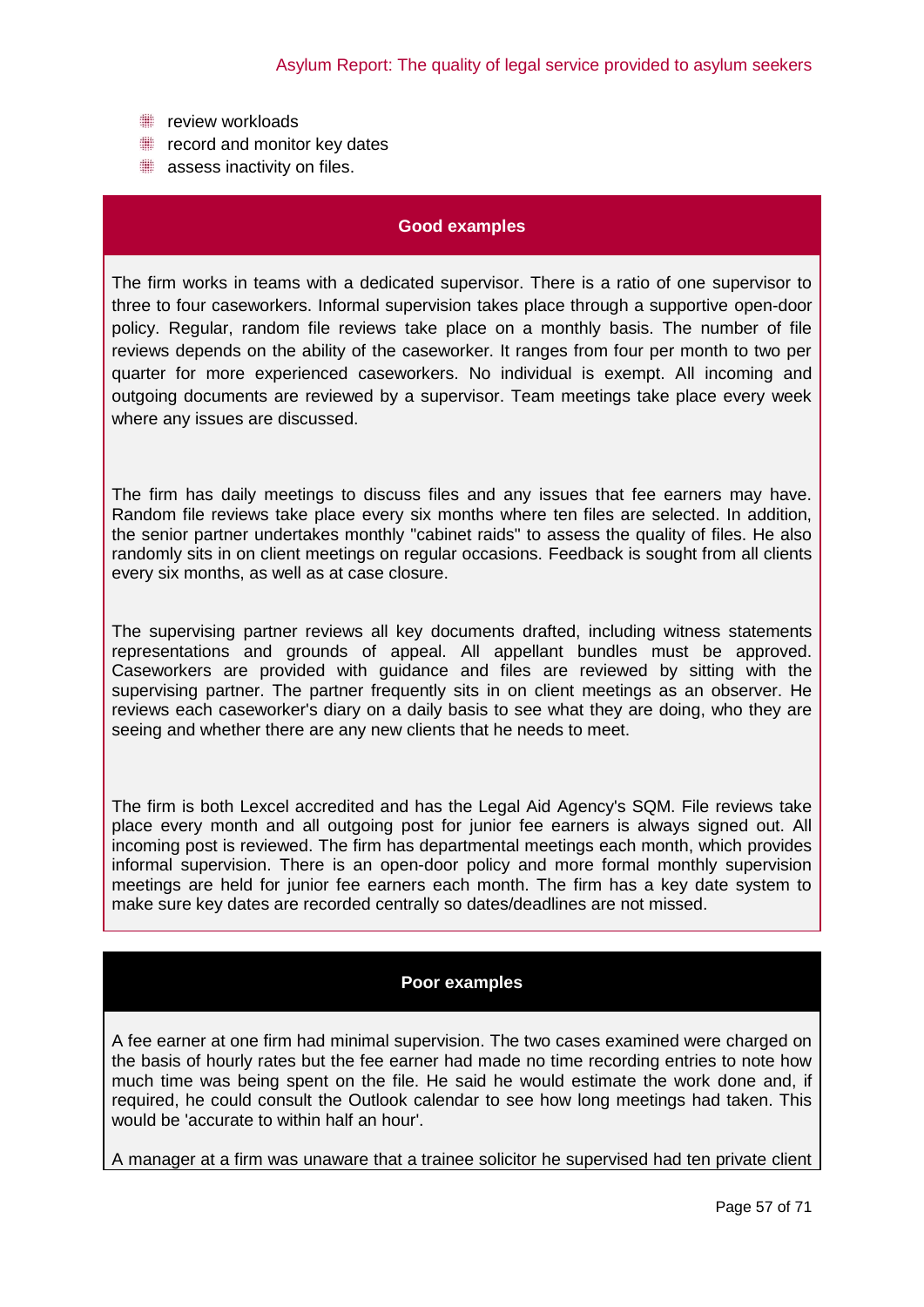cases. He believed someone else supervised these matters, raising concerns about appropriate supervision.

The supervision processes at this firm were unclear and did not appear to be implemented. Although files are said to be reviewed at key dates there was little evidence of this. The firm also appeared to being using standard form witness statements which had spelling errors.

## <span id="page-57-0"></span>Qualifications and training

Principle 5 of the SRA Principles 2011 provides that solicitors must give a proper standard of service to clients.

Outcome 7.6 of the Code of Conduct 2011 states that firms should train individuals working in the firm to maintain a level of competence appropriate to their work and level of responsibility. In addition, part A2 of the statement provides that solicitors should be able to:

- Maintain the level of competence and legal knowledge needed to practise effectively, taking into account changes in their role and/or practice context and developments in the law, including:
	- taking responsibility for personal learning and development
	- reflecting on and learning from practice and learning from other people
	- accurately evaluating their strengths and limitations in relation to the demands of their work
	- maintaining an adequate and up-to-date understanding of relevant law, policy and practice
	- adapting practice to address developments in the delivery of legal services.

The research paper highlighted a number of areas of concern that impact directly on qualifications and training:

#### **Poor legal and case knowledgelvii**

Consumers of legal services expect their legal representatives to have a detailed understanding of relevant law. Unlike other areas of law, legal representatives in asylum need to have sufficient levels of knowledge about other areas of law, including immigration and nationality, family and child (particularly knowledge of the UN Convention on the Rights of the Child and how it is applied to migrant children and law surrounding article 8). Consultations with solicitors and previous research conducted by CORAM Children's Legal Centre have identified that not all immigration and asylum advisers have the specialist knowledge required.

Furthermore, asylum advice raises a number of other related issues, including gender persecution, child protection, trafficking and detention. The law in all these areas is complex and constantly changing and solicitors need to have comprehensive and appropriate knowledge across multiple disciplines.

### **Insufficient experience of undertaking interviews with asylum seekerslviii**

During initial meetings with legal advisers, it is necessary for asylum seekers to disclose personal and often harrowing information about their situation. The ability of the asylum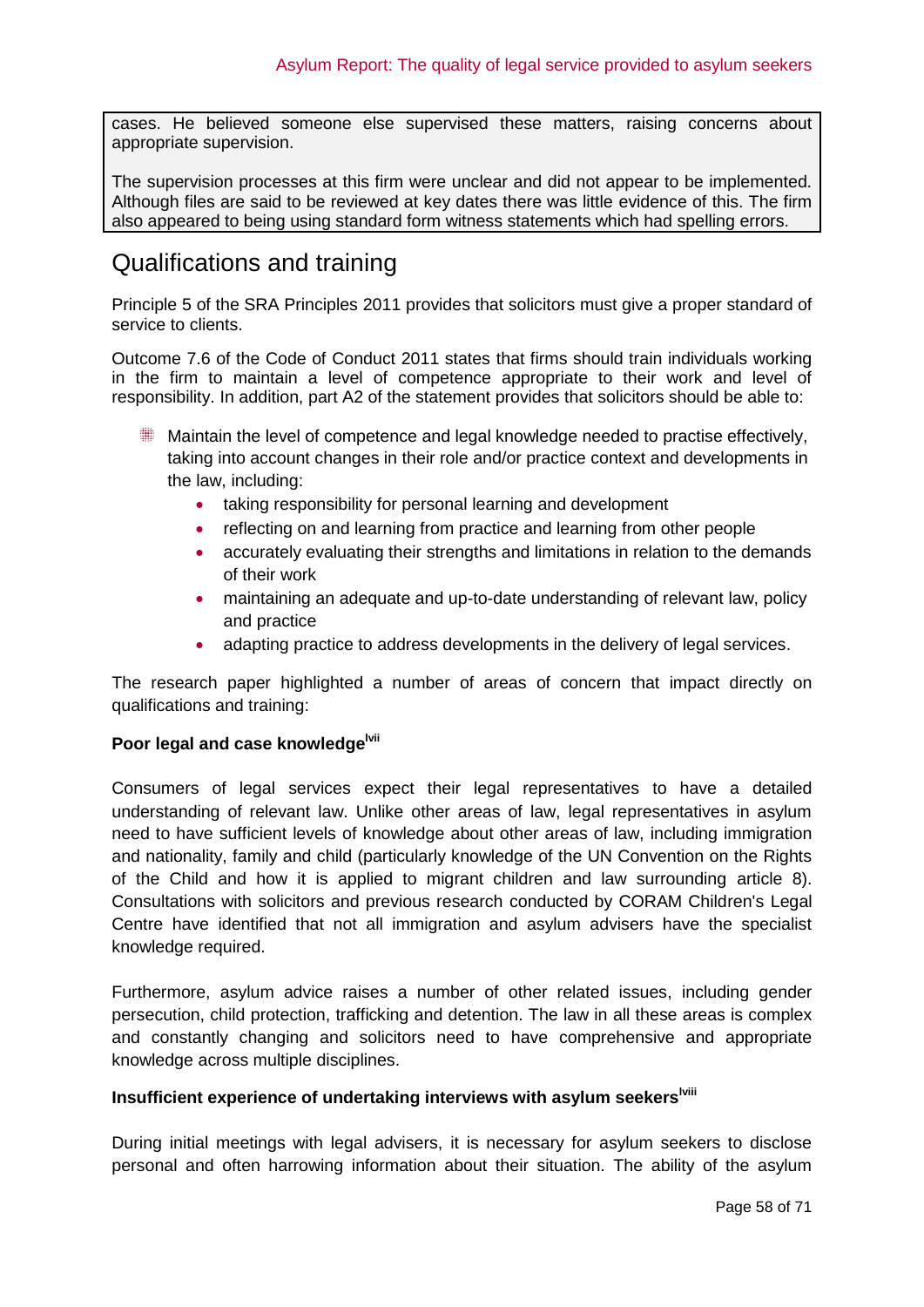seeker to provide this information is largely dependent on how skilled the legal adviser is at interviewing and asking appropriate and carefully worded questions. Failure to elicit sufficient evidence at this stage can prove detrimental in subsequent stages of the case.

### **Limited experience of appealslix**

Some solicitors lacked experience of undertaking appeals. This was demonstrated through poorly constructed and evidenced appeals, with short statements, poor and inaccurate country information and no supporting evidence.

#### **Understanding the case**

There was evidence of poor practice in terms of country and client knowledge. There are asylum seekers arriving in the UK from countries that solicitors are unfamiliar with where required research into the circumstances behind the application has not been completed.

#### **Key findings: Staff training**

Firms were asked in advance of each visit to complete a schedule of training received in a number of different areas. The schedule also requested firms to confirm whether they have any guidance available in those areas. Firms struggled to do this. Although 85 per cent of firms stated that they kept training records, many firms were unable to provide detailed information about:

- **Went training was received**
- **Who delivered it**
- What quidance was available
- **Wen** it was drafted/updated.

In some cases, answers provided by firms were vague ranging from training was "ongoing" or guidance was "continually updated". There were two firms, however, that provided comprehensive responses to the training schedule. These responses provided significant detail about when training was received, who delivered it, course content as well as when guidance was prepared and updated.

The schedule also sought to gather information on soft skills training received by firms, for example: how to conduct interviews, take witness statements or deal with clients with a specific vulnerability. Although 44 of the 52 firms said they provided training about how to conduct interviews and take witness statements, only 33 firms had guidance available on these areas. Some 15 firms had not received any training on soft skills, with only 31 firms providing guidance to fee earners in this important area.

Some 48 firms said they received training on asylum law and process with 44 having received training on human rights relating to children. Although a number of firms provided training in the different areas above, fewer firms said they provided any internal guidance about these areas. Some 17 firms said they did not provide any guidance notes in the area of asylum law.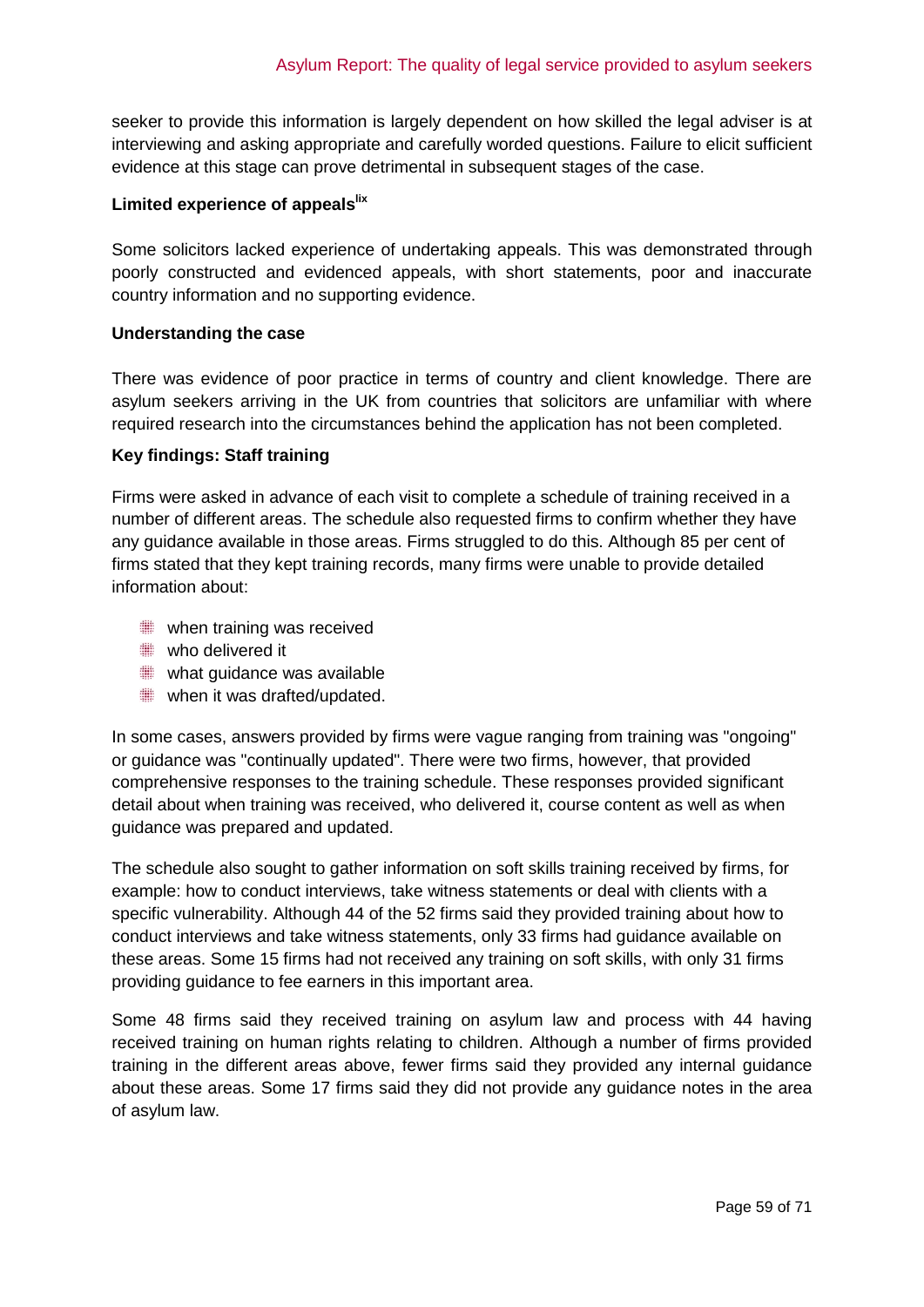The research paper identified that legal representatives in asylum need to have sufficient levels of understanding in a number of other areas of law, including:

- **illumigration and nationality law**
- **family law**
- **to child law**
- gender persecution
- trafficking and detention abduction
- country knowledge.

Some 46 firms said they received training on immigration and nationality law but only 28 received training on childcare and family law. Some 32 firms stated they provided guidance in the area of immigration law with only 25 doing so for childcare and family law. Training received by firms for gender persecution (33), human trafficking (35) and country knowledge (38) suggests that a number of firms have not received any training in these important areas. Similarly, there are a number of firms that could usefully provide additional guidance to fee earners in these areas.

Table showing training received by firms and guidance provided in specific areas

| Area                                                                                                                          | Number of firms<br>that have<br>received training | Number of firms<br>that have not<br>received training | Number of firms<br>providing<br>guidance | Number of firms<br>that do not<br>provide guidance |
|-------------------------------------------------------------------------------------------------------------------------------|---------------------------------------------------|-------------------------------------------------------|------------------------------------------|----------------------------------------------------|
| How to conduct<br>interviews                                                                                                  | 44                                                | 8                                                     | 33                                       | 19                                                 |
| How to take<br>witness<br>statements                                                                                          | 44                                                | 8                                                     | 33                                       | 19                                                 |
| Soft skills (eg<br>building<br>empathy,<br>listening and<br>encouraging the<br>client to disclose<br>personal<br>information) | 37                                                | 15                                                    | 31                                       | 21                                                 |
| <b>Dealing with</b><br>clients with a<br>disability                                                                           | 30                                                | 22                                                    | 29                                       | 23                                                 |
| <b>Dealing with</b><br>clients with<br>mental health<br><b>issues</b>                                                         | 32                                                | 20                                                    | 30                                       | 22                                                 |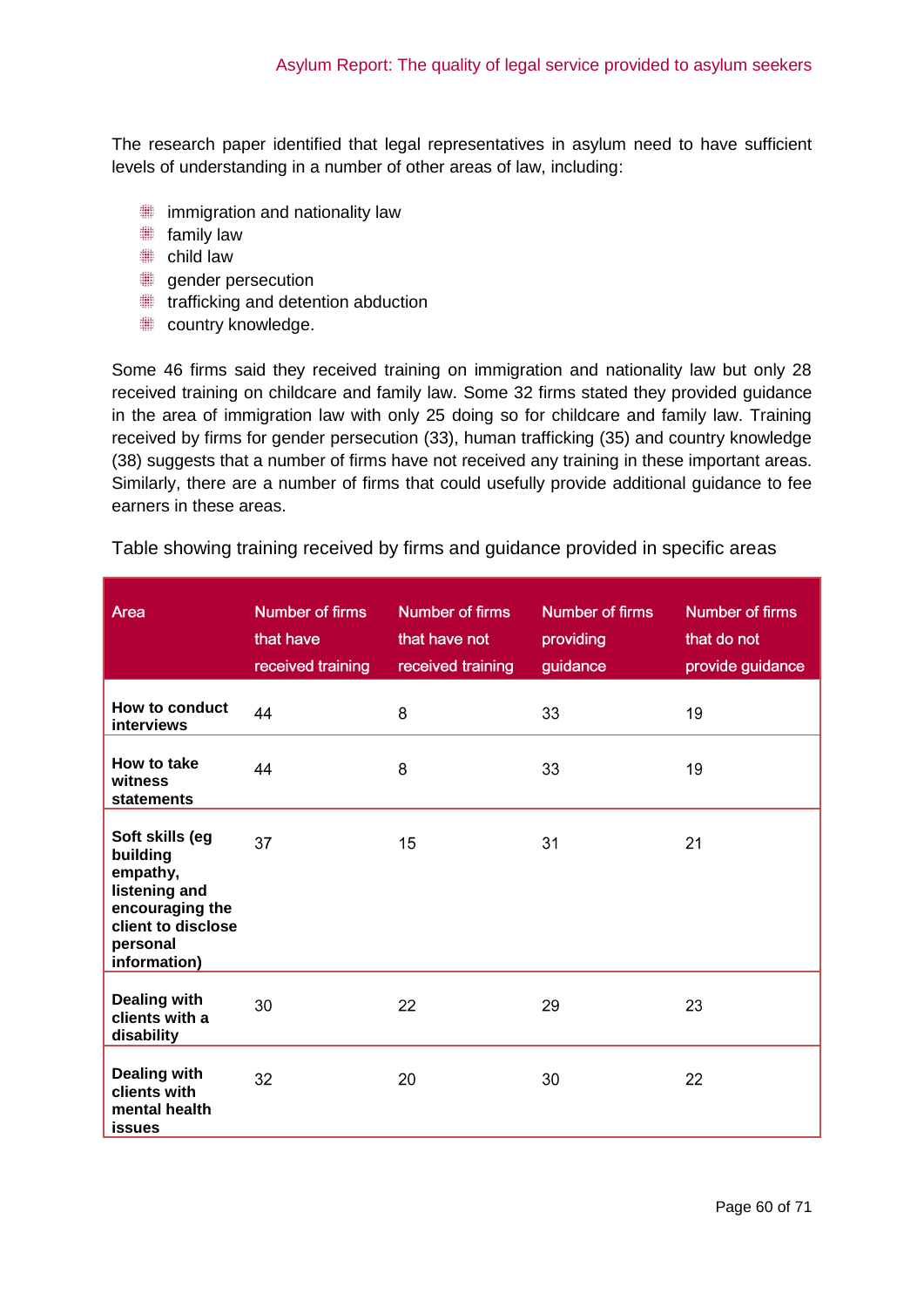### Asylum Report: The quality of legal service provided to asylum seekers

| Area<br><b>Dealing with</b>                       | Number of firms<br>that have<br>received training<br>35 | Number of firms<br>that have not<br>received training<br>17 | Number of firms<br>providing<br>guidance<br>31 | Number of firms<br>that do not<br>provide guidance<br>21 |
|---------------------------------------------------|---------------------------------------------------------|-------------------------------------------------------------|------------------------------------------------|----------------------------------------------------------|
| clients who are<br>children                       |                                                         |                                                             |                                                |                                                          |
|                                                   |                                                         | Law and legal process:                                      |                                                |                                                          |
| Asylum law and<br>process                         | 48                                                      | 4                                                           | 35                                             | 17                                                       |
| Immigration and<br><b>Nationality law</b>         | 46                                                      | 6                                                           | 32                                             | 20                                                       |
| <b>Criminal law</b>                               | 23                                                      | 29                                                          | 22                                             | 30                                                       |
| <b>Childcare and</b><br>family law                | 28                                                      | 24                                                          | 25                                             | 27                                                       |
| <b>Human rights</b>                               | 44                                                      | 8                                                           | 34                                             | 18                                                       |
| <b>UN Convention</b><br>on rights of the<br>child |                                                         |                                                             |                                                |                                                          |
| <b>Child protection</b>                           | 31                                                      | 21                                                          | 30                                             | 22                                                       |
| Human<br><b>Trafficking</b>                       | 35                                                      | 17                                                          | 28                                             | 24                                                       |
| Gender<br>persecution                             | 33                                                      | 19                                                          | 27                                             | 25                                                       |
| Advocacy                                          | 32                                                      | 20                                                          | 23                                             | 29                                                       |
| When to seek<br>expert advice                     | 33                                                      | 19                                                          | 32                                             | 20                                                       |
| <b>Country and</b><br>client knowledge            | 36                                                      | 16                                                          | 31                                             | 21                                                       |
| How to conduct<br>appeals                         | 38                                                      | 14                                                          | 33                                             | 19                                                       |

## **Competency and training interview questions**

The firms were asked how often staff received training on asylum law and practice. Some 38 percent of firms said that staff received training on an ongoing, weekly or monthly basis. A further 27 per cent of firms received training every six months with 17 per cent of firms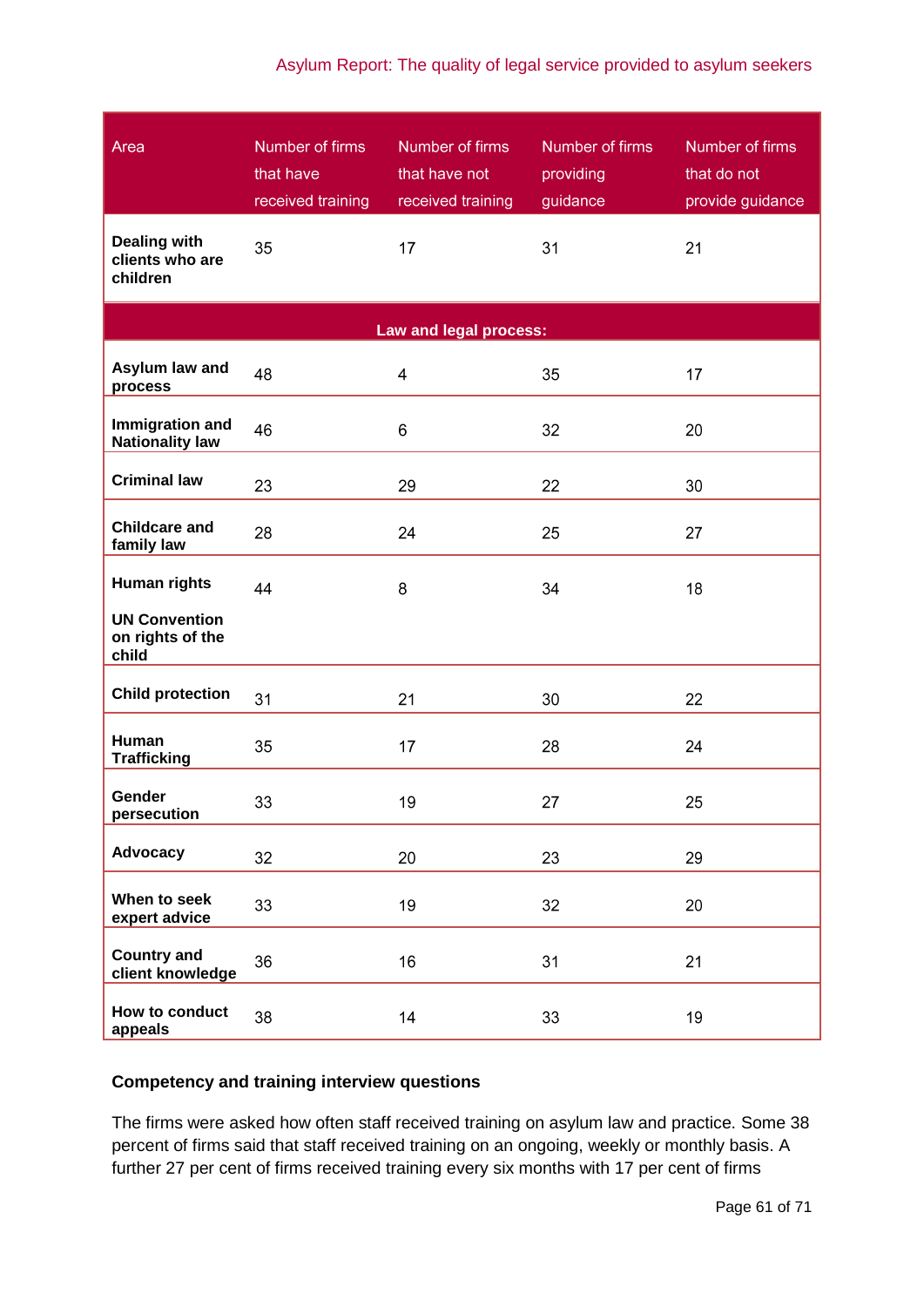saying that staff received training every seven to 12 months. Of particular concern was that 4 percent of firms stated that staff received training every 19 to 24 months.

How often do your staff received training on asylum law and practice?



"Under 6 months'' includes ongoing, weekly or monthly training.

The "other response" was: "two support staff do not do asylum work. Only two principals."

Some 85 percent of firms said they kept staff training records showing what training staff received and when this was. This is important as it not only shows what training staff had received but also where training needs may lie. The regulatory managers reviewed training records where these were available during the visit. However, as stated above, firms sometimes struggled to provide this information.



Do you keep a record of staff attendance at training?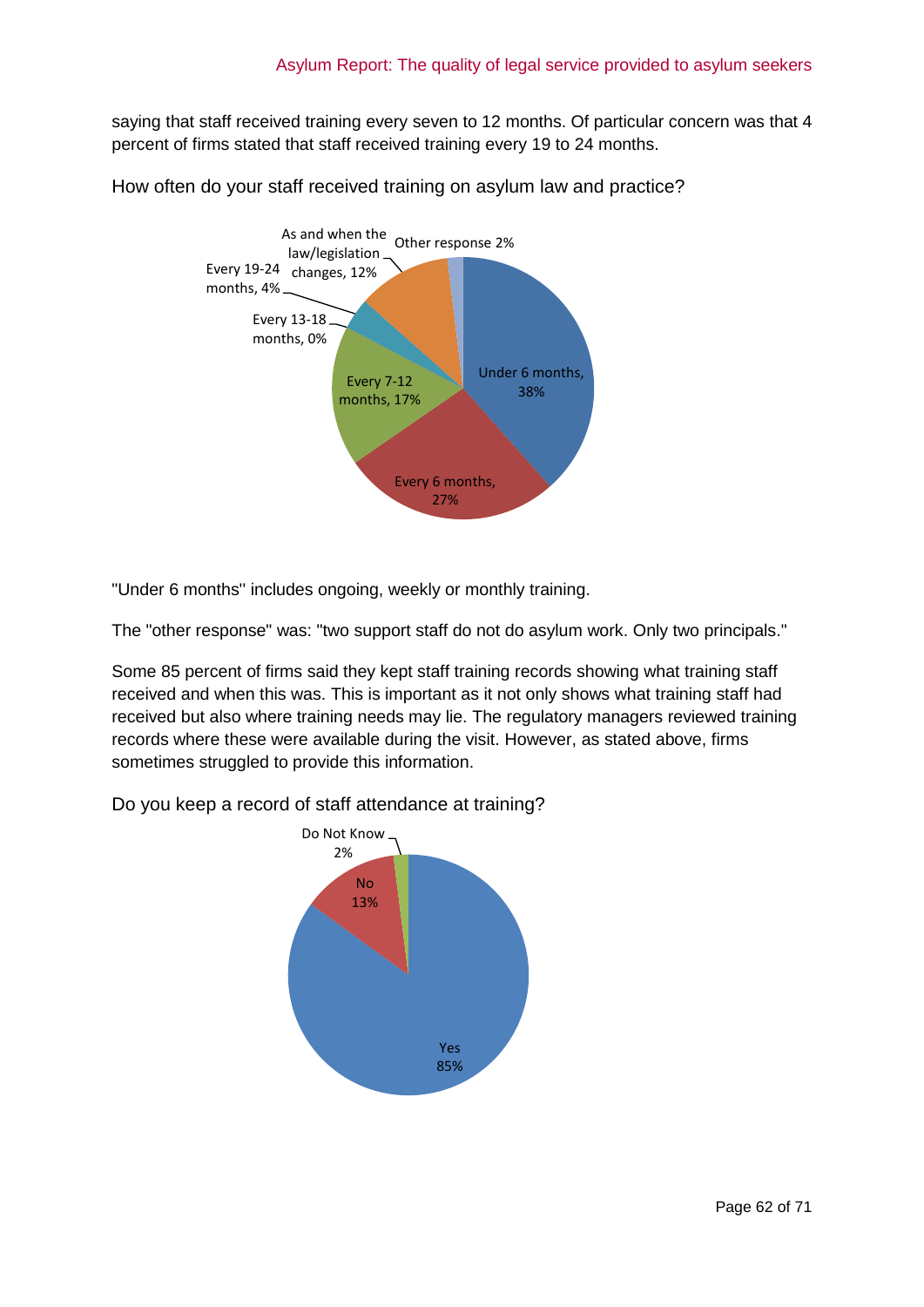#### **Process to identify external training providers**

Firms took into account a variety of factors when determining which external training providers to use and what courses to attend. These included:

- Fig. relevance of the training course content
- fee earner knowledge and experience of the providers
- whether a specialist is providing the training
- **Fig.** recommendations from colleagues
- **example** cost
- the seniority and reputation of the trainers
- availability of trusted counsel to provide training (sometimes at no cost)
- whether it will assist in the provision of services to clients and add to the firms working knowledge base.

#### **Effectiveness of training**

Firms also took into account a number of factors when determining the effectiveness of staff training. These included:

- reviewing whether the training provided live examples and could be applied to everyday situations
- considering whether the training was sufficiently engaging
- collecting feedback from fee earners at meetings
- seeing if fee earners are implementing the training in their day-to-day work
- assessing whether the trainer has provided clarity on an uncertain area of law.

#### **External resources**

A significant number of firms have access to the Immigration Law Practitioners' Association (86 percent), Electronic Immigration Network (92 percent) and Free Movement (82 percent). Some 65 percent of firms also used other external resources such as blogs written by counsel, LexisNexis or HJT.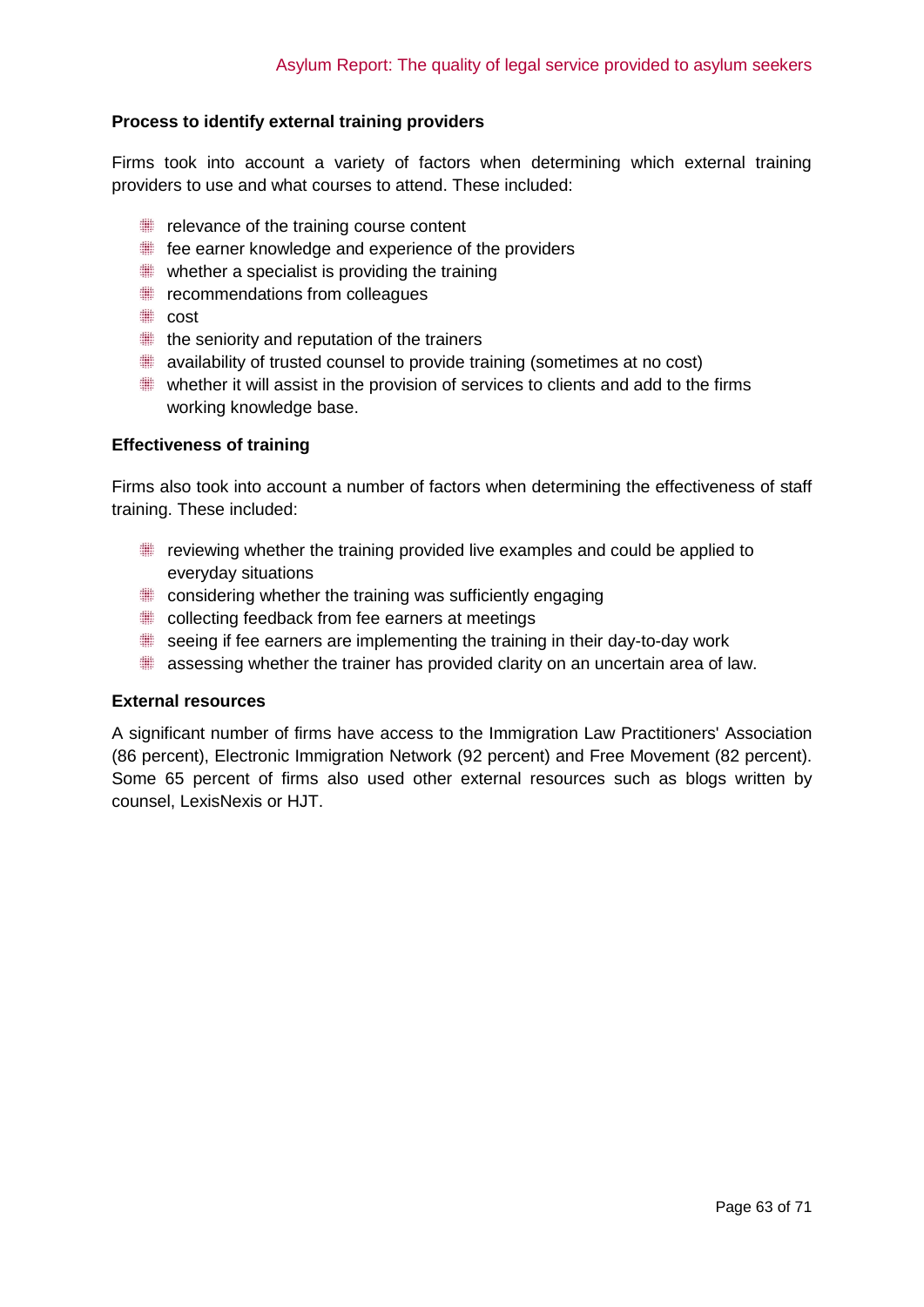

## Do you use any external resources to provide guidance and training?

The use of online and external resources is in line with the changes to the continuing professional development requirements for solicitors, which allow more flexibility on the type of learning activities that can be undertaken. Research and learning from these resources, along with more formal training, should enable solicitors to demonstrate their ongoing competency in asylum law and practice.

### **Review of cases**

Firms were asked whether they conducted a review of successful/unsuccessful cases. Some 92 percent of firms said they did this. There were a number of reasons given by firms including:

- it provided a useful analysis of what went well and not so well
- it feeds into possible improvements in existing and future cases
- training needs could be identified.

#### **Other methods used to ensure competence**

Firms used a variety of other methods to ensure fee earners are competent in relation to asylum law and practice. These included:

- subscriptions to additional online resources and relevant publications
- appraisals to formulate a training plan for fee earners to ensure continued competence and development
- regular internal meetings/training sessions to discuss case law and changes in **legislation**
- regular case management discussions/one-to-one's on files to address issues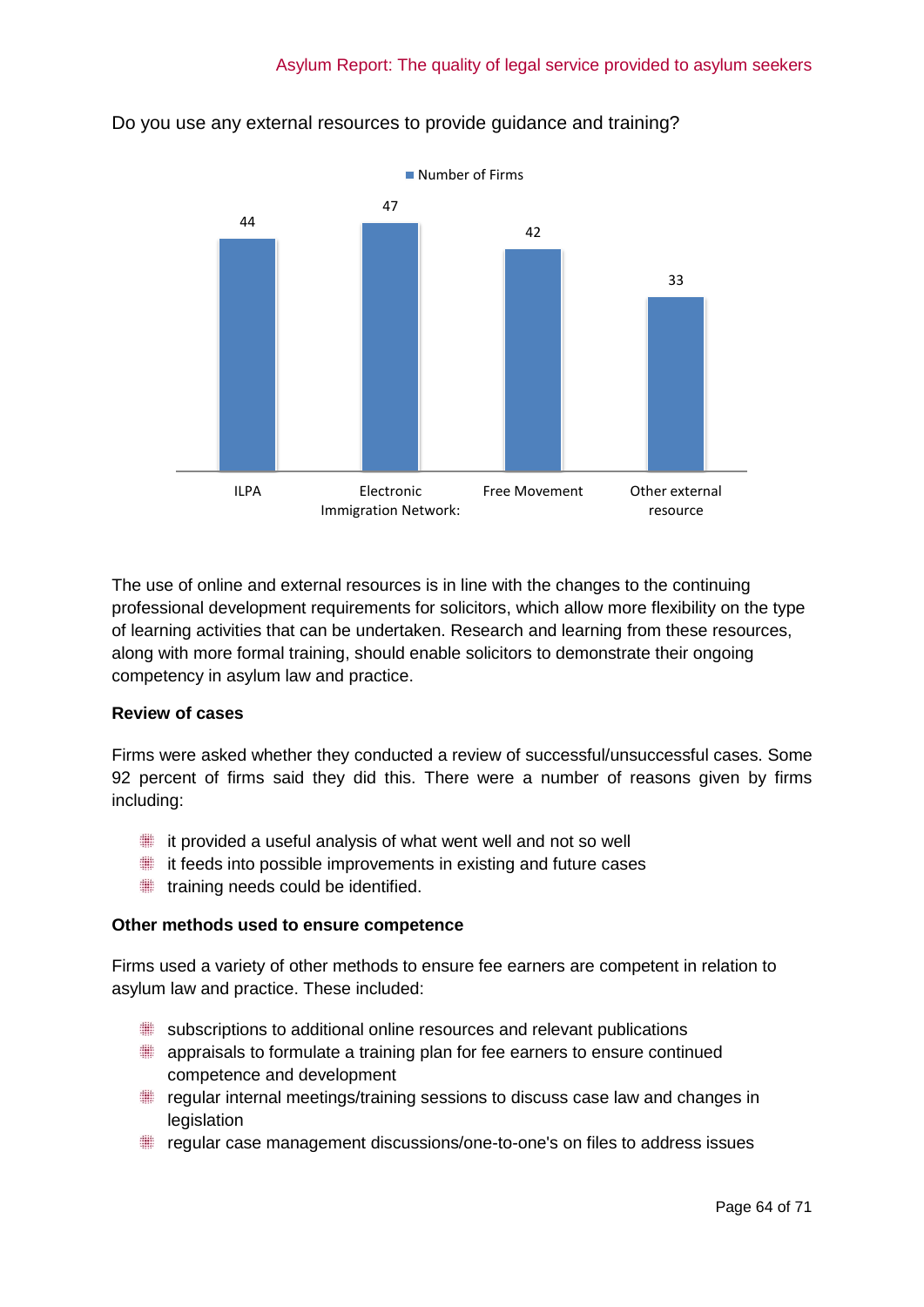- informal peer support to make sure experience and knowledge is shared and passed on
- case and legislation updates to the team
- considering client feedback. If a client raises an issue relating to competence, this is examined to identify any issues and implement any changes, if required.

| <b>Good practice</b>                                                                                                                                                                                                                                                                                                                                                                                                                                                                                                                                                                                                                                                                                                                                                                                                                                                                                                                                                                           | Poor practice                                                                                                                                                                                                                                                                                                                                                                                                                                             |
|------------------------------------------------------------------------------------------------------------------------------------------------------------------------------------------------------------------------------------------------------------------------------------------------------------------------------------------------------------------------------------------------------------------------------------------------------------------------------------------------------------------------------------------------------------------------------------------------------------------------------------------------------------------------------------------------------------------------------------------------------------------------------------------------------------------------------------------------------------------------------------------------------------------------------------------------------------------------------------------------|-----------------------------------------------------------------------------------------------------------------------------------------------------------------------------------------------------------------------------------------------------------------------------------------------------------------------------------------------------------------------------------------------------------------------------------------------------------|
| The firm has a system in place to monitor<br>the ongoing training needs of their staff.<br>The firm tailors training needs to the areas<br>most encountered in an asylum practice,<br>which will include areas other than asylum<br>law and practice.<br>The firm ensures that its advisers are<br>competent at "soft skills", for example,<br>listening and making sure that vulnerable<br>clients are able to open<br>feel<br>up,<br>comfortable and relaxed and training is<br>delivered to staff as necessary.<br>The firm uses both formal training and<br>reliable external resources to ensure that<br>the legal and procedural knowledge of<br>their staff remains up to date.<br>The firm has minimum standards<br>Ωf<br>οf<br>training<br>and<br>has a programme<br>continuous improvement.<br>One firm stated that if a fee earner<br>e<br>attends a course, it is a requirement that<br>any relevant information from the course<br>is shared at the next departmental<br>meeting. | The firm gives no thought to the training<br>₩<br>needs of its staff including areas other<br>than asylum law and practice that might<br>be required.<br>W<br>The firm has an erratic training schedule<br>and fails to keep any records to monitor<br>the training needs of their staff.<br><b>■ The</b><br>firm<br>has<br>insufficient<br>training<br>resources and guidance to keep staff up<br>to date with the latest changes in law and<br>process. |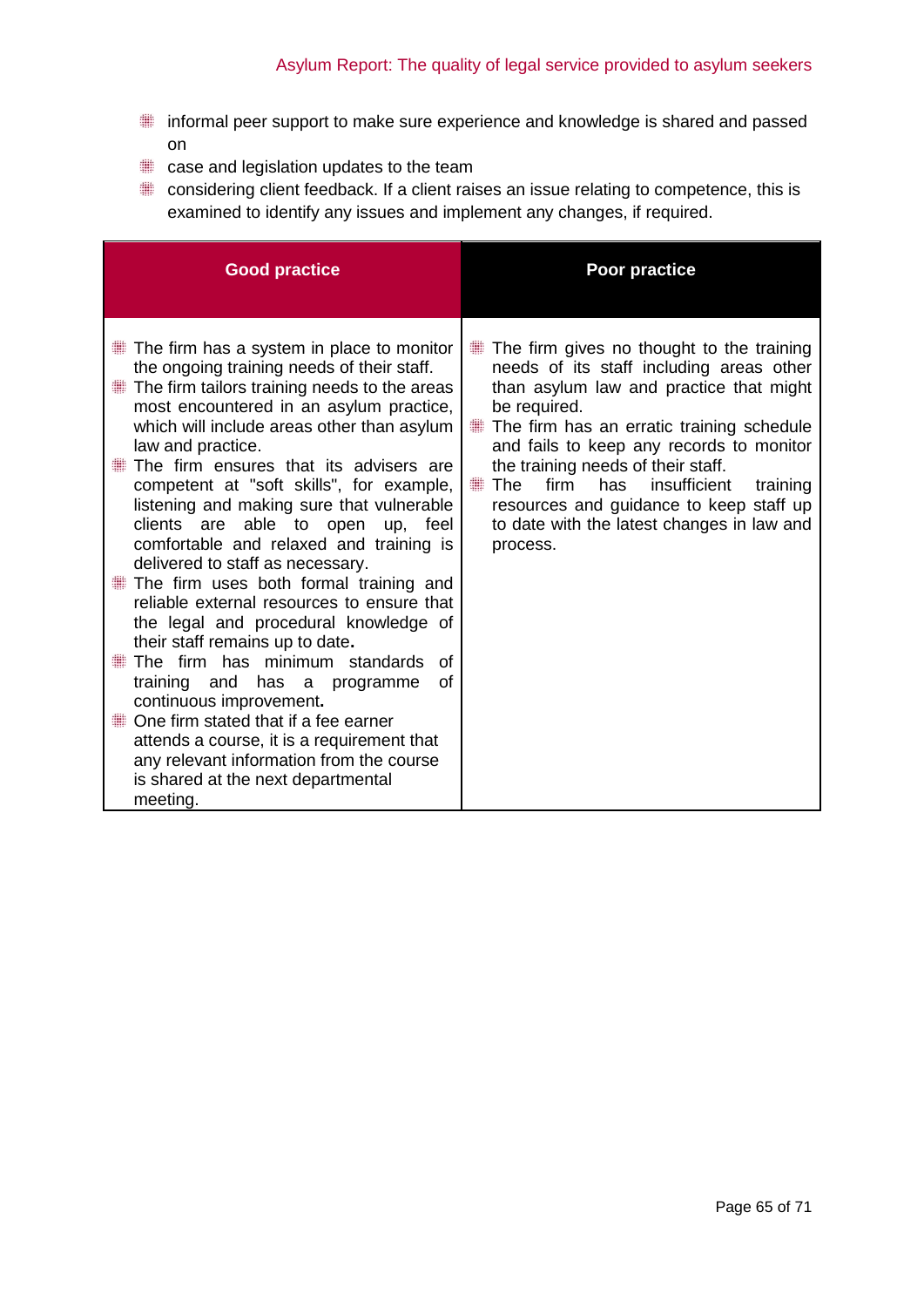#### **Good examples**

We observed the following good practices at firms:

Wide selection of training and guidance available to fee earners. The firm tends to use webinars, online resources and regular internal meetings to discuss recent changes in asylum law alerted to them by the Home Office or Electronic Immigration Network. Training is provided on a weekly basis and all attendance at training is recorded. Where members of staff attend external training, this is shared with the team at the earliest opportunity.

- Pro-active stance to training is taken by the firm, which encourages fee earners to attend external courses where relevant. Each fee earner has a personal development plan listing areas they need further training on. The training plan is monitored to ensure fee earners attend relevant courses.
- A review of all successful and unsuccessful cases is carried out by the firm to establish learning points which can be fed into the wider team and improve the service they provide. Training records provided show a wide range of courses attended. Firm use counsel and recognised training providers such as the Immigration Law Practitioners Association. Training takes place each Thursday when someone in the team will provide an update or feedback the contents of any external training attended.

#### **Poor examples**

One firm was reported to our Supervision Team as a result of its poor record at attending training. The firm, by its own admission, had neglected this area and was aware that it needed to make significant improvements to ensure it was up to date with developments in case law and legislation across a number of areas. The lack of training implemented by the firm may partially explain its poor success rate on appeals to the First and Upper-tier tribunals.

There was little or no evidence of training at this firm. Although the firm use ILPA, they do not use any other external training providers. The fee earner interviewed had a very limited range of training, the majority of which was historic. It is unclear how she maintained a relevant and current knowledge of asylum matters.

Training at this firm is very slapdash and in danger of being out of date. Some training has not been refreshed since 2011. The firm acknowledge that they need to improve, and anticipate doing so as, for them, asylum cases were increasing in number.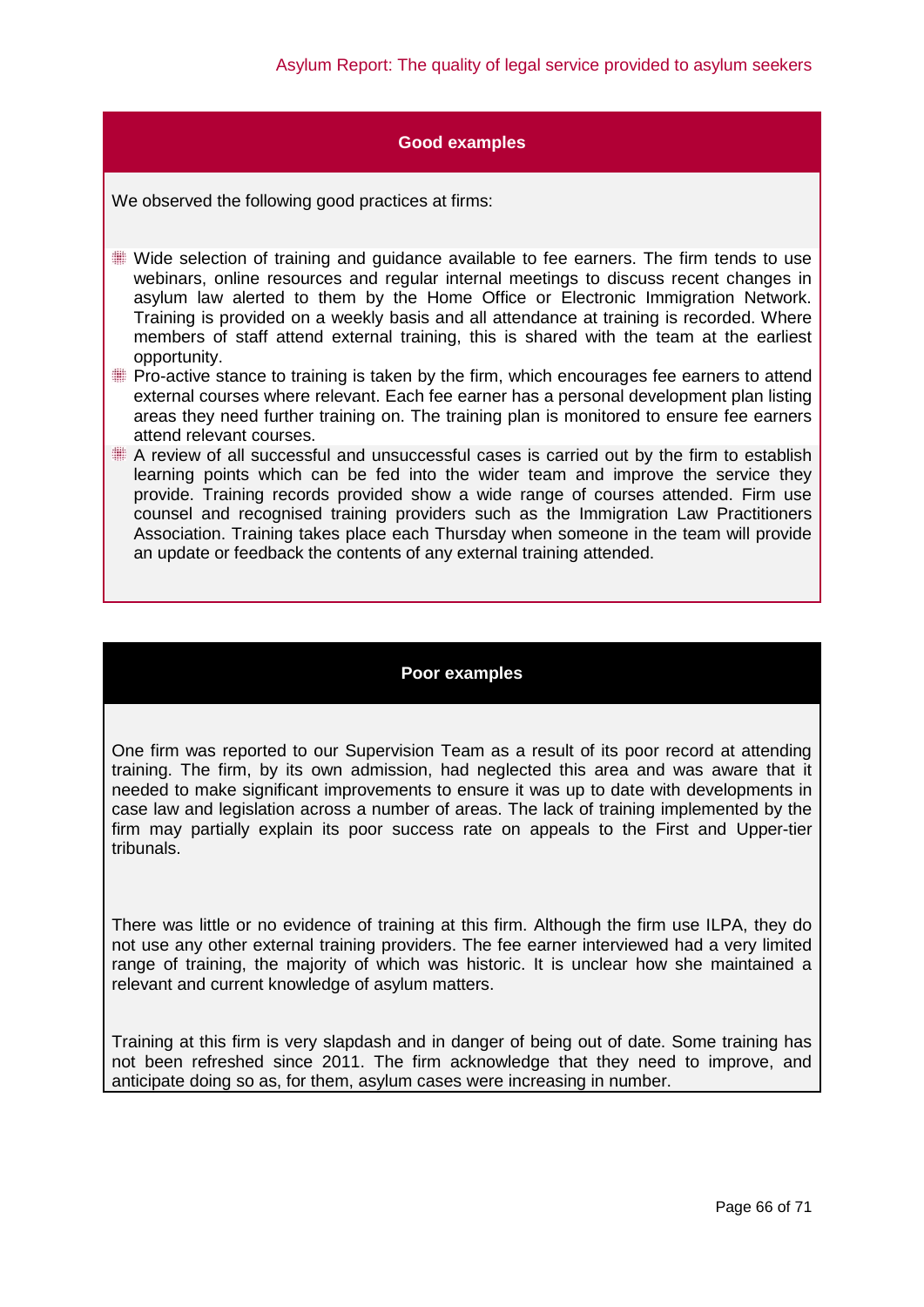## Qualifications and accreditations

Individuals at the firms had a variety of qualifications and accreditations. Across the entire sample, there was a total of 298 solicitors, 35 trainee solicitors and 111 caseworkers with three barristers and nine legal executives.

### **Accreditations**

#### **Immigration and Asylum Law Accreditation Scheme (IAAS)**

Many Legal practitioners are accredited through the Law Society's accreditation scheme. The IAAS covers all types of immigration and asylum law work. Members will have shown, to the satisfaction of the Law Society, that they have and will maintain a high level of knowledge, skills, experience and practice in the area of immigration and asylum law.

Membership is a mandatory requirement only for immigration practitioners who wish to carry out and receive payment under a Legal Aid Agency contract in the immigration and asylum category. It is not compulsory for solicitors offering immigration and asylum advice and services on a privately funded basis.

Of the 463 asylum fee earners at the firms we visited, 306 (66 percent) had some form of IAAS accreditation. There were 176 IAAS Level 2 accredited staff with 28 gaining IAAS Level 3 accreditation. Some 86 staff received IAAS accreditation at supervisor level.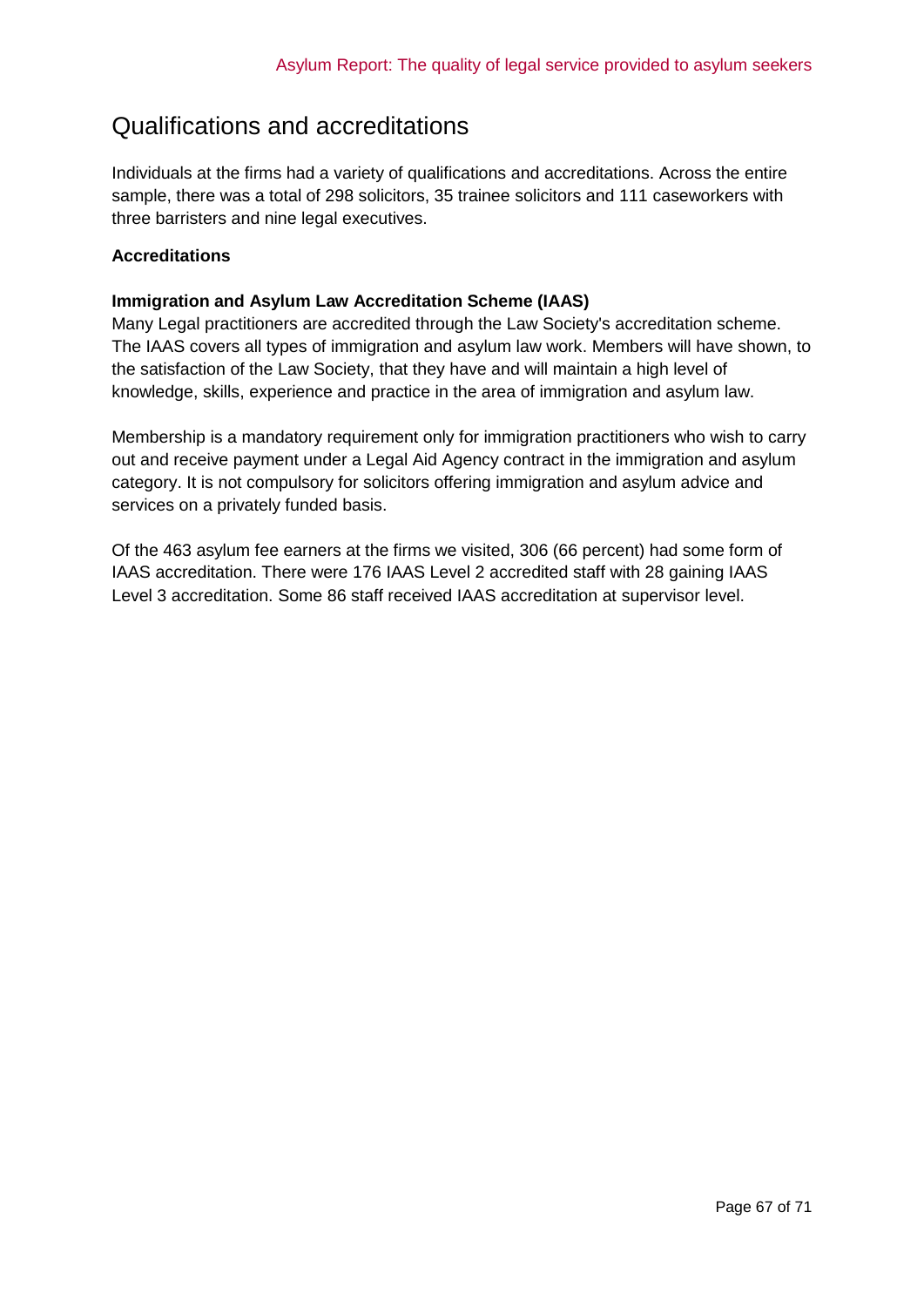## <span id="page-67-0"></span>**Conclusions**

The Legal Services Board <sup>1x</sup>and the Legal Services Consumer Panel<sup>lxi</sup> had already identified many of the issues faced within the immigration sector and specifically raised concerns about the detriment to asylum seekers of poor quality advice. The 2014 report on the independent research we commissioned confirmed the vulnerability of these clients and their reliance on the legal advisers.

\_\_\_\_\_\_\_\_\_\_\_\_\_\_\_\_\_\_\_\_\_\_\_\_\_\_\_\_\_\_\_\_\_\_\_\_\_\_\_\_\_\_\_\_\_\_\_\_\_\_

This thematic project has enabled us to spend a considerable amount of time with firms who have the responsibility of advising asylum seekers on matters that are often complex, emotional and can lead to tragic consequences. We have made sure that we engaged with a wide spectrum of firms, ranging from sole practitioners working out of their own home to some of the largest firms in the sector. This has ensured that we gained a full insight into the wide variety of challenges and issues that are faced.

The vast majority of these firms have demonstrated that they appreciate the potential vulnerability of their clients and many have shown dedication to supporting their clients. This support often extends to providing guidance and advice beyond the expected legal service, often without charge. Many of the firms have welcomed our review and share our commitment to encouraging an improvement in the quality of legal services provided to asylum seekers.

Although the overall picture is broadly positive, there remains scope for improvement and areas of concern.

In particular there is a need to focus on:

- 1. communicating the key client care messages
- 2. the role and suitability of interpreters
- 3. providing an appropriate and thorough explanation of costs
- 4. meeting the client's needs and avoiding over-reliance on firm policy or pro formas
- 5. meeting and considering all of the legal needs of the client
- 6. training and the ongoing competence of the advisers
- 7. the appropriate and professional use of the appeals process.

Importantly, this thematic report is intended not only to highlight the areas of concern but also demonstrate examples of good practice. While we have identified regulatory concerns and breaches, our objective is also to assist in an overall improvement in the quality of service and guidance provided to asylum seekers.

Our regulation has a specific requirement on solicitors to meet the service needs of vulnerable clients. The importance of this obligation has been made very clear during this project where we have seen numerous cases where clients are seeking asylum due to fleeing torture, imprisonment or potentially death. It confirms the need to do all we can to ensure asylum seekers obtain the quality of service and advice they are entitled to expect from a responsible, qualified, trained, knowledgeable and regulated professional.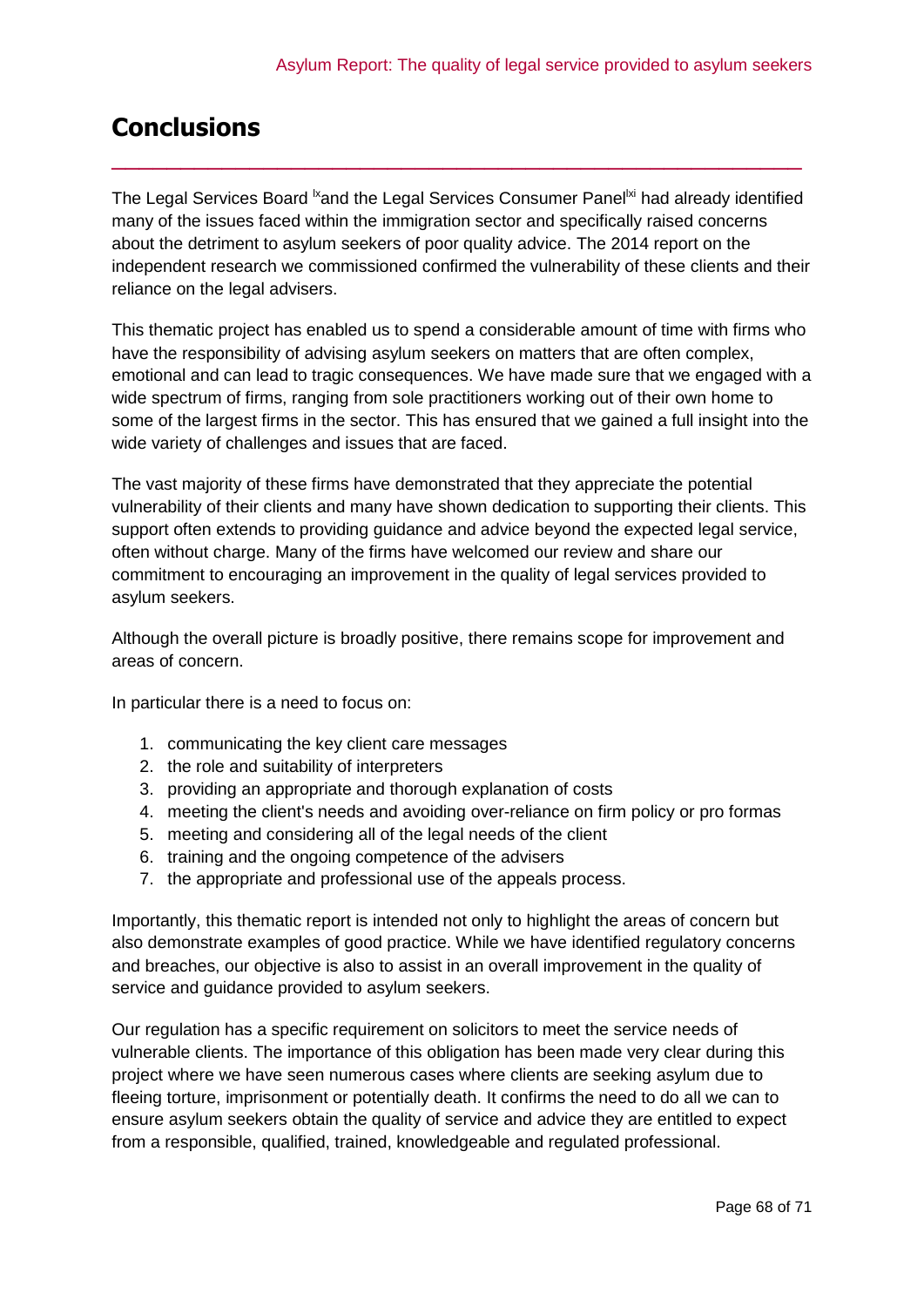## <span id="page-68-0"></span>**What else is being done as a result of the project?**

The asylum process is a complex and nuanced area of work. In particular, there is a significant disparity between the knowledge and understanding of the asylum seeker and that of the solicitor. We recommend that further work should be done to support, educate and empower vulnerable clients and those that assist them, including the firms themselves.

\_\_\_\_\_\_\_\_\_\_\_\_\_\_\_\_\_\_\_\_\_\_\_\_\_\_\_\_\_\_\_\_\_\_\_\_\_\_\_\_\_\_\_\_\_\_\_\_\_\_

Examples of further action that we are taking include:

- 1. publication of this external [report outlining our findings,](http://www.sra.org.uk/sra/how-we-work/reports/asylum-seekers-report.page#findings) together with a summary report and a toolkit of relevant resources and links.
- 2. proactive circulation of this report to:
	- interested parties including: Legal Aid Agency, The Home Office, The Law Society (Immigration Law Committee),The Bar Standards Board, The Legal Ombudsman (LeO) and CILEx
	- representative groups and appropriate community groups
	- consumers via the Legal Choices website.
- 3. a rolling schedule of liaison meetings with the Legal Aid Agency, the Legal Ombudsman and the Home Office to consider and share information, including areas of concern.
- 4. publishing specific guidance for solicitors providing advice to asylum seekers on three issues identified in the full report. [The guidance note](http://www.sra.org.uk/solicitors/code-of-conduct/guidance/guidance/Risk-factors-in-immigration-work.page) provides detailed guidance on the topics of costs information for clients, the conduct of judicial review applications and firms' systems and procedures, particularly those related to competence and supervision of fee earners.
- 5. where issues were highlighted at firms as part of the project further regulatory action is to be taken.
- 6. our assessment process for complaints from asylum clients is to be reviewed to ensure that their complaints are given appropriate weighting.
- 7. continuing to closely monitor developments in this area.

November 2016.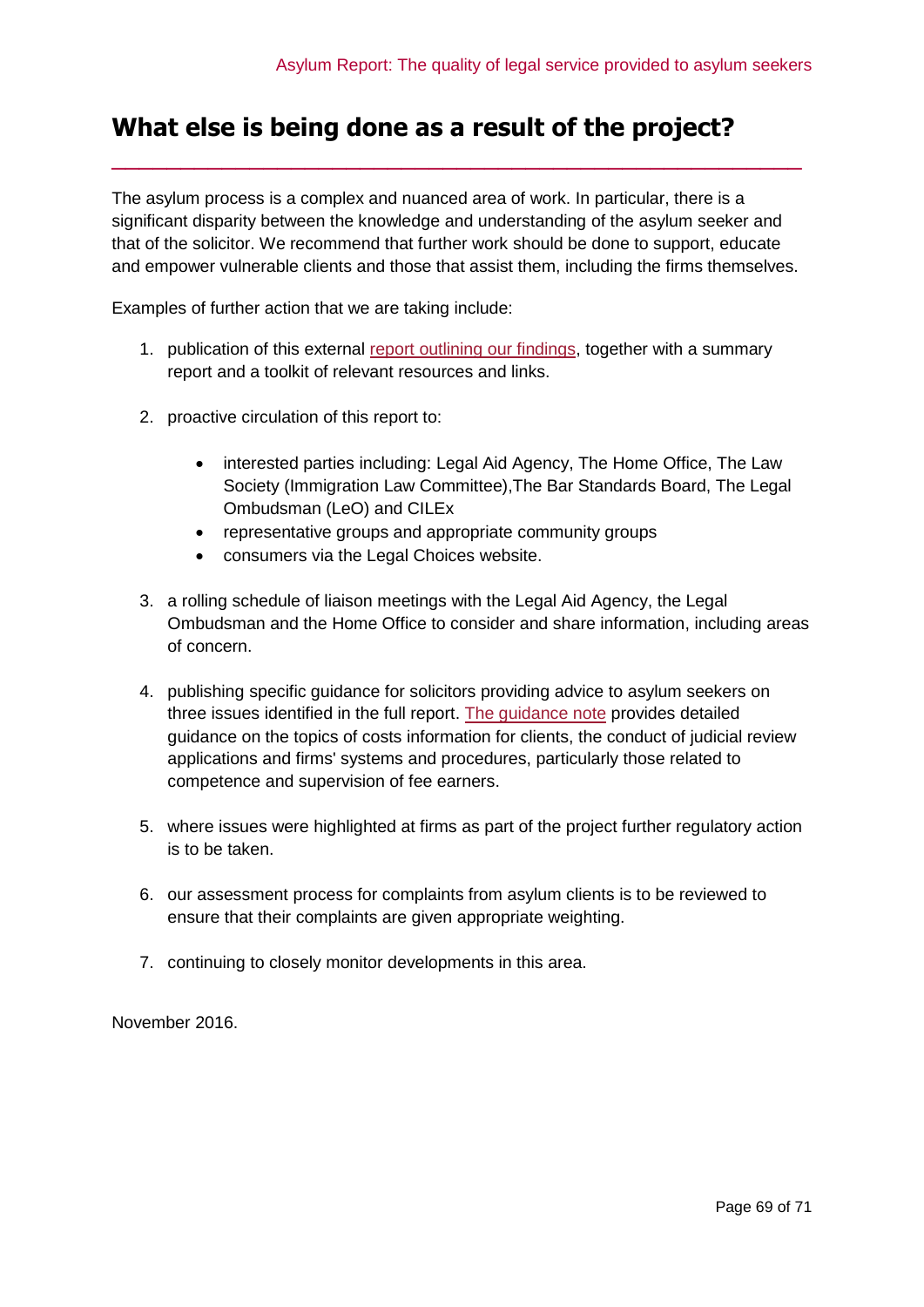# <span id="page-69-0"></span>**Endnotes**

 $\frac{v_i}{v_i}$  p.23

-

ix Page 27

- xi Indicative behaviour 1.2
- xii Indicative behaviour 1.3
- xiii Indicative behaviour 1.5

xiv pp35-36

<sup>xv</sup> The term 'frontloading' means gathering as much information and evidence as possible at the start of the case. It is considered further in the legal process section.

 $\frac{xy_1}{xy_1}p.41$ 

www.helenbamber.org

xviii https://www.freedomfromtorture.org, formerly The Medical Foundation for the Care of Victims of **Torture** 

- xix https://www.gov.uk/asylum-support
- xx http://www.migranthelpuk.org/
- xxi http://uklgig.org.uk/
- xxii http://www.southallblacksisters.org.uk/
- xxiii http://www.bawso.org.uk/
- xxiv http://www.apna-haq.co.uk/
- xxv http://www.ashianasheffield.org/
- $xxi \over xxi \overline{x}$ <br> $xxi \overline{y}$

 $\overline{p}$ .27

- $\frac{3}{2}$  pp.32-34
- xxx Outcome 1.7
- xxxi Outcome 1.9

xxxii Outcome 1.10

xxxiii Outcome 1.14

**xxx** Some firms gave more than one reason.

xxxvi Page 25.

xxxvii Page 38

xxxviii <http://www.nrpsi.org.uk/downloads/AnnualReview2014.pdf>

 $\overline{P.41}$ .

xl Page 41

i <http://www.sra.org.uk/sra/how-we-work/reports/asylum-report.page>

<sup>&</sup>quot;With the Legal Ombudsman and Unbound Philanthropy

iii <http://www.sra.org.uk/sra/how-we-work/reports/asylum-report.page>

iv A term used within the Migration CIC research. The researchers interviewed solicitors and local support services to asylum seekers, including migration and refugee community organisations and refugee projects.

v The term "caseworker" is a generic term used for those who did not have a formal qualification as a solicitor, barrister, REL, RFL or with ILEX. Some of these caseworkers had IAAS accreditation which is discussed further in the qualifications and training section.

 $p.24$ 

 $v^{\text{max}}$  Page 35 onwards

x Indicative behaviour 1.1

xxviii See, for example, the Tribunal judgment of *SRA v Thomas* 11373-2015 at paragraph 110.

xxxiv When we reviewed case files, however, we found that 12 percent of firms did not provide details of how to contact LeO in the client care information provided.

xli <https://www.gov.uk/courts-tribunals/first-tier-tribunal-immigration-and-asylum>

xlii <https://www.gov.uk/courts-tribunals/upper-tribunal-immigration-and-asylum-chamber>

xliii Page 31

xliv Based on information provided by 48 firms for the 12 month period before the interview